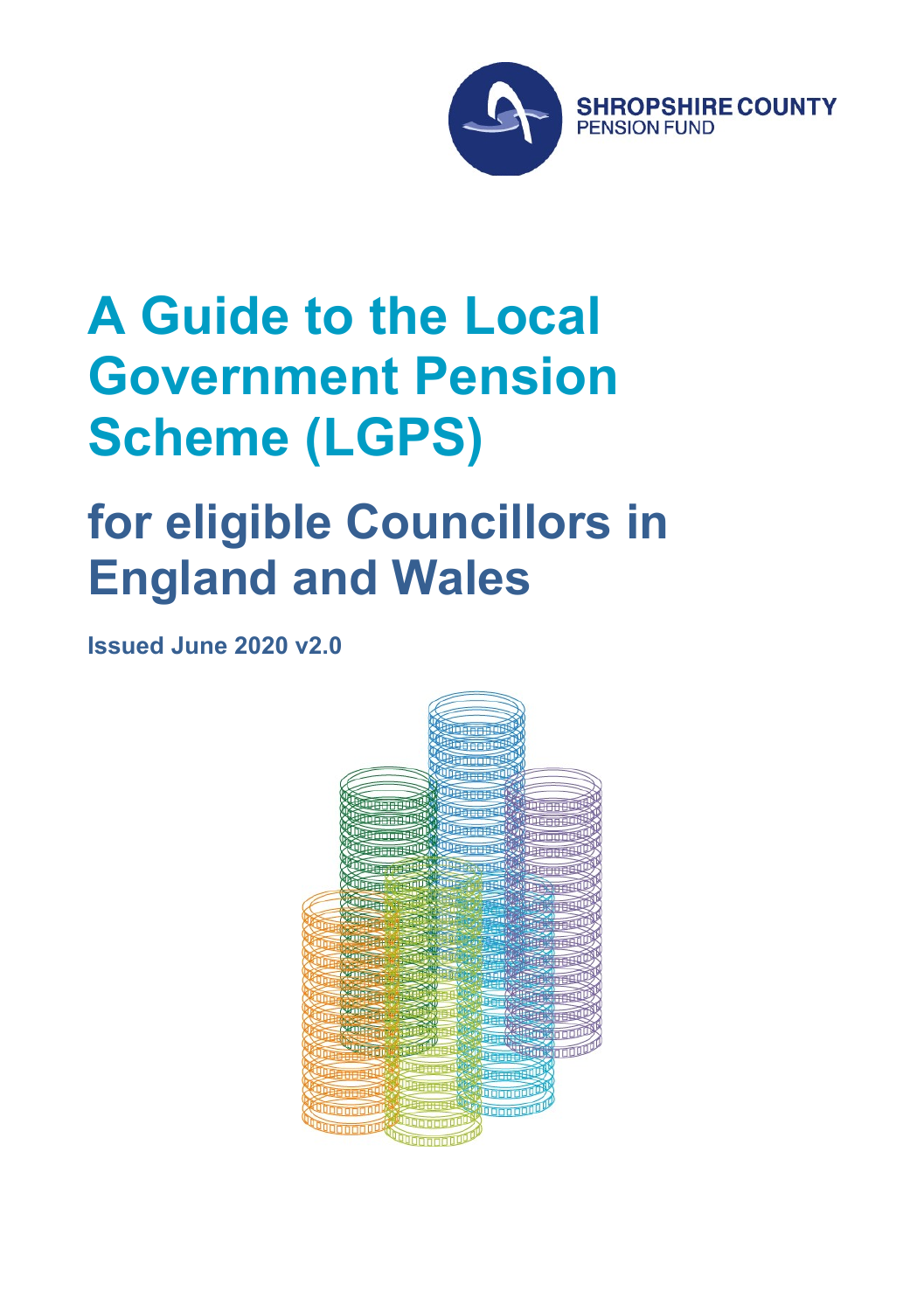| <b>Contents</b>                                                                                                                                                                                                                      | <b>Page</b> |
|--------------------------------------------------------------------------------------------------------------------------------------------------------------------------------------------------------------------------------------|-------------|
| <b>Introduction</b>                                                                                                                                                                                                                  | 3           |
| <u>Your pensions choice in the matter of the set of the set of the set of the set of the set of the set of the set of the set of the set of the set of the set of the set of the set of the set of the set of the set of the set</u> | 4           |
| Joining the Local Government Pension Scheme (LGPS)                                                                                                                                                                                   | 5           |
|                                                                                                                                                                                                                                      | 6           |
|                                                                                                                                                                                                                                      | 8           |
| <u>III health retirement</u> and the state of the state of the state of the state of the state of the state of the state of the state of the state of the state of the state of the state of the state of the state of the state of  | 12          |
| Early retirement <b>Early</b> retirement                                                                                                                                                                                             | 13          |
| Late retirement<br><u> 1989 - Andrea Station Barbara, amerikan per</u>                                                                                                                                                               | 16          |
| Protection for your family <b>contained the contract of the contract of the contract of the contract of the contract of the contract of the contract of the contract of the contract of the contract of the contract of the cont</b> | 16          |
| <u>Increasing your benefits</u> <b>Example 2018 CONVERTING CONTROL</b>                                                                                                                                                               | 21          |
| <b>Leaving the Scheme before Retirement</b>                                                                                                                                                                                          | 26          |
| Opting out of the LGPS <b>CONTAINS AND THE SET OF STATE AND THE SET OF STATE AND THE STATE OF STATE AND THE STATE OF STATE AND THE STATE OF STATE AND THE STATE OF STATE AND THE STATE OF STATE AND THE STATE OF STATE AND THE S</b> | 32          |
| <b>Some other LGPS provisions</b>                                                                                                                                                                                                    | 32          |
| Pensions and divorce or dissolution of a Civil Partnership                                                                                                                                                                           | 33          |
| Scheme administration and the control of the control of the control of the control of the control of the control of the control of the control of the control of the control of the control of the control of the control of t       | 36          |
| Help with pension problems                                                                                                                                                                                                           | 37          |
| <b>Pension terms defined</b>                                                                                                                                                                                                         | 40          |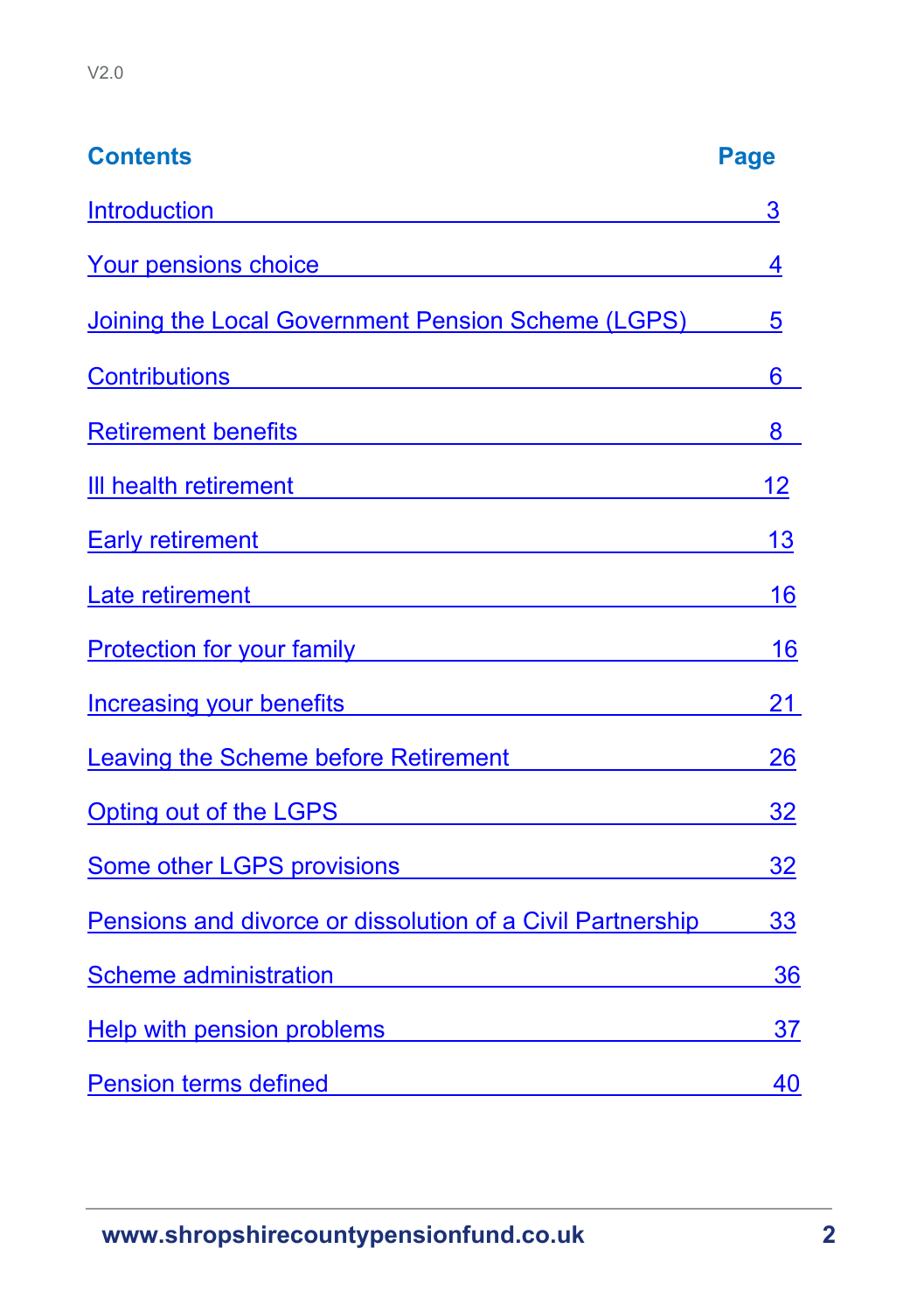#### <span id="page-2-0"></span> $V20$ **Introduction**

The information in this booklet is based on the Local Government Pension Scheme (LGPS) Regulations 1997 and other relevant legislation. The booklet is for councillors in England or Wales and reflects the provisions of the LGPS and overriding legislation at the time of publication in June 2020. The Government may make changes to overriding legislation and, after consultation with interested parties, may make changes in the future to the LGPS.

Please note that the LGPS (Transitional Provisions, Savings and Amendment) Regulations 2014 amended access to the LGPS for councillors in England. **From 1 April 2014, councillors in England are unable to join the LGPS**. Those councillor members in England who were in the Scheme on 31 March 2014 could remain in the Scheme until the end of the term of office they were serving on 31 March 2014. Councillors in England are not able to re-join the LGPS in any subsequent term of office.

Councillors in England should read the information in the note ['LGPS](http://www.lgpslibrary.org/assets/gas/ew/CLLREv1.9c.doc)  [Councillors Pensions \(England\) Update'](http://www.lgpslibrary.org/assets/gas/ew/CLLREv1.9c.doc) for the position from April 2014.

#### **Councillors in Wales continue to have access to the LGPS from 1 April 2014.**

The booklet is for general use and cannot cover every personal circumstance. In the event of any dispute over your pension benefits, the appropriate legislation will prevail. This booklet does not confer any contractual or statutory rights and is provided for information purposes only.

The booklet explains the benefits offered by the Local Government Pension Scheme. It describes how the Scheme works, what it costs to join and the financial protection that it offers to you and your family.

The national web site for members of the LGPS can be found at [www.lgps.org.uk](http://www.lgps.org.uk/)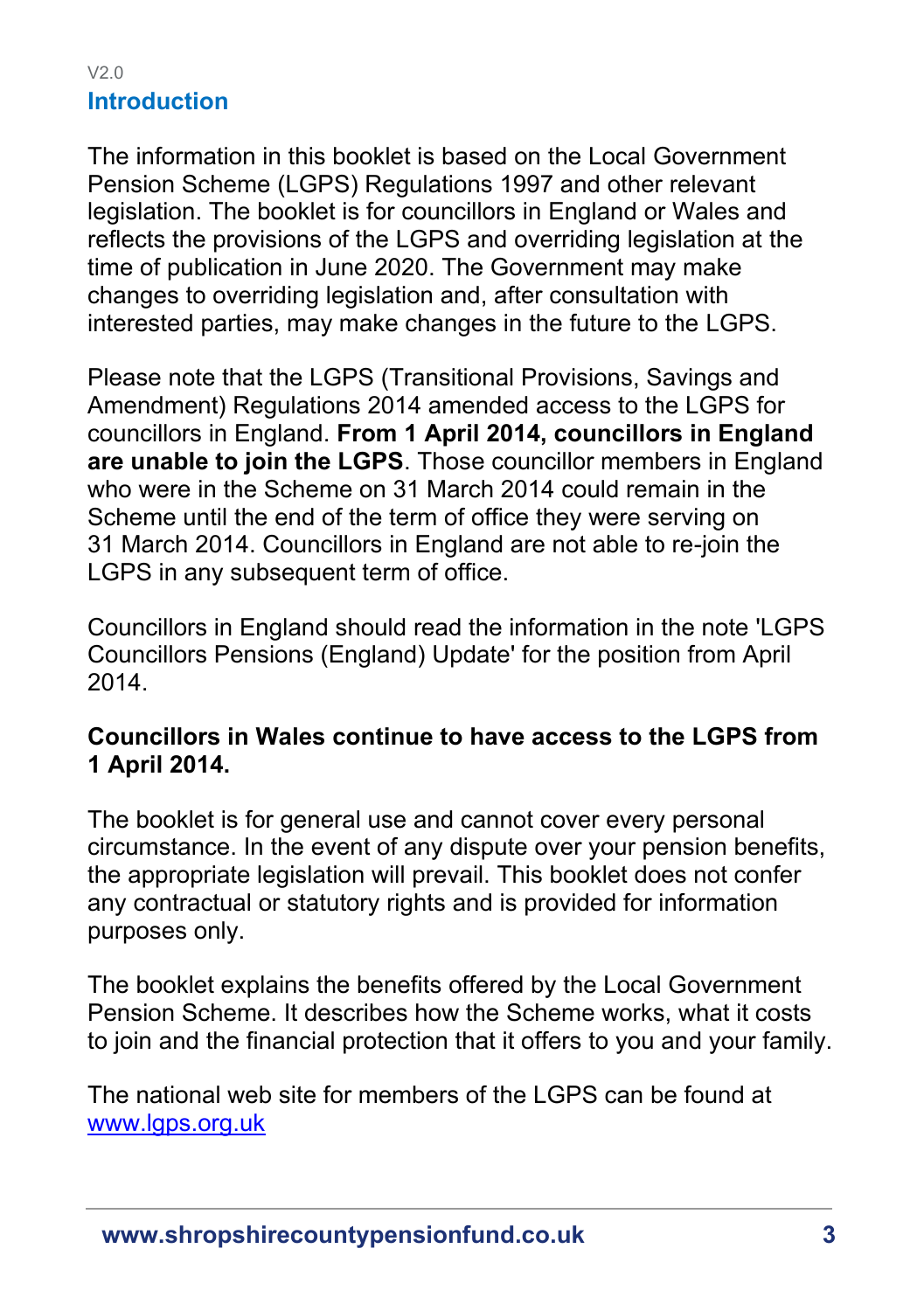#### <span id="page-3-0"></span> $V20$ **Your Pensions Choice**

Taking your pension is a goal to look forward to. However, if your pension is to meet your expectations, you will need to plan now for your income in retirement.

Your retirement income and benefits, over and above the State Pension, will in general be provided by, a personal pension plan, a stakeholder pension scheme or by an occupational pension scheme such as the Local Government Pension Scheme. These are described briefly below.

#### **Personal Pension Plans and Stakeholder Pension Schemes**

Various institutions, such as banks, building societies and life assurance companies provide and administer personal pensions and stakeholder pension schemes. Your chosen organisation would invest your contributions and when you retire the investments are cashed in. The sum of money realised is used to buy retirement benefits from the insurance market. Since April 2015 the money realised can be taken as cash, subject to tax as appropriate. Your benefits are therefore based on investment returns and are not guaranteed or linked to your earnings. The age from which you may receive them will vary according to the plan.

#### **Local Government Pension Scheme**

The Local Government Pension Scheme (LGPS) is a statutory, funded pension scheme. As such it is very secure because its benefits are defined and set out in law.

Highlights of the LGPS are:

- a tax-free lump sum when you retire
- a pension based on your career average pay
- the ability to increase your pension by paying additional voluntary contributions
- voluntary retirement from age 55
- retirement from age 50 with your council's consent
- an ill health pension from any age
- a death in service lump sum of two times career average pay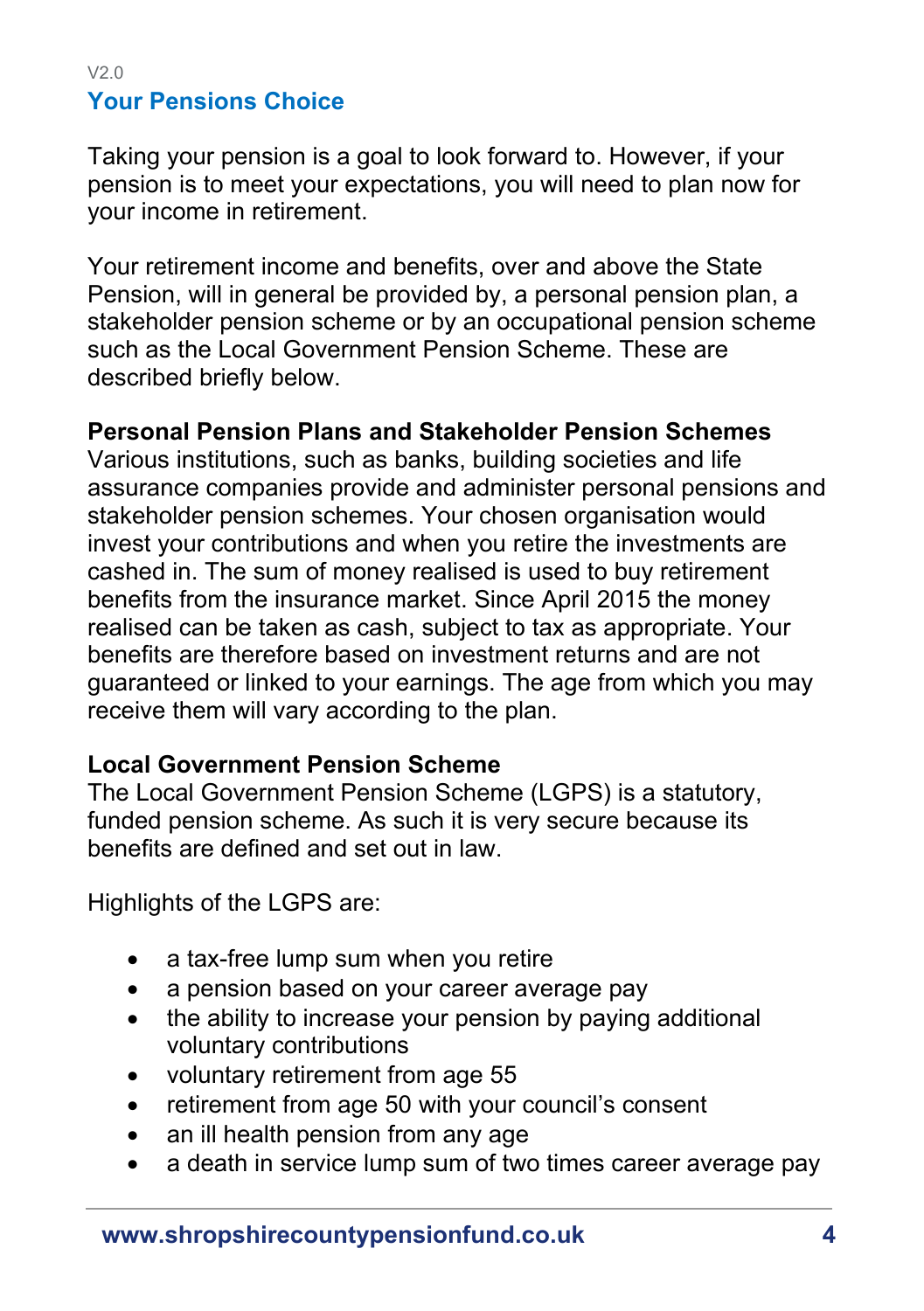- a spouse's or civil partner's pension
- children's pensions
- the index-linked benefits to ensure that they keep pace with inflation.
- your contributions attract tax relief when they are deducted from your allowances.

# <span id="page-4-0"></span>**Joining the LGPS**

**Important: The position for councillors in England changed from 1 April 2014. Councillors in England should read the information in the note 'LGPS Councillors Pensions (England) Update' for the position from April 2014.** 

## **Who can join?**

From 1 April 2014 the LGPS is **not available** to councillors or elected mayors of English county councils, district councils or London borough councils.

The LGPS is available to all councillors of Welsh county councils or county borough councils who are offered membership of the Scheme under the council's scheme of allowances and who are under age 75.

Those Welsh councillors who are offered membership are termed eligible councillors. If you have been offered membership of the Scheme it will be for you to decide whether or not to opt to join. If you make an election to do so you will become a member of the LGPS from the beginning of the first pay period following the receipt of your option. You can read about special rules for previous optants out in the [Opting out of the LGPS](file:///C:/Users/CC160405/AppData/Local/Packages/Microsoft.MicrosoftEdge_8wekyb3d8bbwe/TempState/Downloads/CLLRFv1.9t%20(1).docx%23eeOpting) section.

#### **How do I ensure that I have become a member of the LGPS?**

To secure your entitlement to Scheme benefits it is important that you complete and return the joining form if you wish to opt into membership of the Scheme. On receipt of your form, relevant records will be set up and an official notification of your membership of the Scheme will be sent to you. In addition, you should check your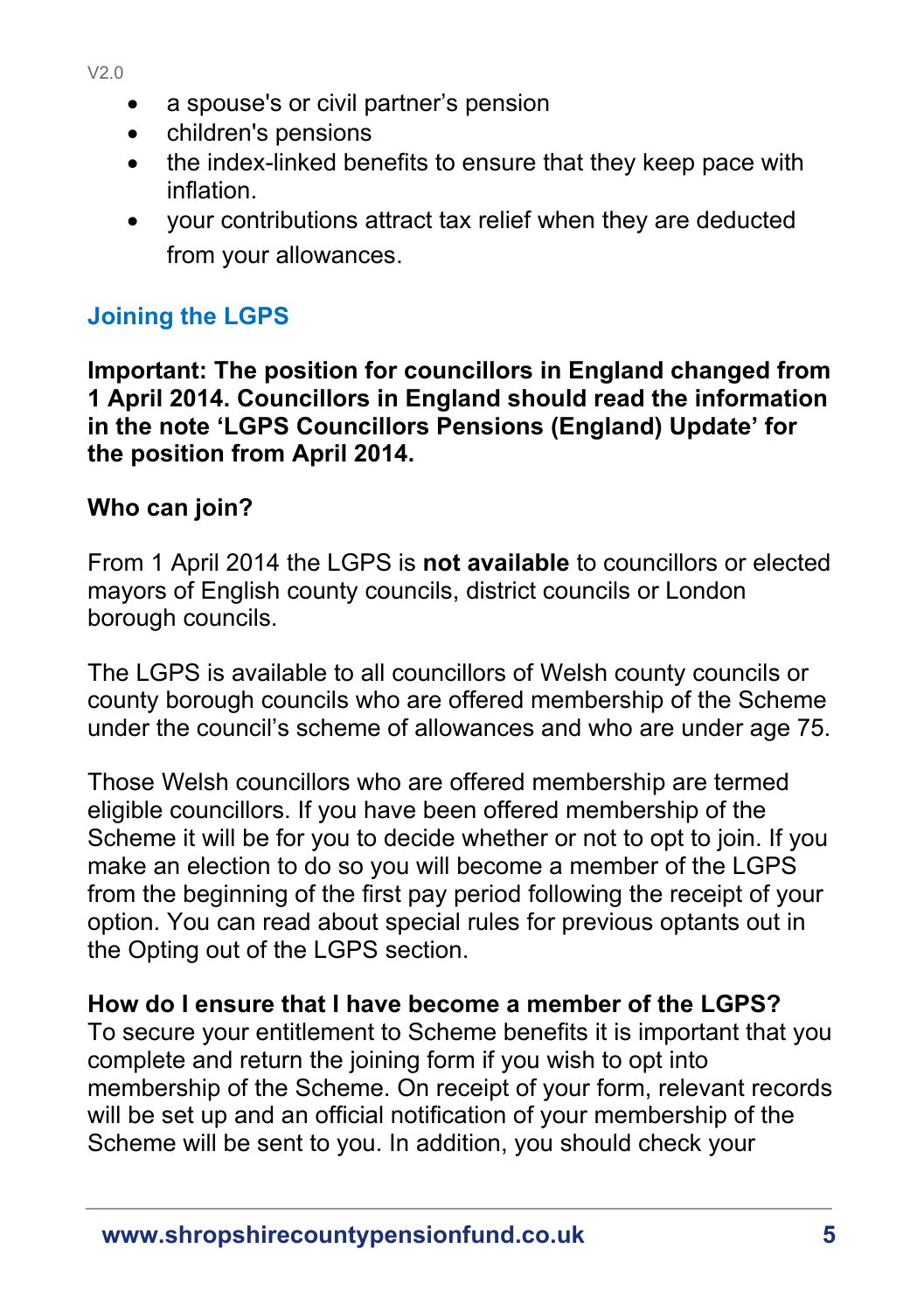$V20$ 

allowance payments to ensure that pension contributions are being deducted.

## **What if I already pay into a pension?**

If you currently contribute to a personal pension plan or stakeholder pension scheme and decide to join the LGPS, you can continue to pay into the other pension arrangement.

There are HM Revenue and Customs controls on the total amount of contributions you can make into all pension arrangements and receive tax relief. You can pay up to 100% of your UK taxable earnings in any one tax year into any number of concurrent pension arrangements of your choice (or, if greater, £3,600 to a "tax relief at source" arrangement, such as a personal pension or stakeholder pension scheme) and be eligible for tax relief on those contributions.

There are also controls, known as the lifetime allowance and the annual allowance, on all the pension savings you can have before you become subject to a tax charge. Most scheme members' pension savings will be less than these allowances.

# **I'm already receiving an LGPS pension – will it be affected?**

If you become a councillor you must tell the LGPS administering authority that pays your pension about your new position, regardless of whether you join the scheme in your new position or not. They will then check to see whether the pension they are paying should be reduced.

# <span id="page-5-0"></span>**Contributions**

## **What do I pay?**

Your contribution is currently 6% of the pay you receive.

Your contributions are very secure. As the LGPS is set up by Statute, payment of benefits to its members is guaranteed by law.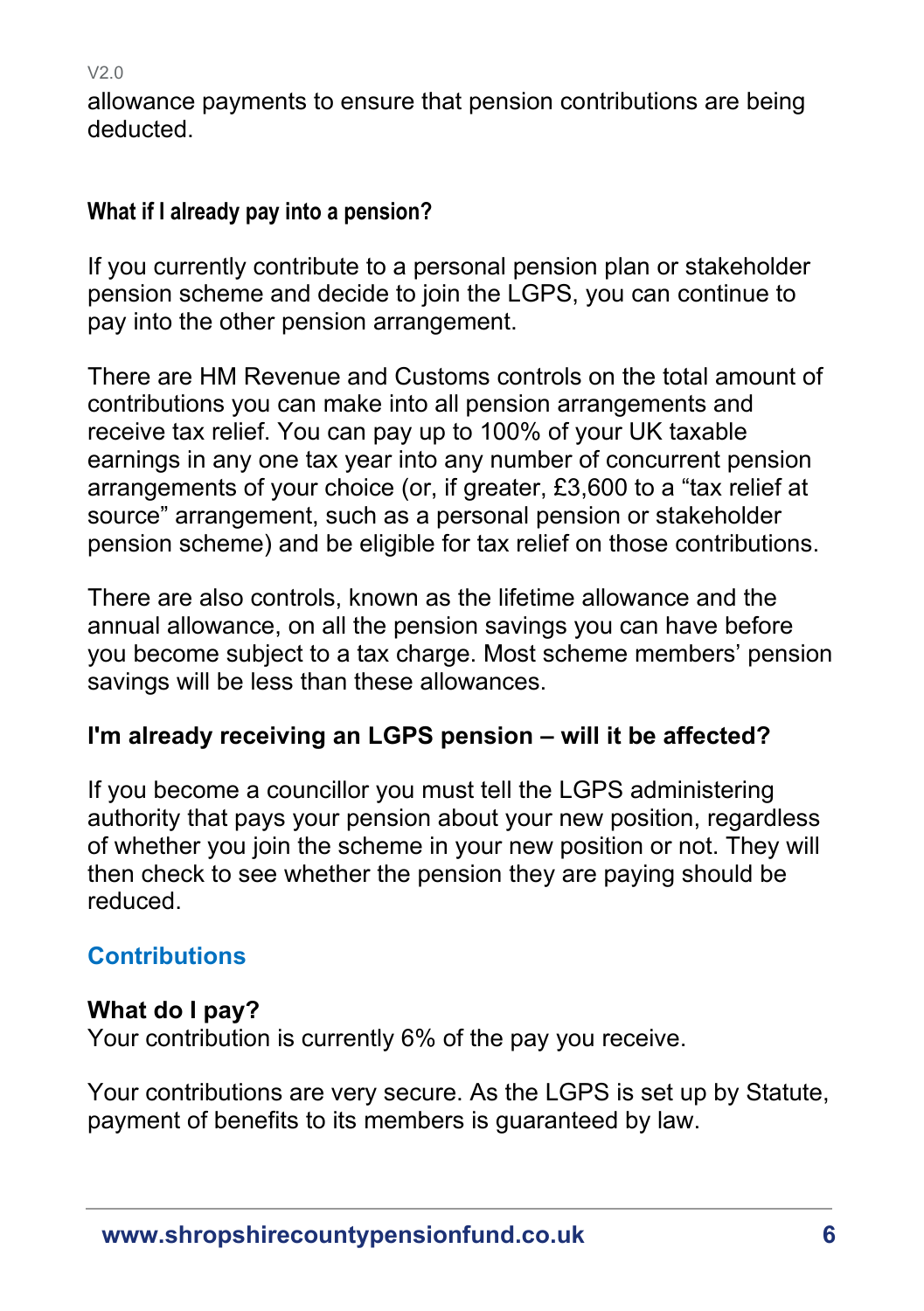#### **What does the council pay?**

The council pays the balance of the cost of providing your benefits after taking into account investment returns. Every three years, an independent actuary calculates how much the council should contribute to the Scheme. The amount will vary, but the present underlying assumption is that you contribute approximately one third of the Scheme's costs and the council contributes the remainder.

## **Do I receive tax relief on my contributions?**

The Scheme is fully approved by HM Revenue and Customs. If you earn enough to pay tax, you will receive tax relief on your contributions. To achieve this, your contributions are deducted from your allowances before you pay tax. So, for example, if you pay tax at the rate of 20%, every £1 that you contribute to the Scheme only costs you 80p net. There are restrictions on the amount of tax relief available on pension contributions. If the value of your pension savings increase in any one year by more than the annual allowance you may have to pay a tax charge. Most people will not be affected by the annual allowance.

#### **Can I make extra contributions to increase my benefits?**

Members can increase their benefits by making additional voluntary contributions (AVCs). Additionally, you may pay contributions into a personal pension plan or a stakeholder pension scheme.

#### **Is there a limit to how much I can contribute?**

There is no overall limit on the amount of contributions you can pay. There is a limit on the amount you can pay into the Scheme's AVC arrangement. However, tax relief will only be given on contributions up to 100% of your UK taxable earnings (or, if greater, £3,600 to a "tax relief at source" arrangement, such as a personal pension or stakeholder pension scheme).

There are also HM Revenue and Customs controls known as the lifetime allowance and the annual allowance on all the pension savings you can have before you become subject to a tax charge. Most scheme members' pension savings will be less than these allowances.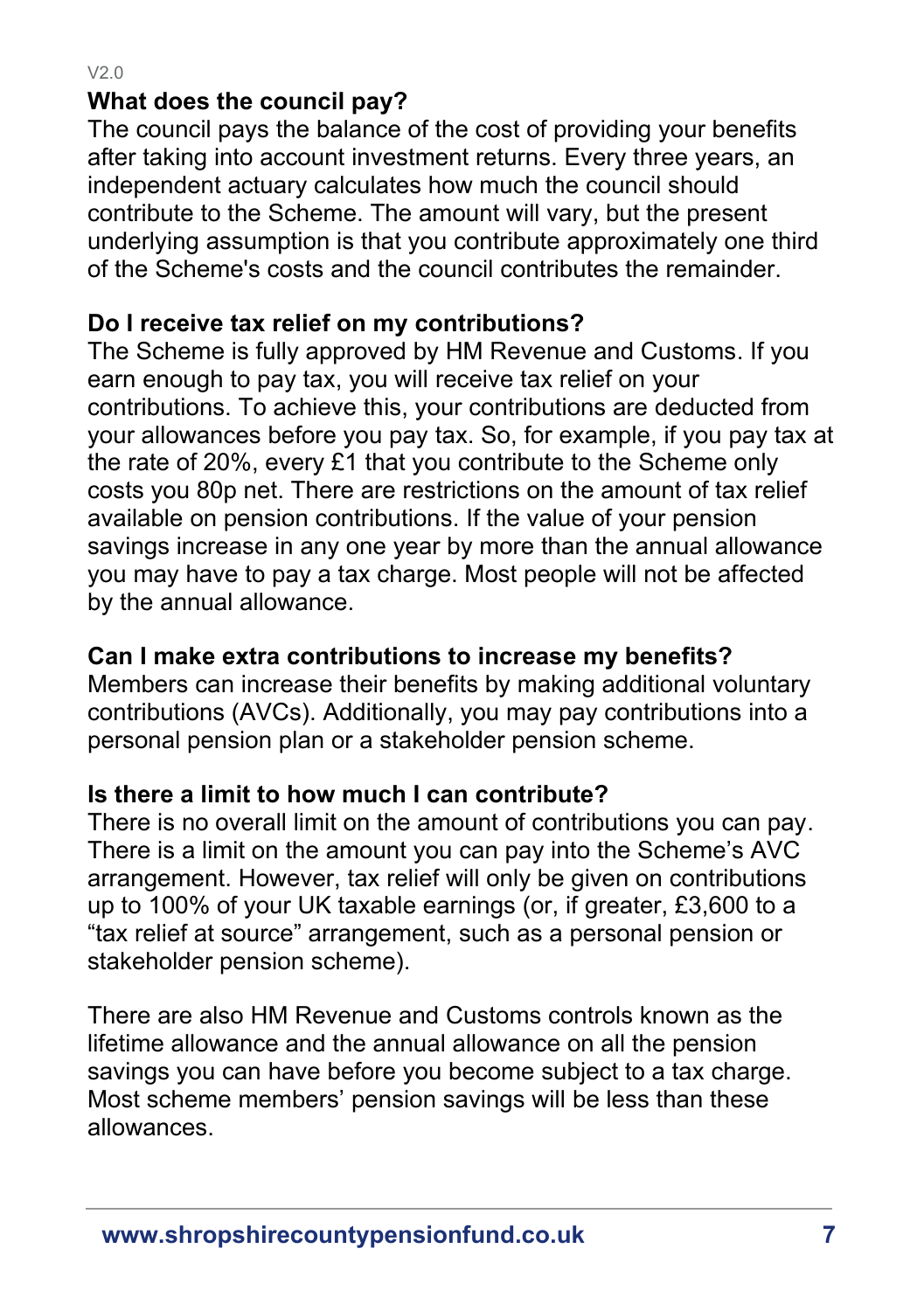#### **Can I transfer pension rights into the LGPS?**

The rules of the Scheme do not permit you to transfer pension rights into the LGPS from another pension scheme or, indeed, from another LGPA administering authority.

## **Points to note on contributions**

- If you have a deferred benefit from a previous period of councillor membership in the same LGPS administering authority, you may opt to join the earlier councillor membership with the current period of councillor membership. You must opt to do this within 12 months of re-joining the Scheme, or such longer period as your council allows. This is a council discretion; you can ask your council what their policy is on this matter.
- Pension rights built up as an employee in England or Wales cannot be joined with rights built up a councillor or mayor in England or Wales and vice versa.

## <span id="page-7-0"></span>**Retirement Benefits**

**Important: The position for councillors in England changed from 1 April 2014. Councillors in England should read the information in the note 'LGPS Councillors Pensions (England) Update' for the position from April 2014.**

#### **When can I retire?**

You can retire and receive your LGPS benefits in full once you have attained age 65. The Scheme also makes provisions for the early payment of your LGPS benefits and these are detailed in the sections on Ill health and Early retirement.

In addition to your LGPS benefits, you may also qualify for a state retirement pension paid by the government from State Pension Age.

A new single tier, flat rate State Pension has been introduced for people who reach State Pension Age on or after 6 April 2016. It replaces the basic and additional State Pension that is payable to people who reached State Pension Age before 6 April 2016. You will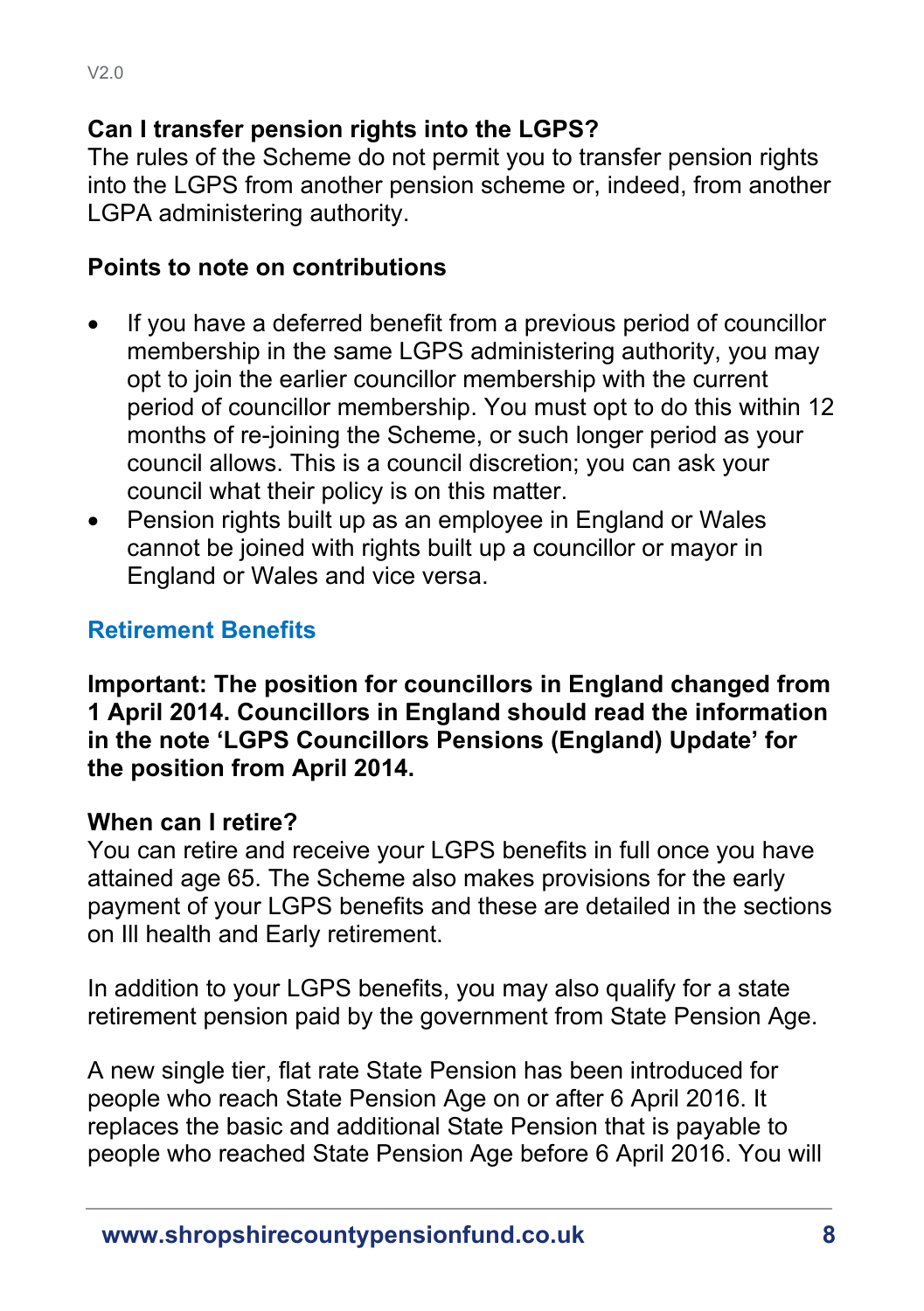be able to claim the new State Pension when you reach State Pension Age if you're

- a man born on or after 6 April 1951
- a woman born on or after 6 April 1953

and, normally, have at least 10 years qualifying years on your National Insurance record.

If you do not know what your State Pension Age is you can use the State Pension Age calculator to find this out.

You should be aware that, as a member of the LGPS, if you are eligible for the new State Pension you might not receive the full amount. This is because as a member of the LGPS you are likely to have paid a lower amount of National Insurance on previous years. More information about this and the new State Pension can be found at [www.gov.uk/yourstatepension.](http://www.gov.uk/yourstatepension)

## **What are my retirement benefits?**

When you retire, you will receive a pension and a tax-free lump sum from the LGPS. At State Pension Age you may also receive state retirement pension if you have paid sufficient National Insurance contributions during your working life.

## **How much will my pension be?**

Your LGPS pension is based on your total membership and your career average pay. The example below shows how your pension is calculated by dividing your career average pay into 80ths and multiplying this figure by your total membership to give you your annual pension.

# **How much will my lump sum be?**

The lump sum automatically paid on retirement is three times your annual pension and is tax-free. Like your pension, it is based on your career average pay and your total membership. The calculation for the lump sum is 3/80ths of your career average pay for every year of total membership. When you take your benefits you will be able to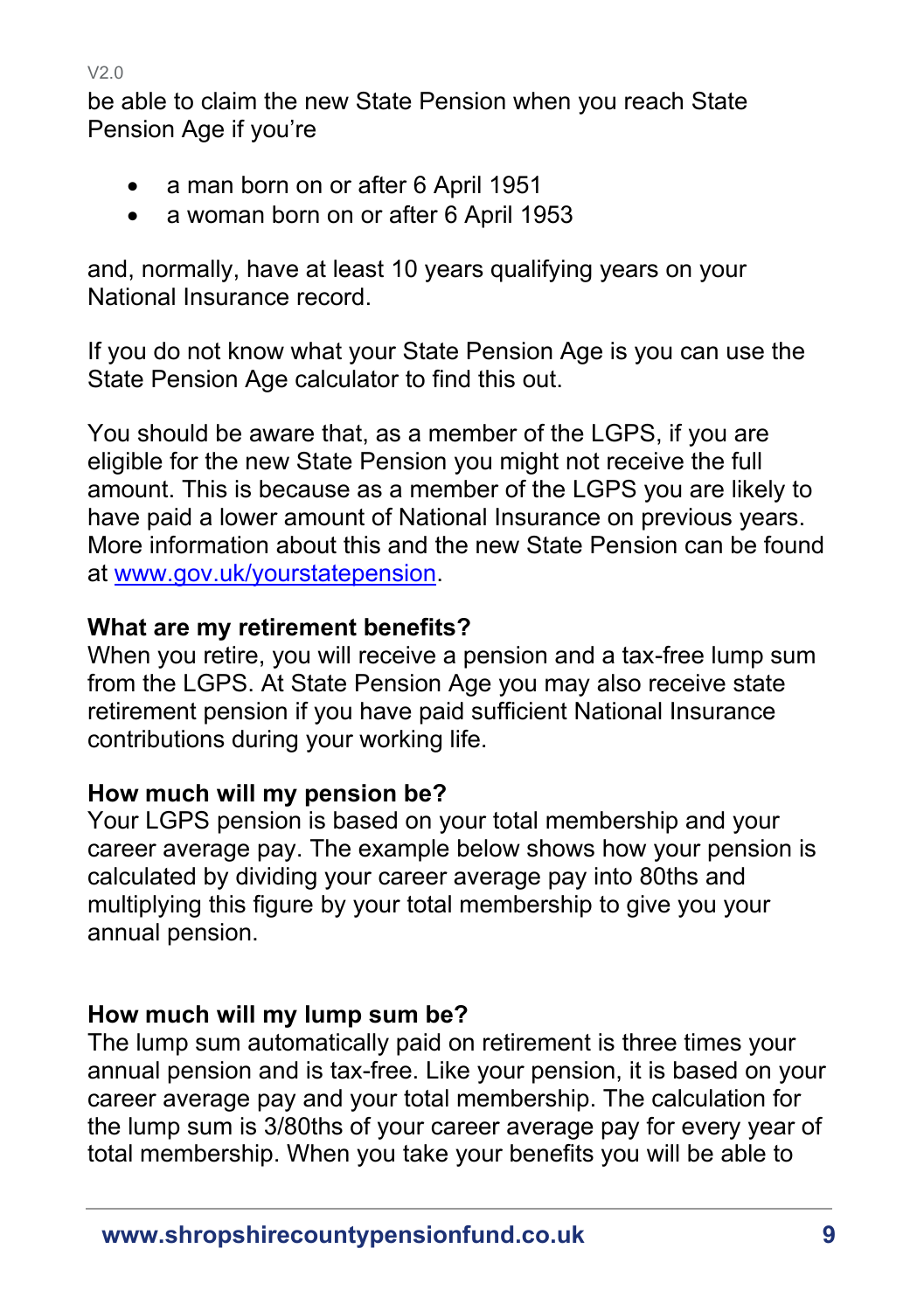exchange some of your pension to receive a bigger tax-free lump sum.

## **Example 1: Pension and lump sum calculation**

On retirement at age 65 a Scheme member has: **Total membership** of 10 years and 204 days and **Career average pay** of £16,200 The annual pension is: 1/80 × £16,200 × 10 years plus 204/365 days = £2,138.18 The tax-free lump sum automatically paid is: 3/80 × £16,200 × 10 years plus 204/365 days = £6,414.53

#### **Can I give up some of my pension to increase my lump sum?**

You can be able to exchange some of your pension for a bigger taxfree lump sum on retirement. You will be able to take up to a maximum of 25% of the capital value of your pension benefits as a tax-free lump sum, providing the total lump sum does not exceed 25% of the lifetime allowance. For the year 2020/21 is £268,275 (£1,073,100 × 25%).

If you have previously taken payment of ('crystallised') pension benefits, you have already used up some of your lifetime allowance. The maximum tax-free cash you can take is the lower of 25% of the capital value of your pension benefits of 25% of your remaining lifetime allowance.

In the example above, the lump sum automatically paid on retirement roughly equates to 15% of the capital value. Any amount you take as a lump sum above the automatic lump sum would be achieved by exchanging part of your annual pension for a one-off tax-free cash payment. For each £1 of annual pension you give up you would receive £12 lump sum.

An election to take extra lump sum must be made in writing before your benefits are paid. So that you have plenty of time to make up your mind and seek financial advice if you wish, it is important you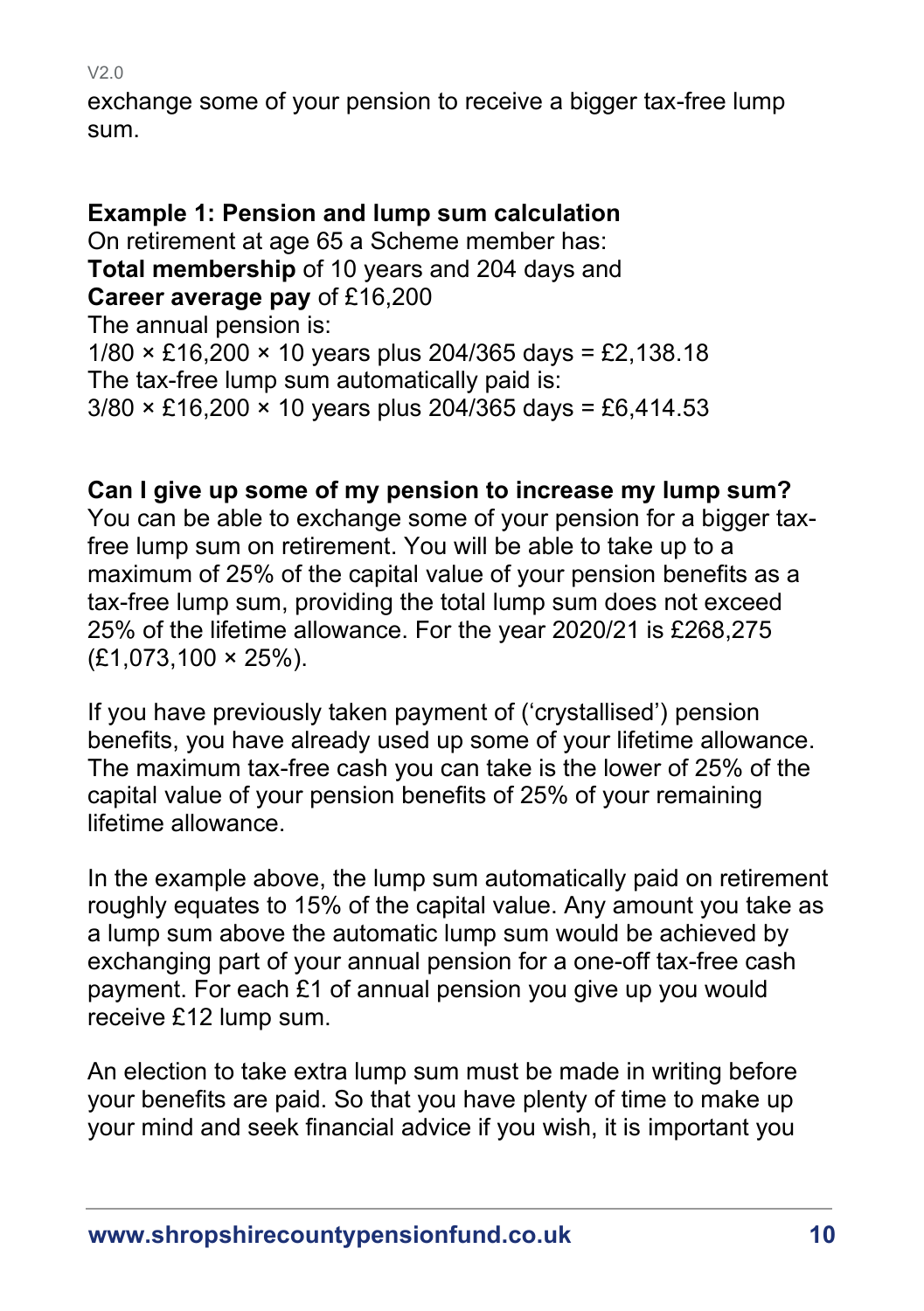$V20$ 

contact Shropshire County Pension Fund well in advance of your intended retirement date so they can provide you with more details. Your pension will be reduced in accordance with any election you make to receive extra lump sum. Any subsequent spouse's, civil partner's and/or children's long-term pensions will not be affected if you decide to exchange part of your annual pension for extra lump sum.

## **How will my pension be paid?**

Monthly pension payments will be made direct into your bank or building society account. Similar arrangements can also be made to pay your pension into your account should you move abroad. Further information regarding payment of pensions will be provided on retirement.

# **Will my pension increase?**

After age 55, members' pensions in payment will be increased each year in line with the appropriate cost of living index, currently the Consumer Prices Index (CPI). If you retire before age 55, the accumulated effect of inflation since you retired will be added to your pension when you reach age 55.

## **General Points to note on retirement benefits**

•If your pension benefits are subject to a Pension Sharing Order issued by the Court following a divorce or dissolution of a civil partnership, or are subject to a qualifying agreement in Scotland, your benefits will be reduced in accordance with the Court Order or agreement.

•There are HM Revenue and Customs controls on the pension savings you can have before you become subject to a tax charge when you take them (over and above any tax due under the PAYE system on a pension in payment). These are known as the lifetime allowance and the annual allowance.

•Under HM Revenue and Custom rules, if the LGPS makes an unauthorised payment or if you pay some or all of your LGPS lump sum back into a pension arrangement, there will be a tax charge. •If, after retiring, you return to employment or office within Local Government or employment with another organisation that participates in the LGPS, your pension may be reduced or suspended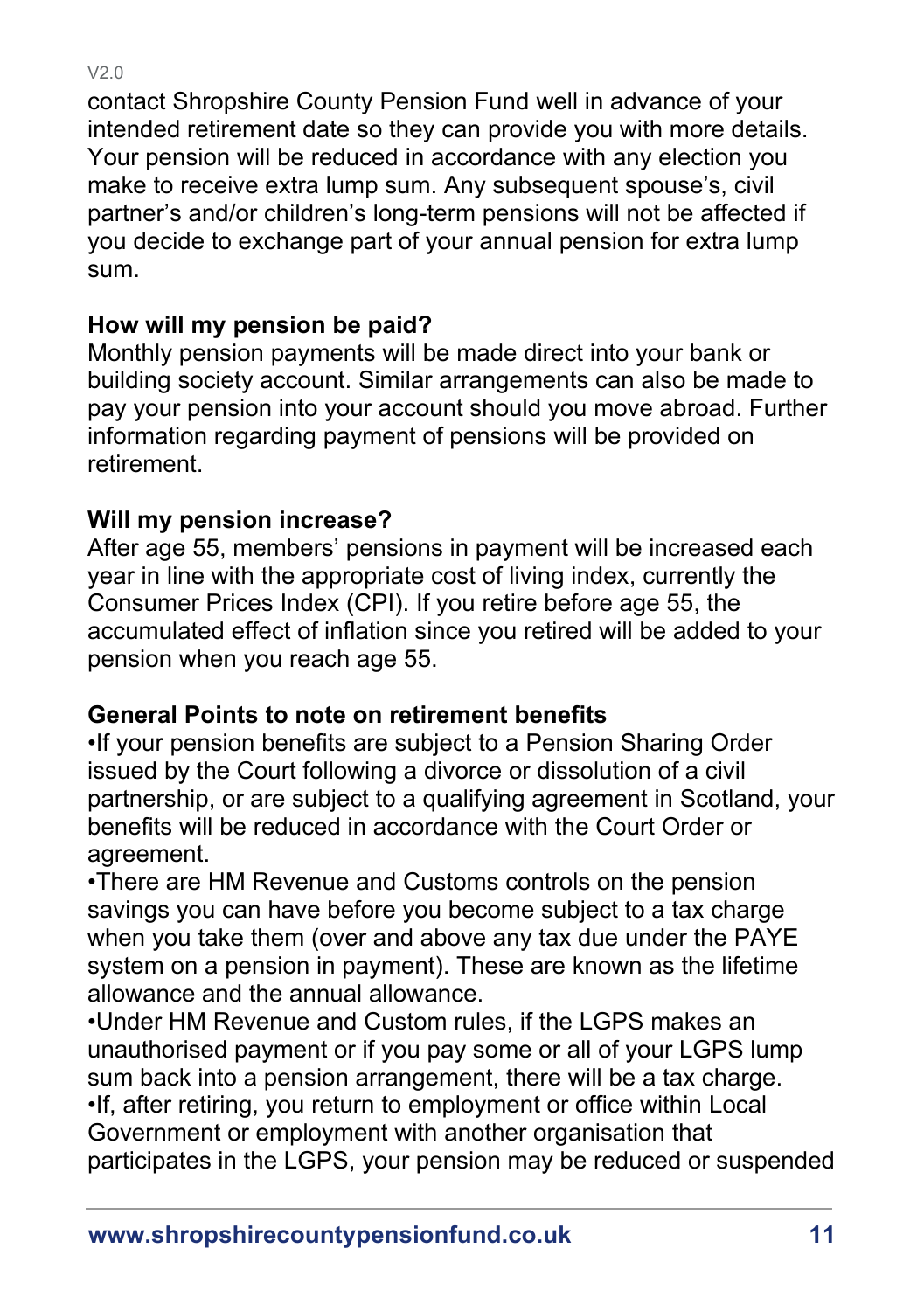in accordance with the policy adopted by Shropshire County Pension Fund. Under the LGPS, this is an administering authority discretion and this policy must be included in a policy statement. Further details will be provided on request.

## <span id="page-11-0"></span>**Ill Health Retirement**

# **What happens if I have to retire early due to ill health?**

If you have at least three months total membership and an administering authority approved independent registered medical practitioner certifies that you have become permanently unable (until age 65) to perform the duties of your office efficiently because of ill health or infirmity of mind or body, you will receive your pension and lump sum immediately. The medical practitioner must be qualified in occupational health medicine and must not have previously been involved in your case.

## **How is an ill health pension and lump sum calculated?**

Ill health pensions and lump sums are calculated in the same way as detailed in the section on Retirement benefits, except that the total membership used in the calculation will be increased if your total membership is five years or more. This is to reflect that you are having to retire early. The amount by which it will be increased is shown in the table below.

| <b>Total Membership</b>        | <b>Total Membership after increase awarded</b> |
|--------------------------------|------------------------------------------------|
| Less than 5 years              | Actual <i>total membership</i> only            |
| Between 5 and 10 years         | <b>Total membership doubled</b>                |
| Between 10 and 13 1/3<br>vears | <b>Total membership</b> increased to 20 years  |
| Over 13 1/3 years              | Total membership increased by 6 2/3 years      |

Your increased membership, however, must not exceed the total membership you would have accrued if you had continued in service until age 65.

 $V20$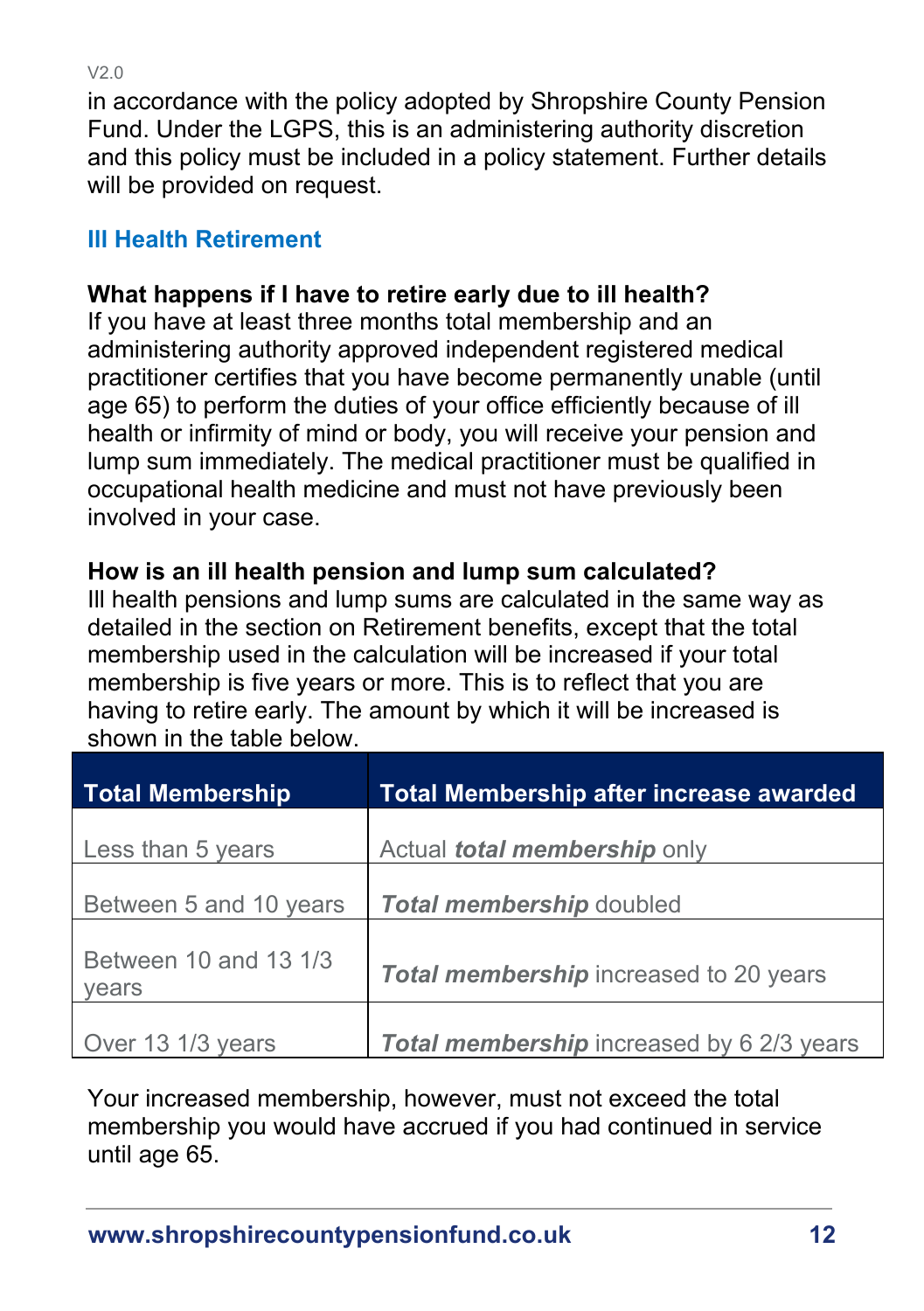V2.0 **What if I do not qualify for an ill health pension and lump sum?** 

If you have less than three months total membership you will receive a refund of your contributions.

#### **Points to note on ill health retirement**

•Your pension benefits will not be increased if you have previously been awarded an ill health pension under the Scheme.

•If, at the date of retirement, Shropshire County Pension Fund is satisfied that there is a life expectancy of less than a year, Shropshire County Pension Fund may commute the pension into a lump sum equal to a lump sum of five times the annual amount of pension given up. No annual allowance tax charge will apply to such a lump sum.

•Ill health pensions are increased each year in line with the appropriate cost of living index regardless of age.

•You are exempt from the annual allowance if an independent registered medical practitioner certifies that you are suffering from ill health which makes it unlikely that you will be able (otherwise than to an insignificant extent) to undertake gainful work (in any capacity) before reaching State Pension Age.

•See also General points to note on retirement benefits.

# <span id="page-12-0"></span>**Early Retirement**

**Important: The position for councillors in England changed from 1 April 2014. Councillors in England should read the information in the note 'LGPS Councillors Pensions (England) Update' for the position from April 2014.** 

# **Can I retire early?**

If you have at least three months total membership you can retire from office and receive payment of your benefits at any time from age 55 onwards.

If you are aged 50 to 54 you may be able to retire from office and receive payment of your benefits immediately but payment of benefits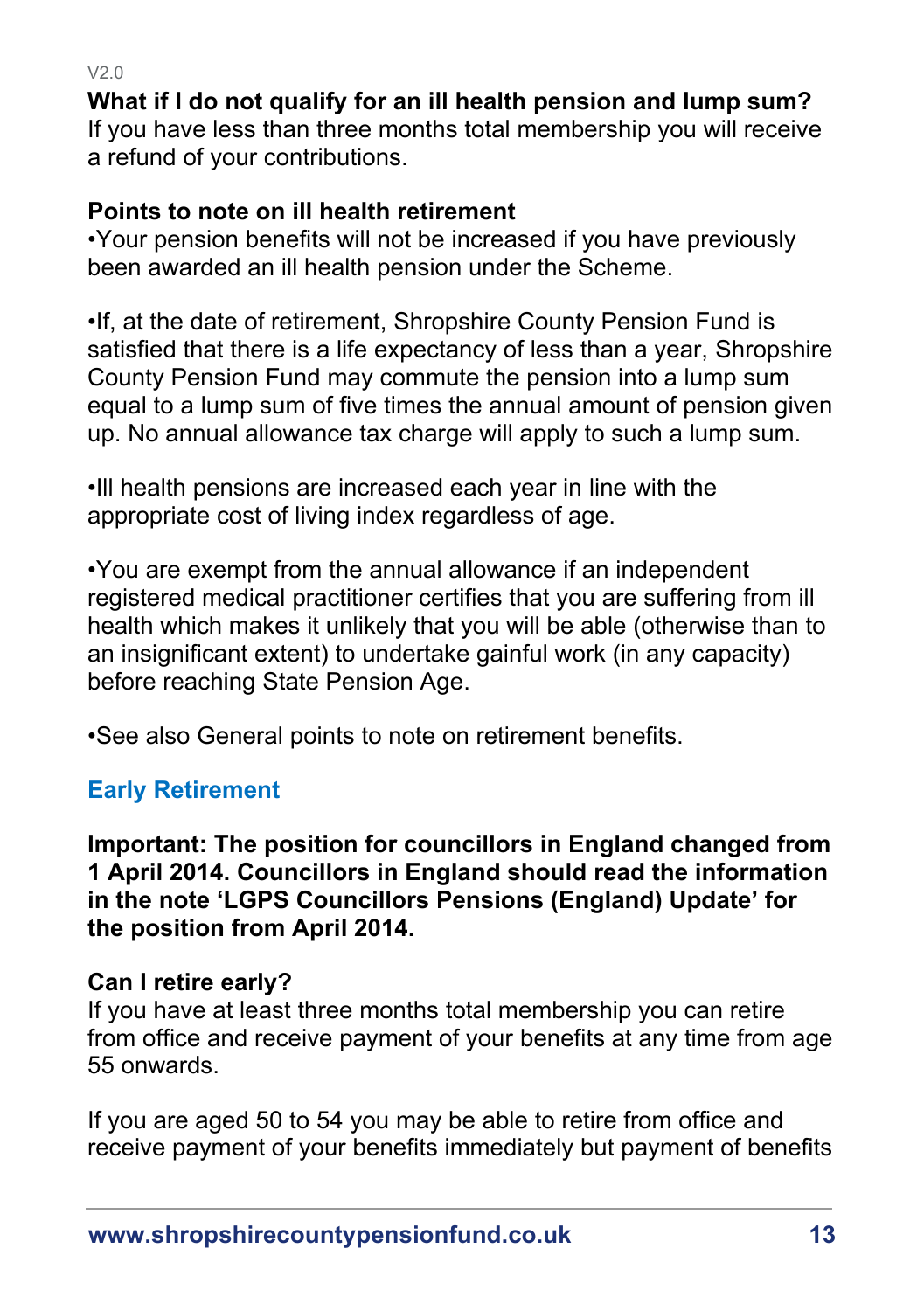before age 55 is only possible with your council's consent. This is a council discretion and under the LGPS your council's policy with regard to this must be included in their policy statement.

Benefits paid before the age of 55 would be unauthorised under HM Revenue and Customs tax rules and would be subject to significant tax charges.

## **Will my pension and lump sum be reduced if I retire early?**

If you joined the LGPS after 30 September 2006, retire and elect to receive benefits before age 65 your pension and lump sum, initially calculated as detailed in the section on Retirement benefits, will be reduced to take account of being paid for longer. How much your benefits are reduced by depends on how early you take them.

The reduction is calculated in accordance with guidance issued by the Government Actuary from time to time. The reduction is based on the length of time (in years and days) that you retire early  $-$  i.e. the period between the date your benefits are paid and age 65. The earlier you retire, the greater the reduction.

As a guide, the percentage reductions, issued in January 2019, for retirements up to ten years early are shown in the table below. Where the number of years is not exact, the reduction percentages are adjusted accordingly.

| <b>Years early</b> | <b>Pension reduction %</b> | Lump sum reduction % |
|--------------------|----------------------------|----------------------|
| 1                  | 5.1%                       | 2.3%                 |
| $\overline{2}$     | 9.9%                       | 4.6%                 |
| 3                  | 14.3%                      | 6.9%                 |
| 4                  | 18.4%                      | 9.1%                 |
| 5                  | 22.2%                      | 11.2%                |
| 6                  | 25.7%                      | 13.3%                |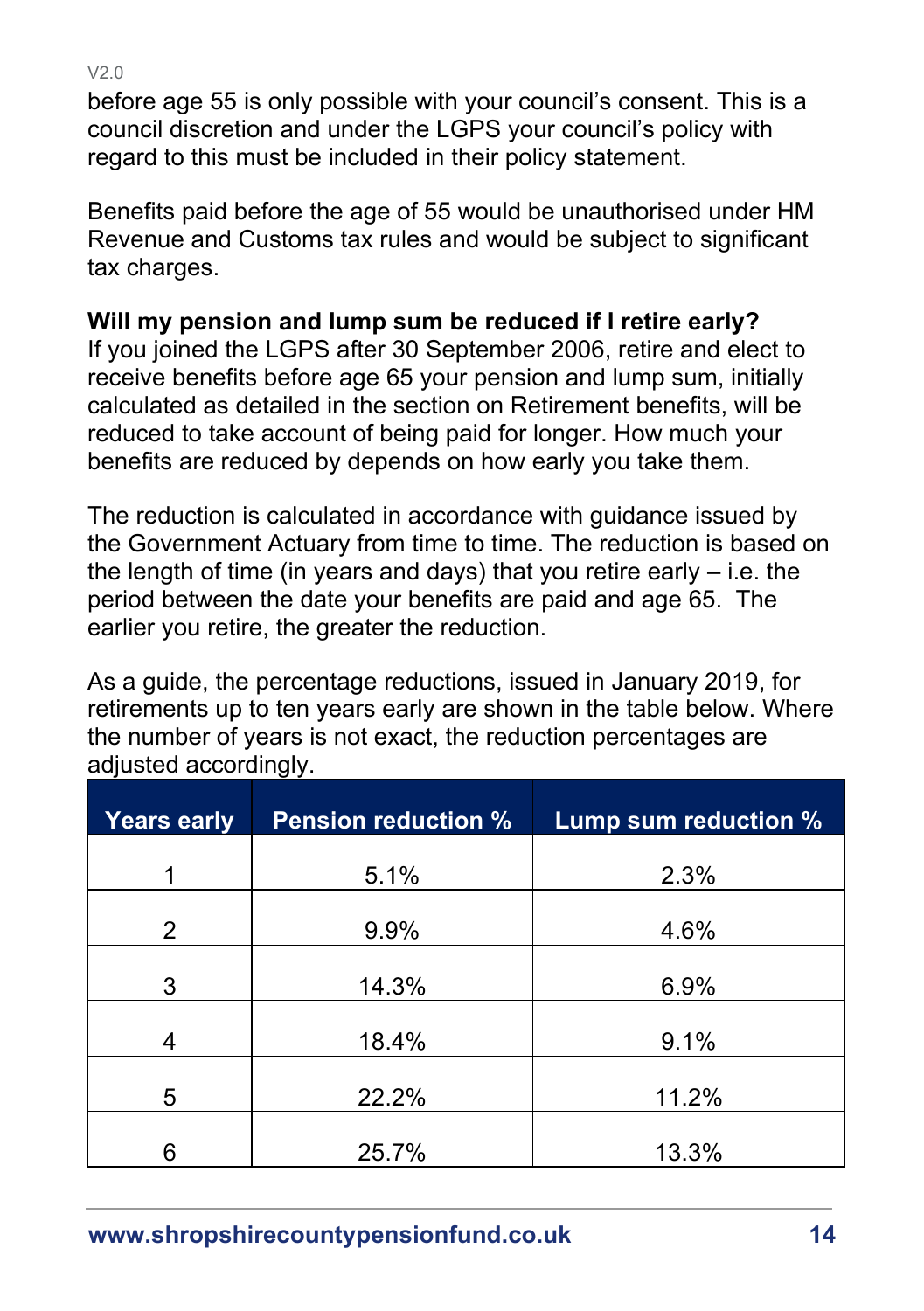| <b>Years early</b> | <b>Pension reduction %</b> | Lump sum reduction % |
|--------------------|----------------------------|----------------------|
|                    | 29.0%                      | 15.3%                |
| 8                  | 32.1%                      | 17.3%                |
| 9                  | 35.0%                      | 19.2%                |
| 10                 | 37.7%                      | 21.1%                |

If you were contributing to the scheme at any time between 1 April 1998 and 30 September 2006 some or all of your benefits paid early could be protected from the reduction if you are a protected member.

The only occasion where this protection does not automatically apply is if you voluntarily choose to take your pension on or after age 55 and before age 60. Your council can choose to allow the protection to apply – this is a discretion and you can ask you council what their policy is on this.

Your council can agree not to make any reduction on compassionate grounds. This is a council discretion; you can ask your council what their policy is on this matter.

If you voluntarily retire before age 65 you do not have to receive immediate payment of your benefits and can defer them within the LGPS for payment at a later date as detailed on page 19.

#### **Points to note on early retirement**

•If your council gives their consent to pay immediate early retirement benefits before age 55, this may result in a tax charge on your benefits. This would be in addition to the normal PAYE tax on your monthly pension. There will be no additional tax charge if your benefits are paid on or after age 55.

•If your council gives consent to immediate early retirement benefits on or after age 50 and before age 55 your pension will be paid at a flat rate until age 55. At age 55 your pension will be increased by the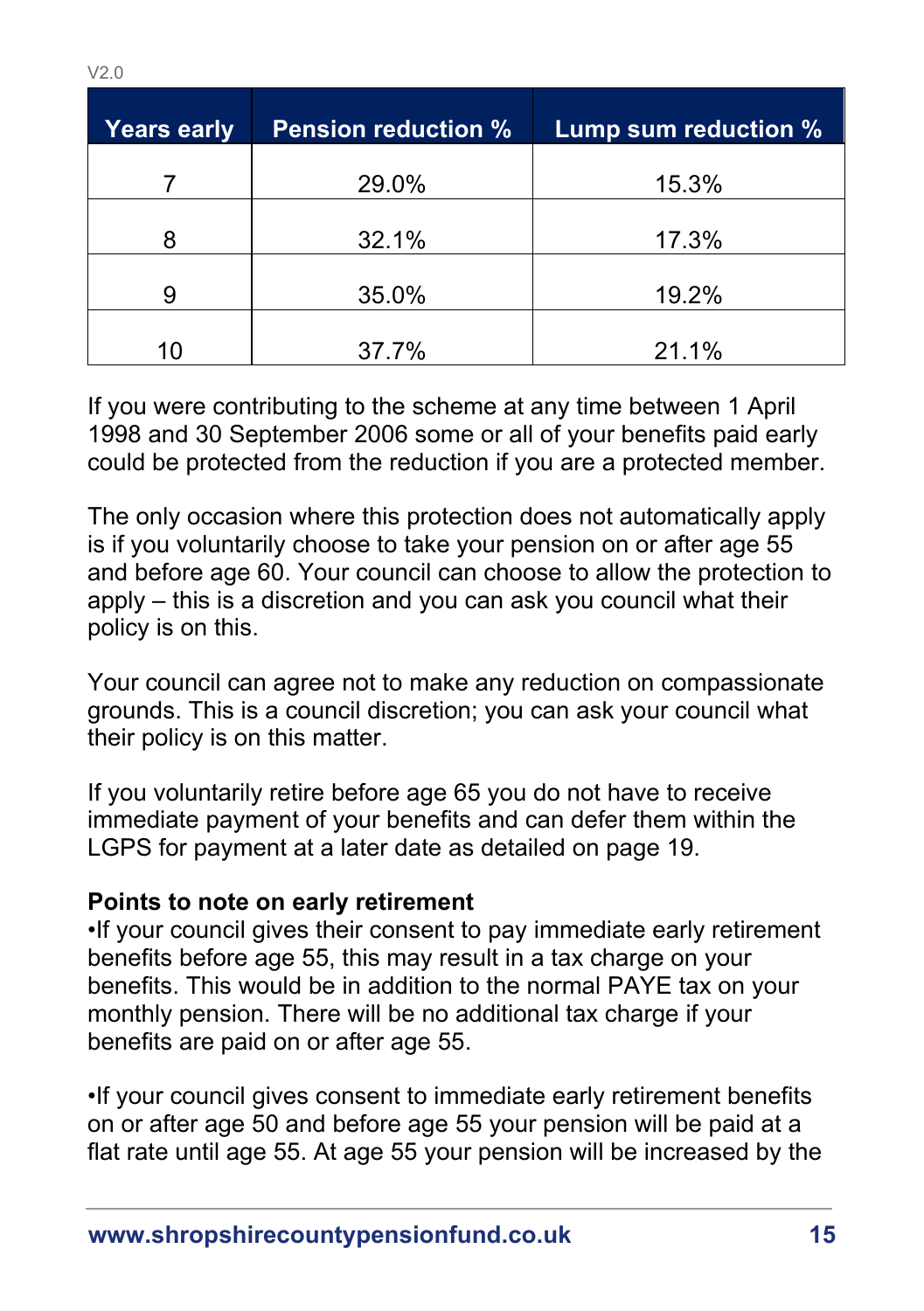$V20$ 

accumulated effect of inflation since you retired and then increased each year after age 55 in line with the appropriate cost of living index (currently the Consumer Prices Index (CPI).

•See also General points to note on retirement benefits.

# <span id="page-15-0"></span>**Late Retirement**

# **What if I carry on working after age 65?**

If you carry on in office as an eligible councillor after age 65 you will continue to pay into the scheme, building up further benefits. You can receive your pension when you retire, or when you reach the eve of your 75th birthday, whichever occurs first.

If you take your pension after age 65 the pension you have built up will be increased to reflect the fact that it will be paid for a shorter time.

Your pension must be paid before your 75th birthday.

See also **General points to note on retirement benefits**.

# <span id="page-15-1"></span>**Protection for your family**

## **What benefits will be paid if I die in service?**

If you die in service as a member of the LGPS, subject to the qualifying conditions detailed, the benefits shown below are payable.

# •**A lump sum death grant**

A lump sum death grant of two times your career average pay is payable no matter how long you have been a member of the LGPS, provided you are under age 75 at your date of death.

# •**A spouse's or civil partner's pension**

A short-term pension, at an annual rate equal to your career average pay, is paid to your spouse (either from a same sex or opposite sex marriage) or civil partner for three months immediately following your death, no matter how long you have been a member of the LGPS. If there are eligible children (any of whom are in the care of your spouse or civil partner) this pension is paid for six months.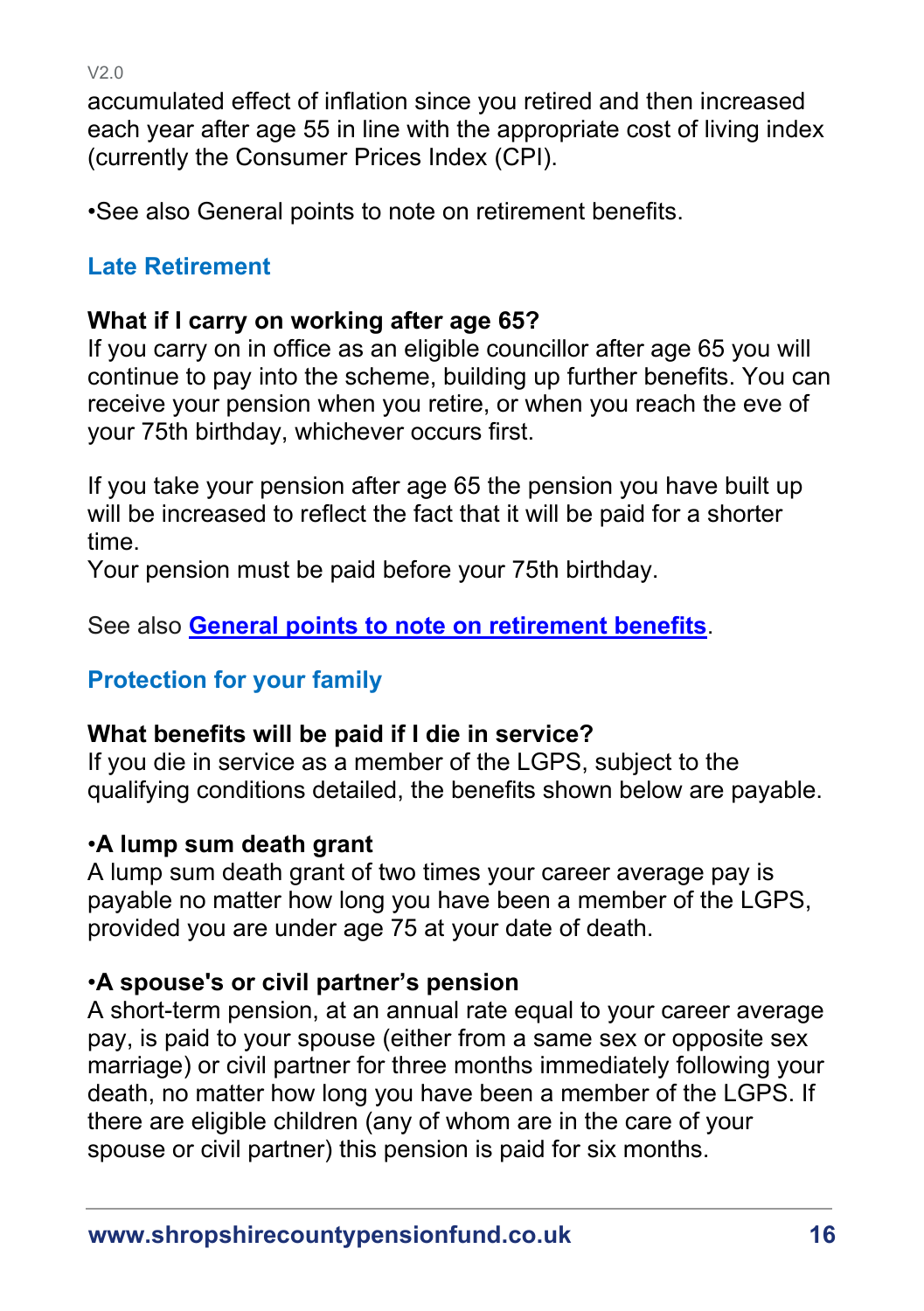If you die in service having built up at least three months total membership then the LGPS will also pay a long-term pension to your spouse (either same sex or opposite sex marriage) or civil partner commencing when the short-term pension ends. The long-term pension is generally half the pension you would have received if you had retired early due to ill health on the date of death.

# •**Pensions for eligible children**

Children's pensions are payable for so long as eligible children remain eligible following your death, no matter how long you have been a member of the LGPS.

Eligible children are your children. They must, at the date of your death:

- be your natural child (who must be born within 12 months of your death), or
- be your adopted child, or
- be your stepchild or a child accepted by you as being a member of your family (this doesn't include a child you sponsor for charity) and be dependent on you.

An eligible child must:

- be under 18, or
- be aged 18 or over and under 23, and be in full-time education or vocational training (although Shropshire County Pension Fund can continue to treat the child as an eligible child notwithstanding a break in full-time education or vocational training), or
- be unable to engage in gainful employment because of physical or mental impairment and either
	- o the child has not reached the age of 23, or
	- $\circ$  the impairment is, in the opinion of an independent registered medical practitioner, likely to be permanent and the child was dependent on you at the date of your death because of that mental or physical impairment.

A long-term pension is payable at the rate of one quarter of your notional pension entitlement if there is one eligible child or at the rate of one-half if there are two or more eligible children. If no spouse's or civil partner's long-term pension is payable, the pension is payable at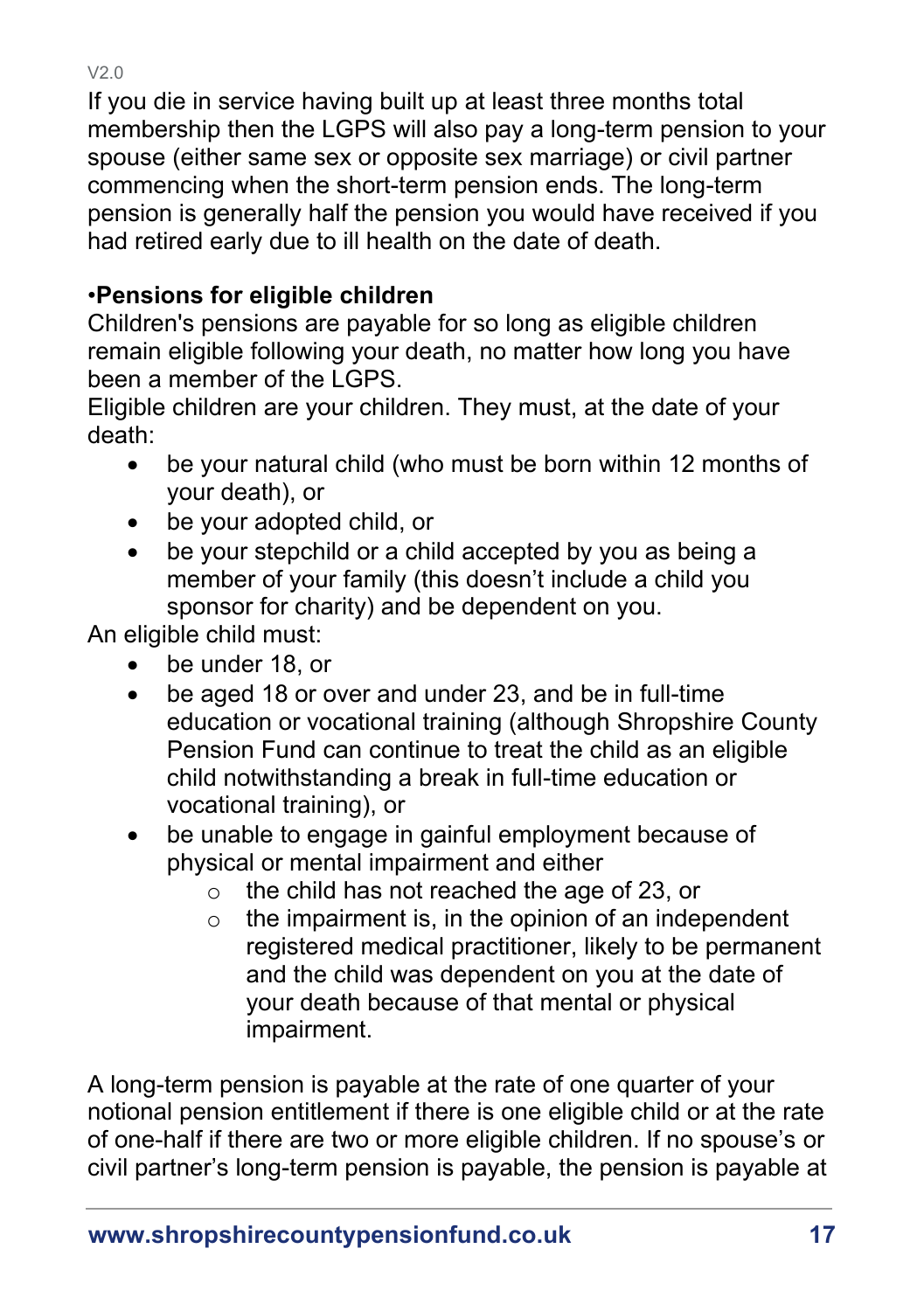the rate of one-third of your notional pension entitlement where there is one eligible child and at the rate of two-thirds where there is more than one eligible child. The pension may be reduced if a child is receiving pay over and above a set level while in full-time training for a trade, profession or vocation.

Your notional pension entitlement is calculated by reference to the lesser of the total membership you would otherwise have accrued by age 65, or 10 years. If at the date of death, you have already built up five or more years' total membership, and you had not previously retired from the LGPS on health grounds, the notional amount will, if higher, be calculated by reference to the total membership you would have had if you had retired due to ill health.

Normally, payment of a child's long-term pension will commence when the spouse's or civil partner's short-term pension stops. If no spouse's or civil partner's short-term pension is payable, a child's short-term pension, equal to the amount that would have been paid to a spouse or civil partner, is paid for six months. If the child or children are not in the care of the surviving spouse or civil partner, a children's short-term pension is paid for three months. In both cases, commencement of the child's long-term pension is normally deferred until the short-term pension stops.

## **What benefits will be paid if I die after retiring on pension?**

If you die after retiring on pension, your benefits will no longer be payable. Your spouse, civil partner, next-of-kin or person dealing with your Estate must immediately inform the Pension Team, whose address is given on the inside front cover of this guide, of your date of death as otherwise an overpayment could occur.

The following benefits may then be payable:

#### •**A lump sum death grant**

A lump sum death grant will be payable if death occurs in the first five years on pension and you are under age 75 at the date of death. The sum payable will be five times your annual pension reduced by the pension already paid to you up to the date of death.

#### V2.0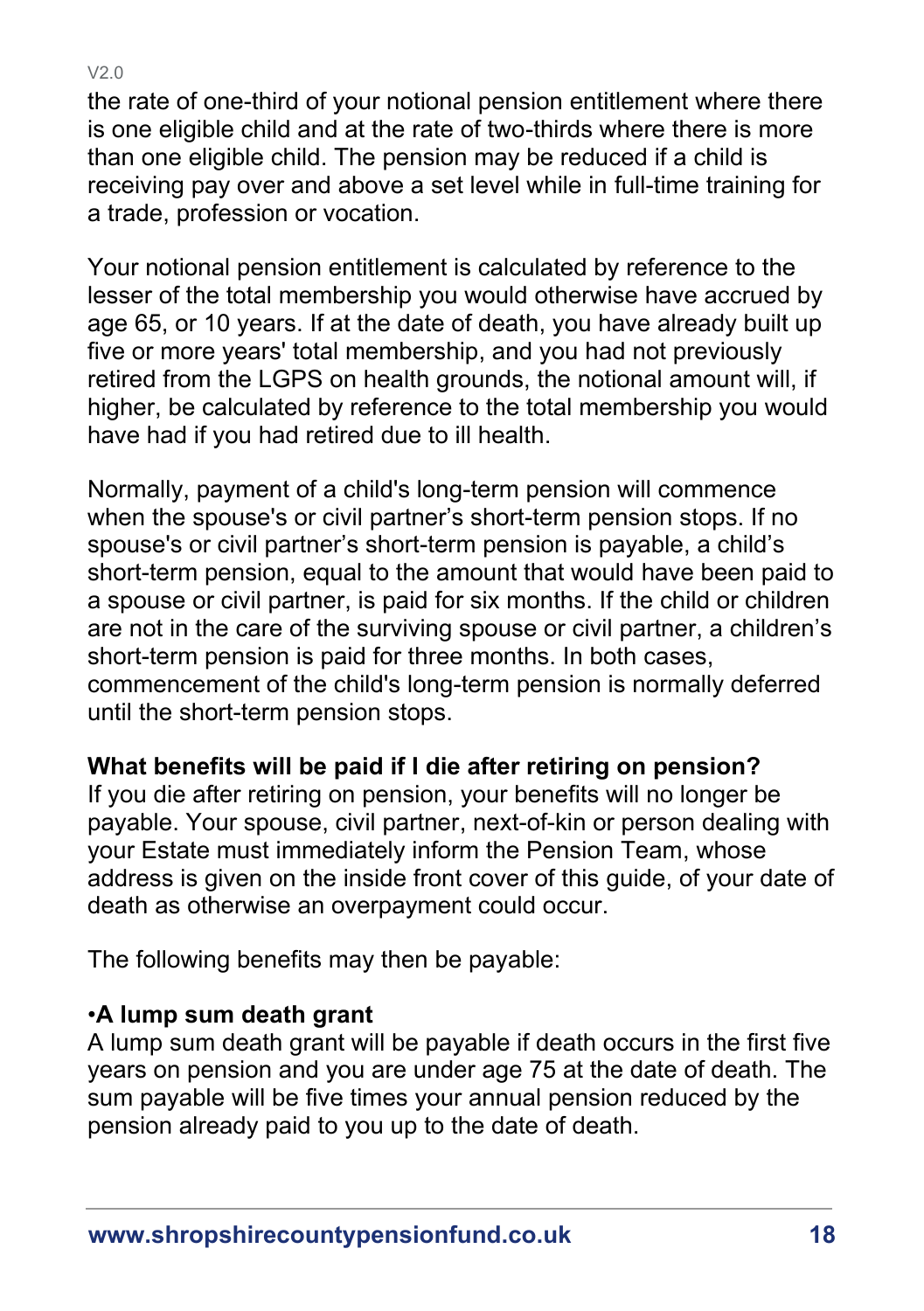## •**A spouse's or civil partner's pension**

A spouse (either from a same or opposite sex marriage) or civil partner will receive a short-term pension for the three months following your death, or six months if one or more eligible dependent children are in the spouse's or civil partner's care. This will be equal to the pension you were receiving or would have received but for a reduction due to early retirement or had it not been paid as a lump sum due to exceptional ill health.

After that, the spouse or civil partner will receive a long-term pension generally equal to half the pension you were receiving. The long-term pension will be based on:

- the pension you would have received but for a reduction due to early retirement
- the pension you would have received if you had not exchanged pension for lump sum
- the pension you would have received had it not been paid as a lump sum due to exceptional ill health.

If you married after retirement and you retired on the grounds of permanent ill health, the spouse's pension will only be based on half of your basic pension i.e. excluding any enhancement to your pension on account of ill health retirement. If you entered into a civil partnership after retirement, the civil partner's pension will be half your pension.

#### • **Pensions for eligible children**

Children's pensions are payable for so long as eligible children remain eligible following your death. You can find full details about who is eligible to receive a child's pension in the Pensions for eligible children section. The pension is not calculated, however, against a notional entitlement. It is based on:

- the pension you were receiving at the date of your death
- the pension you would have received but for a reduction due to early retirement
- the pension you would have received if you had not exchanged pension for lump sum, or
- the pension you would have received had it not been paid as a lump sum due to exceptional ill health.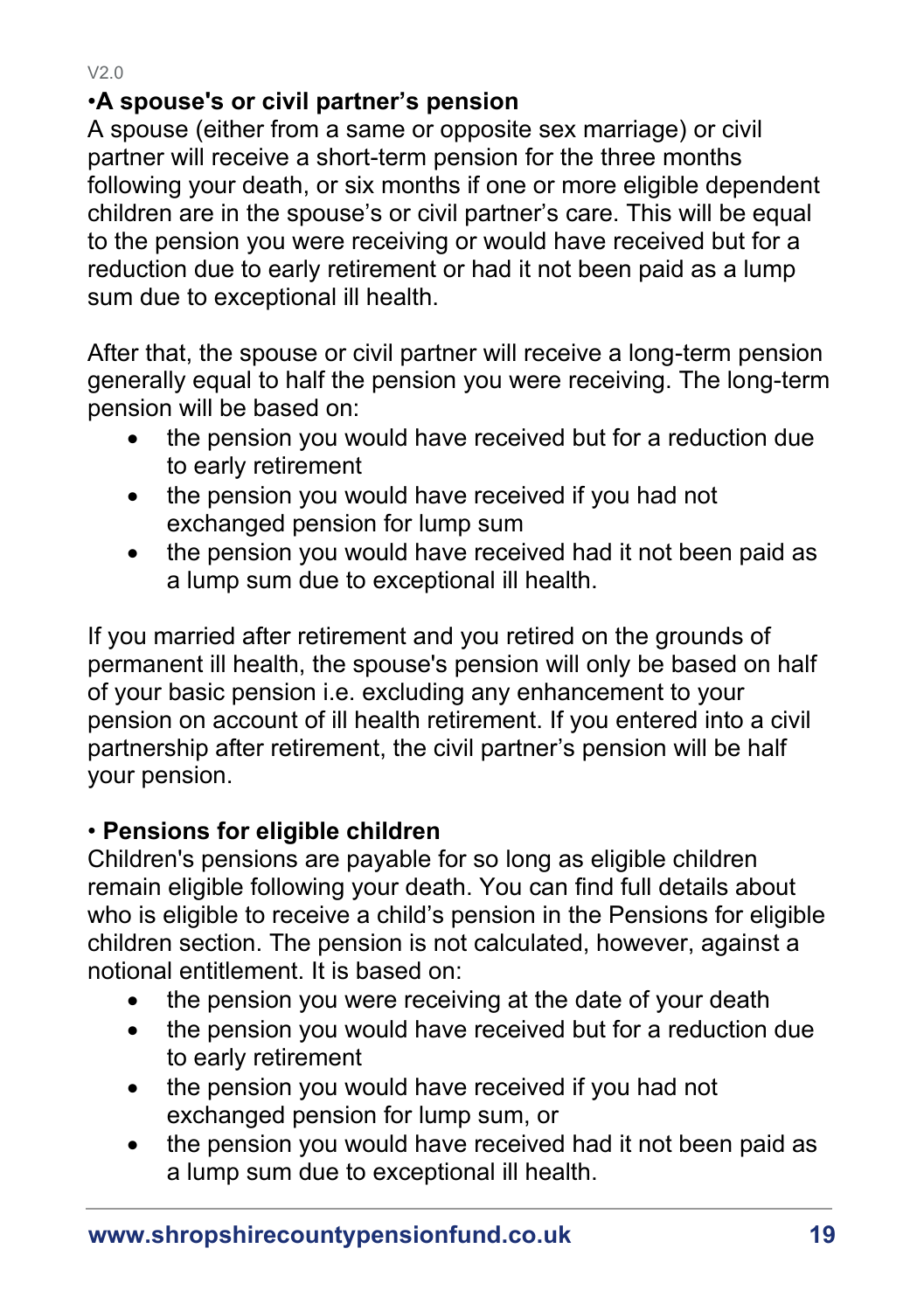If your pension was originally calculated on a total membership of less than the shorter of ten years or the amount you could have accrued had you continued working to age 65, this amount is used to increase your pension for the purpose of calculating the children's pension only.

## **Points to note on protection for your family**

•Shropshire County Pension Fund has the discretion to pay the lump sum death grant to your nominee or personal representatives or to any person who appears, at any time, to have been your relative or dependant. The LGPS allows you to express your wish as to who you would like any death grant to be paid to by completing and returning an expression of wish form.

If any part of the death grant has not been paid by the second anniversary of your death, it must be paid to your personal representatives, i.e. to your Estate. If you have not already made your wishes known, or you wish to change a previous expression of wish, a form is available from Shropshire County Pension Fund.

•Your personal representatives will need to inform HM Revenue and Customs if, with the lump sum death grant, the value of all your pension benefits (not including any spouse's, civil partner's or dependants' pensions) exceeds the HM Revenue and Customs lifetime allowance. Under HM Revenue and Customs rules, any excess will be subject to a recovery tax charge. Most scheme members' pension savings will be significantly less than the allowance.

•Spouses', civil partners' and children's pensions are increased each year in line with the appropriate cost of living index (currently the Consumer Prices Index (CPI)) regardless of age.

•Spouse's and civil partner's pensions are payable for life even if your spouse or civil partner remarries, enters into a new civil partnership or cohabits.

<span id="page-19-0"></span>If your pension benefits are subject to a Pension Sharing Order issued by the Court following a divorce or dissolution of a civil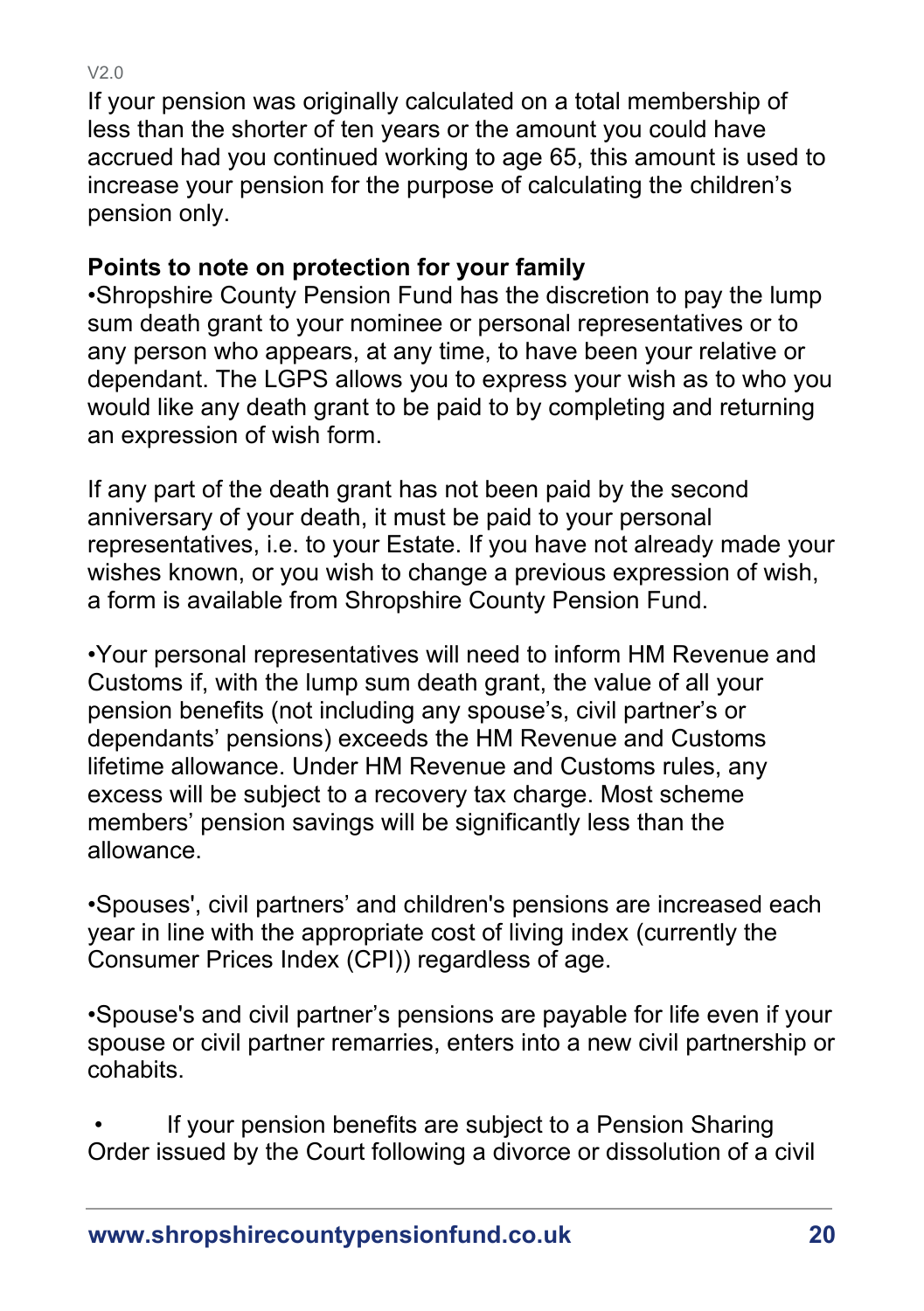partnership, or are subject to a qualifying agreement in Scotland, your benefits will be reduced in accordance with the Court Order or agreement. In consequence, if you remarry or enter into a new civil partnership, any spouse's pension or civil partner's pension payable following your death will also be reduced (see the Pensions on divorce section for further details). Benefits payable to eligible children will not be reduced because of a pension share.

#### **Increasing your benefits**

In this section we look at the different ways you can pay extra to increase your pension saving.

#### **Additional Voluntary Contributions (A V Cs)**

To increase the value of the benefits that you and your dependants receive, you may make additional voluntary contributions arranged through the LGPS, known as in-house AVCs.

All local government pension funds have an AVC arrangement in which you can invest money, deducted directly from your allowances, through an AVC provider (often an insurance company or building society).

If you choose to pay AVCs under the LGPS, the AVCs are invested separately, in funds managed by the AVC provider. You have your own personal account that, over time, builds up with your contributions and the returns on your investment, and will be available to you when you retire. You can often choose which investment route you prefer.

You decide how much you can afford to pay. You can pay up to 50% of your pay into an in-house AVC in each office you hold where you pay into the LGPS.

AVCs are deducted from your allowances, just like your normal contributions. Your LGPS and AVC contributions are deducted before your tax is worked out. If you pay tax, you receive tax relief automatically through the payroll. You qualify for tax relief (normally

 $V2.0$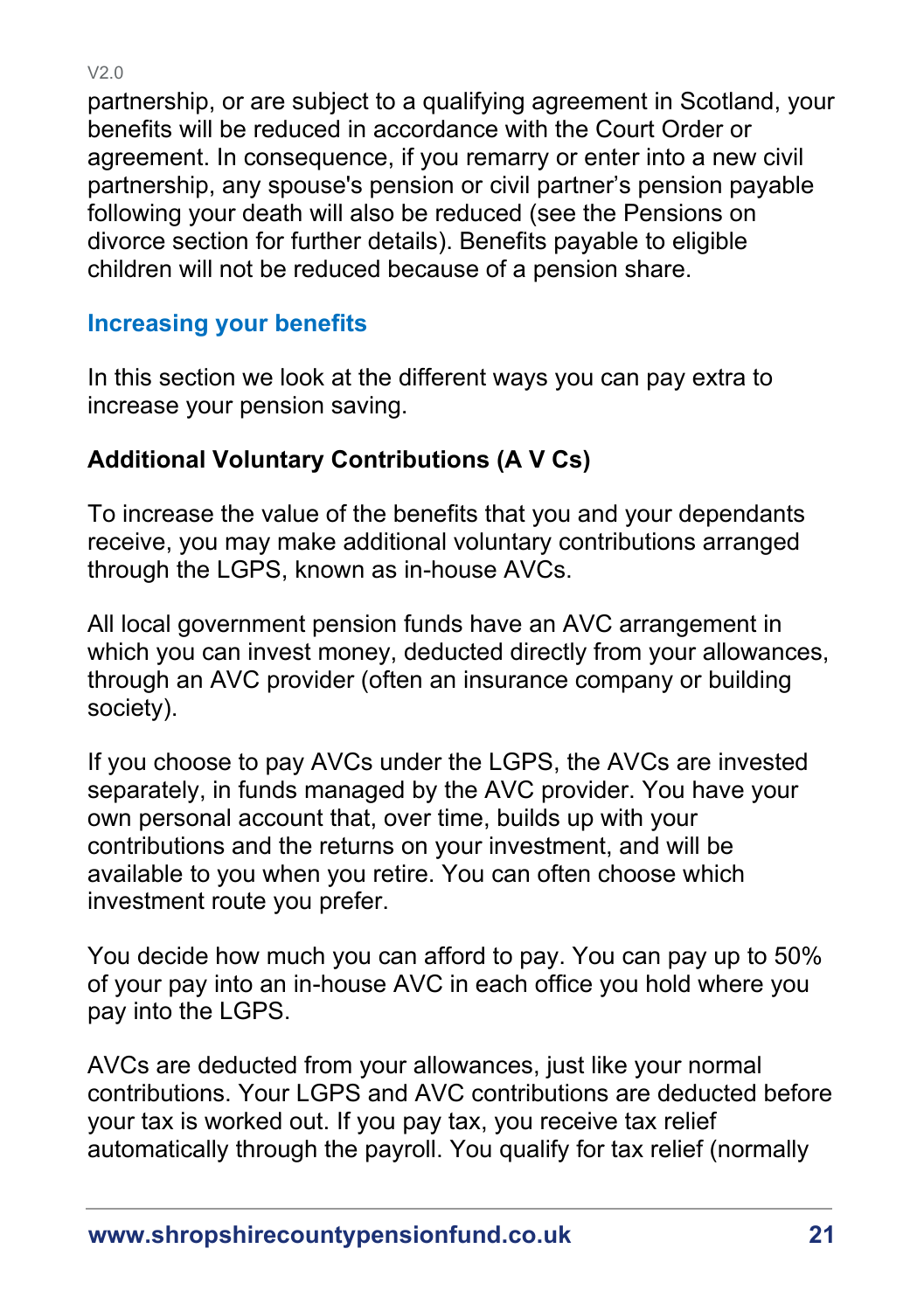at your highest rate) on all pension contributions up to 100% of your taxable earnings, including your normal contributions – but see Points to note at the end of this section. Deductions start from the next available pay day after your election has been accepted. You may change or stop your payment at any time whilst you are paying into the LGPS.

At retirement, any of your AVC fund which you do not take as a lump sum is used to buy you an annuity. An insurance company, bank or building society of your choice takes your AVC fund and pays you a pension in return. You can do this at the same time you take your LGPS benefits, or you may be able to choose to defer buying an annuity until any time up to the eve of your 75th birthday. If you carry on paying into the LGPS after age 65 you cannot buy an annuity until you retire, or you reach the eve of your 75th birthday if this is earlier.

An annuity is paid completely separately from your LGPS benefits.

The amount of annuity depends on several factors, such as interest rates and your age. You also have some choice over the type of annuity, for example whether you want a flat-rate pension or one that increases each year, and whether you also want to provide for dependants' benefits in the event of your death.

Annuities are subject to annuity rates which in turn are affected by interest rates. When interest rates rise, the organisation selling annuities can obtain a greater income from each pound in your AVC fund, and therefore can provide a higher pension. A fall in interest rates reduces the pension which can be purchased.

If you take your A V Cs at the same time as your L G P S pension, you may be able to take some or all of your A V Cs as a tax-free lump sum providing, when added to the automatic L G P S lump sum as detailed in the Retirement benefits section, the total lump sum does not exceed 25% of the capital value of your L G P S benefits, nor does it exceed 25% of the lifetime allowance. The lifetime allowance for 2020/21 is £268,275 (£1,073,100 x 25%). However, if you have previously taken payment of ('crystallised') pension benefits you will have already used up some of your lifetime allowance. The maximum

#### V2.0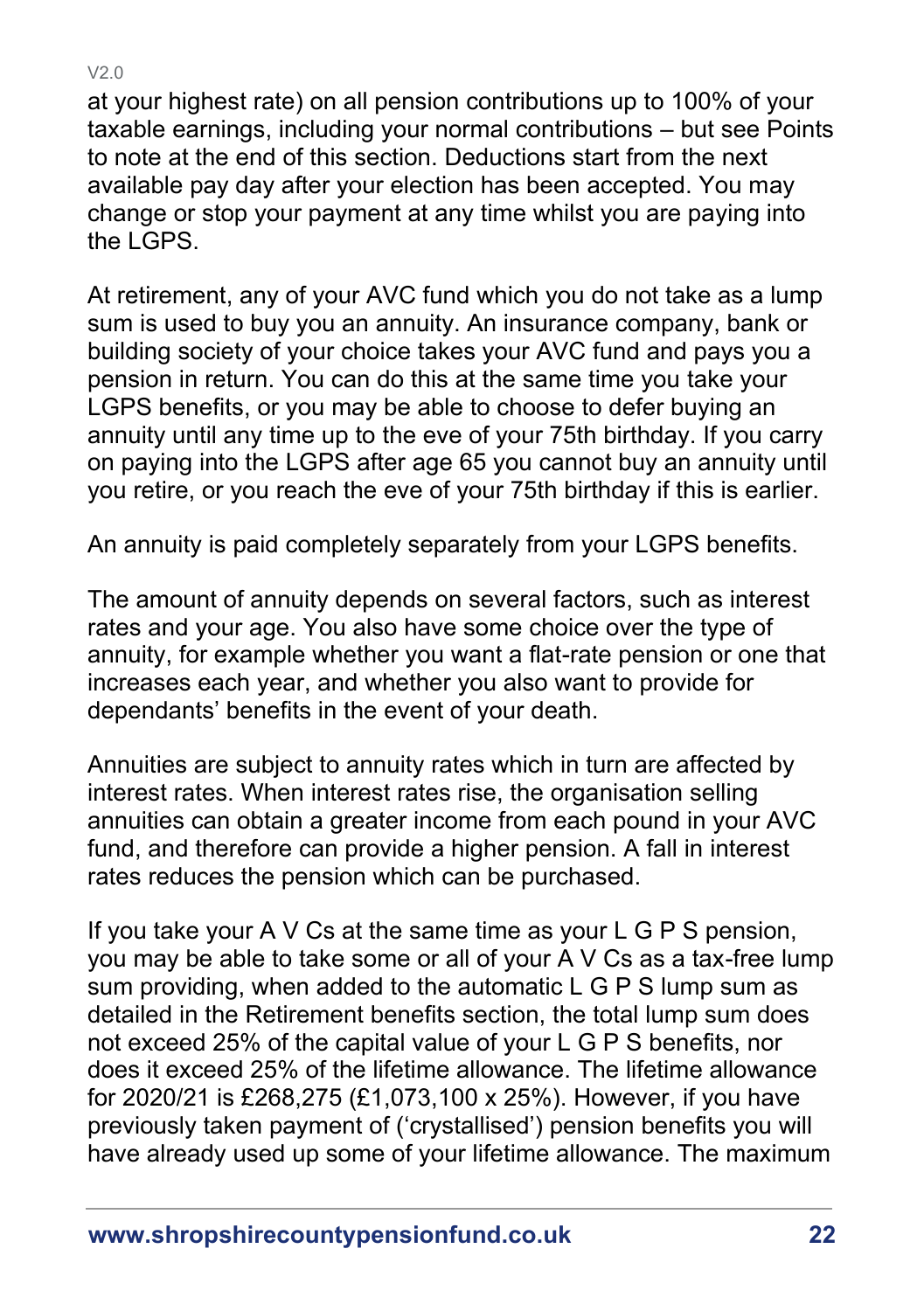tax-free cash you can take is the lower of 25% of the capital value of your pension benefits or 25% of your remaining lifetime allowance.

If you retire and take your A V Cs later, you can then normally only have up to 25% of your A V C fund as a lump sum.

## **Transferring your AVC fund to another scheme.**

You can transfer your AVC independently of your main scheme benefits and provided you have stopped paying AVCs, you can transfer your AVC fund even if you continue to contribution to the LGPS.

You can choose to transfer your AVC fund to a scheme that allows you to take advantage of the flexibilities introduced from April 2015 e.g. being able to take a flexible retirement income, take your fund as a number of lump sums, or take the whole fund in one go (all from age 55). You should be aware that there may be tax implications associated with accessing flexible benefits. The income from a pension is taxable; the rate of tax you would pay depends on the amount of income that you receive from a pension and other sources.

## **Getting advice**

Free and impartial government guidance about your defined contribution (AVC) pension options is available from Pension Wise. Find out how to access this by visiting [www.pensionwise.gov.uk](http://www.pensionwise.gov.uk/) or call 10800 138 3944 to book an appointment. This service is available on the internet, over the telephone, or face to face at a Citizens Advice branch.

If you are considering taking payment of or transferring your AVC plan you should consider accessing this pension guidance **and** taking independent advice to help you decide which option is most suitable for you.

#### **Pay into a personal pension plan or stakeholder pension scheme**

You may be able to make your own arrangements to pay into a personal pension plan or stakeholder pension scheme at the same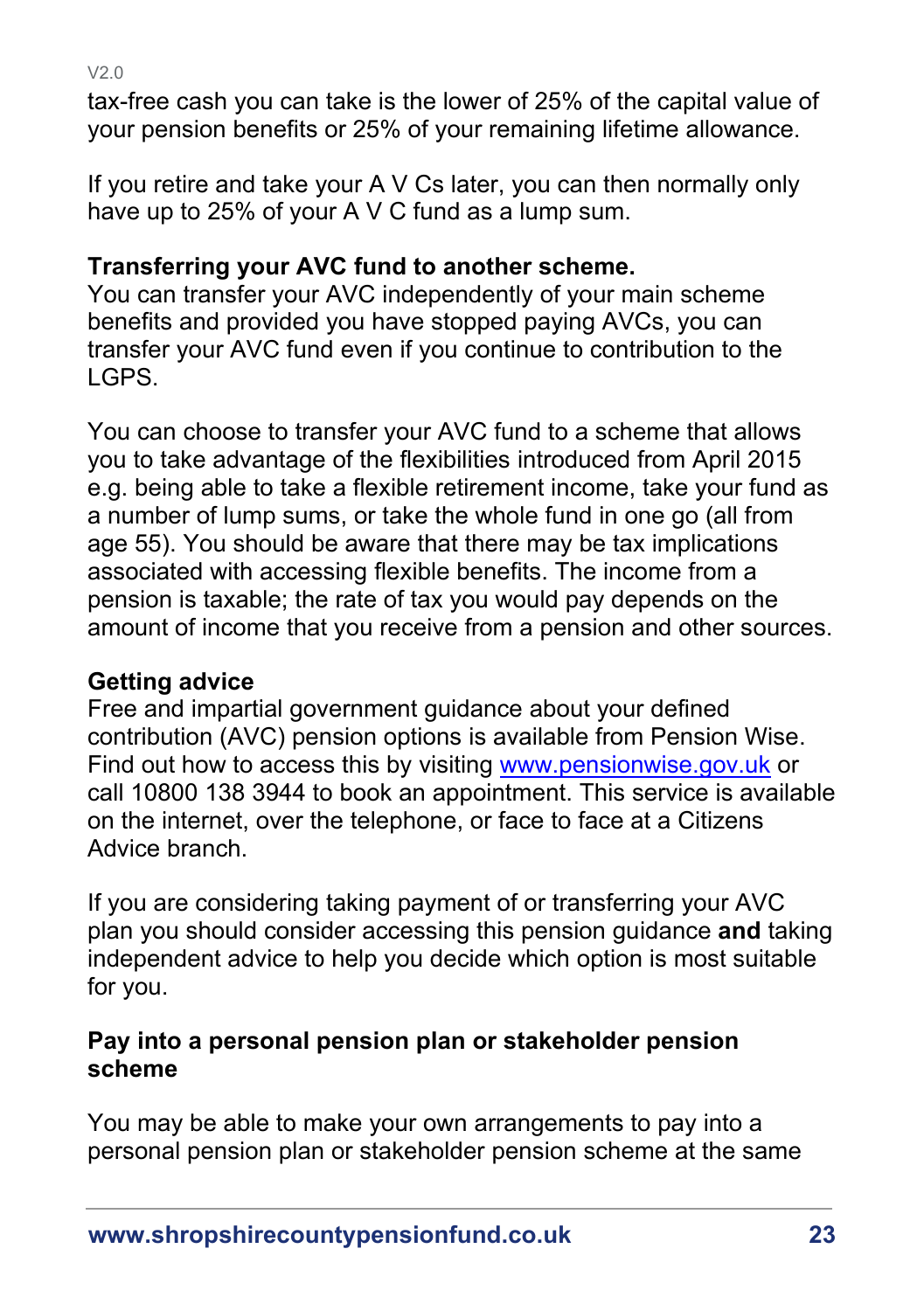time as paying into the LGPS. With these arrangements, you choose a provider, usually an insurance company. You may want to consider their charges, alternative investments and past performance when you make your choice.

You choose how much to pay into the arrangement. You can pay up to 100% of your total UK taxable earnings in any one tax year into any number of concurrent pension arrangements of your choice (or, if greater, £3,600 to a "tax relief at source" arrangement, such as a personal pension or stakeholder pension scheme) and be eligible for tax relief on those contributions.

If you pay into a personal pension plan or stakeholder pension scheme, the contributions you make to it are invested in funds managed by an insurance company. You have your own personal account that, over time, builds up with your contributions and the returns on your investment, and will be available later in your life to convert into additional benefits. You can often choose which investment route you prefer.

When the benefits are paid, you will be able to tak up to 25% of your Fund as a tax-free lump sum<sup>1</sup>, with the remainder available to buy you an annuity from an insurance company, bank or building society or to take as a taxable lump sum.

For more information on the variety of options available when taking benefits from a personal pension scheme see the Government's guidance website [www.pensionwise.gov.uk.](http://www.pensionwise.gov.uk/) This website provides guidance on taking flexible benefits only and does not provide information on taking benefits from a defined benefit scheme such as the LGPS.

<sup>1</sup> Provided the lump sum does not exceed £268,275 (2020/21 figure) or, if you have previously taken payment of pension benefits, 25% of your remaining lifetime allowance.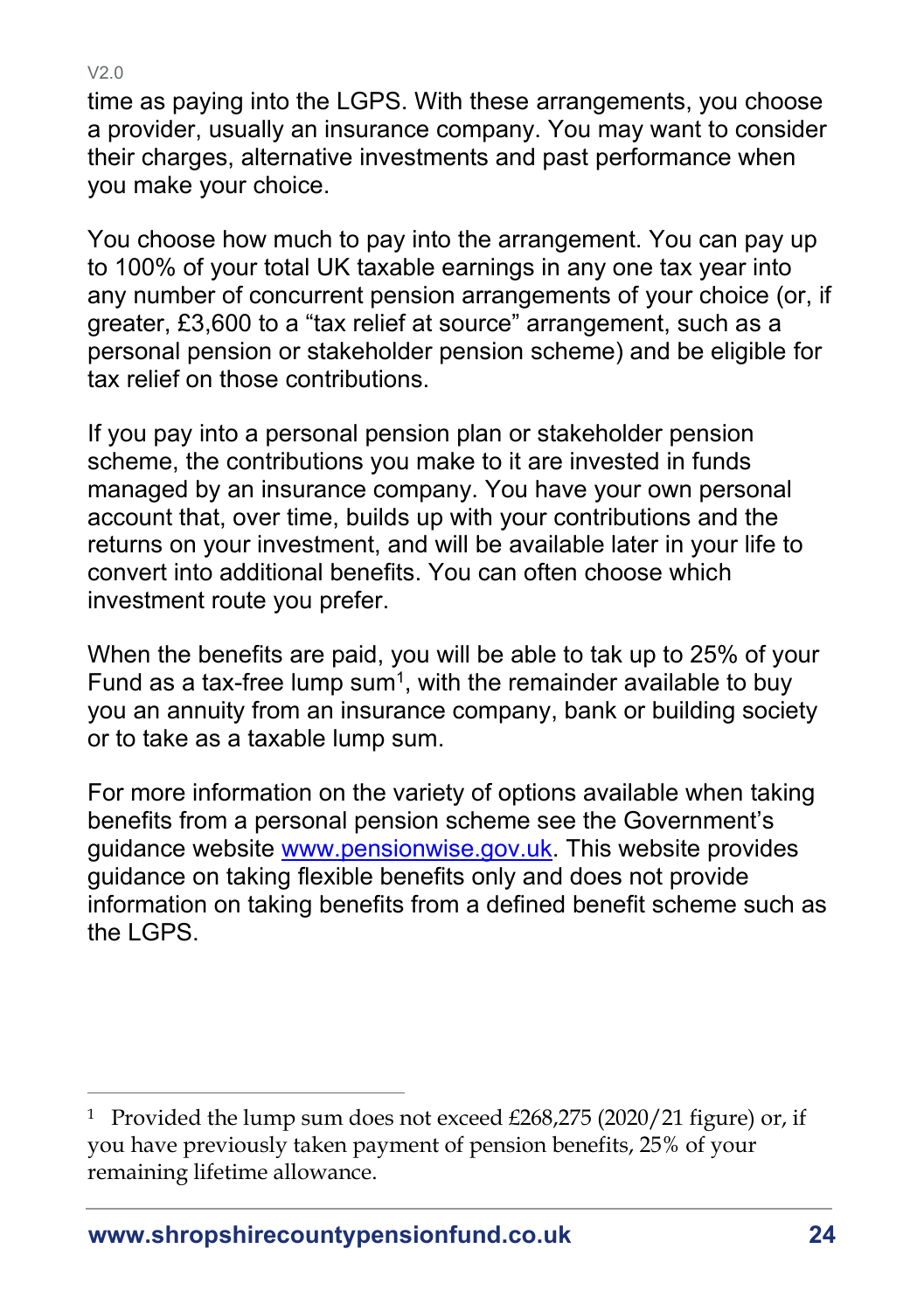$V20$ 

#### **Points to note on paying extra**

•You can, if you wish, pay up to 100% of your UK taxable earnings in any one tax year into any number of pension arrangements of your choice (or, if greater, £3,600 to a "tax relief at source" arrangement, such as a personal pension or stakeholder pension scheme) and be eligible for tax relief on those contributions.

There are also controls, known as the lifetime allowance and the annual allowance on all the pension savings you can build up before you become subject to a tax charge. Most scheme members' pension savings will be less than these allowances.

•If you have (or have applied for) lifetime allowance enhanced protection, fixed protection, fixed protection 2014 or fixed protection 2016 from HM Revenue and Customs you will lose that protection if you pay contributions into a money purchase pension arrangement (e.g. pay LGPS in-house AVCs or pay into a stakeholder or personal pension plan). You may not lose this protection if you are paying AVCs at 5 April 2006 purely for extra life cover and the terms of the policy have not varied significantly since then.

•If you have (or have applied for) lifetime allowance fixed protection, fixed protection 2014 or fixed protection 2016 from HM Revenue and Customs you would have lost that protection if you were an active member of the LGPS on 6 April 2016.

•The maximum amount of Scheme AVCs you can pay is 50% of your pay in each office you hold where you are a member of the LGPS.

•If you elect to pay AVCs for additional death benefits, you may be required to satisfy certain medical conditions. You may be asked to complete a medical questionnaire and/or may be asked to undergo a medical examination at your own expense before your election is accepted.

•Further information on increasing your Scheme benefits is available by contacting the pensions Team.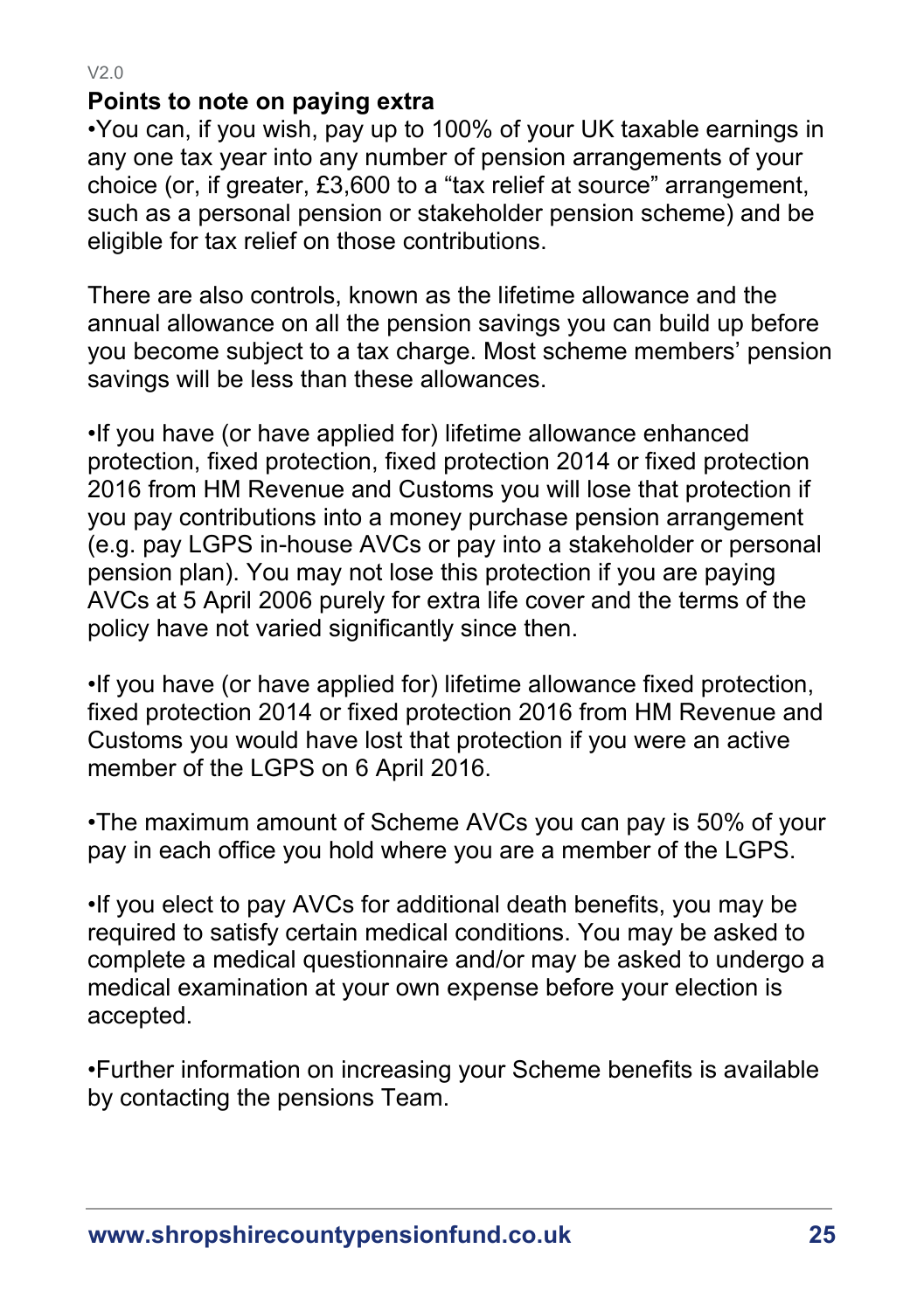#### <span id="page-25-0"></span>V2.0 **Leaving the Scheme before retirement**

Important: The position for councillors in England changed from 1 April 2014. Councillors in England should read the information in the note 'LGPS Councillors Pension (England) Update'.

#### **What happens to my benefits if I cease to be a councillor participating in the LGPS?**

If you cease to be a councillor participating in the LGPS then your options concerning what happens to the benefits you have built up in the LGPS depend on your length of scheme membership.

If you have less than three months' total membership You can take a refund of your contributions less a deduction for tax. There may also be a deduction to cover the cost of buying you back into the State Second Pension Scheme (S2P), but only if you paid national insurance as a Scheme member before 6 April 2016.

Or

You can defer making a decision until you either re-join the same LGPS fund as a councillor member (in Wales), or join a new pension scheme, or want to take a refund of contributions.

If you have at least three months' total membership You can leave your accrued benefits in the LGPS. Your pension and lump sum will be calculated as described in the section on [Retirement benefits](#page-7-0) using the length of your [total membership](#page-65-0) up to the date that you left the Scheme. This is known as having deferred benefits.

Or

You can transfer an amount equal to the cash equivalent of your pension benefits into your new employer's scheme provided they are willing and able to accept it, into a personal pension plan or into a stakeholder pension scheme. You cannot transfer your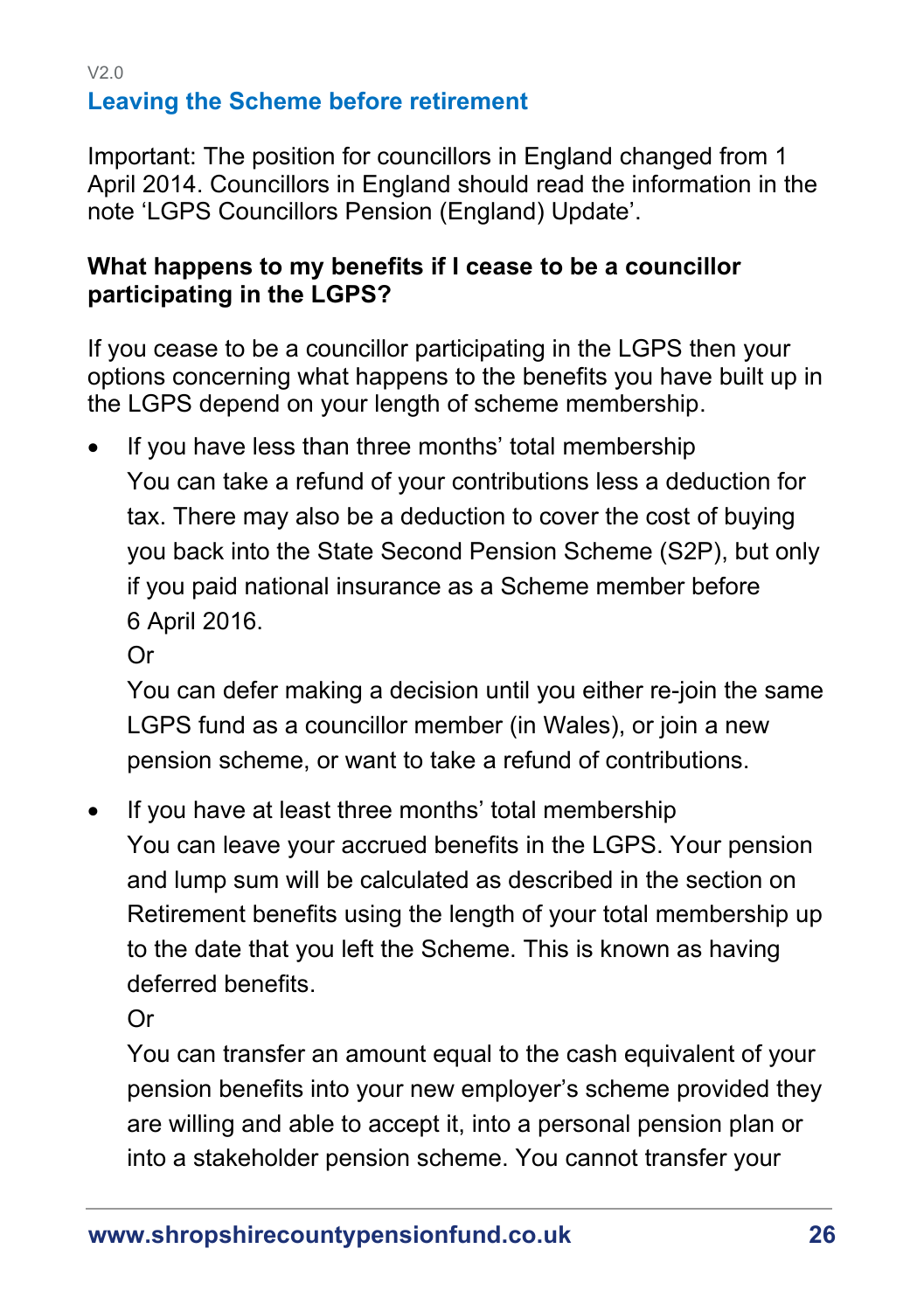pension benefits to the LGPS in England or Wales unless you again participate in the same LGPS administering authority in Wales as a councillor member.

It may be possible to make a transfer payment to an overseas pension scheme or arrangement that meets HM Revenue and Customs conditions.

## **What will happen to my benefits if I choose to defer them?**

We work out the value of your deferred benefits when you leave the LGPS and hold them in the LGPS for you until either you decide to transfer them to another pension scheme, or they are due to be paid.

Deferred benefits become payable at age 65 (unless you opt to defer payment beyond that age), but you can choose to take payment from age 55. You do not need your former council's consent to take payment from age 55 but they will normally be reduced to take account of the fact that they will be paid for longer.

If you were contributing to the scheme at any time between 1 April 1998 and 30 September 2006 and you are a protected member, some or all of your benefits could be protected from the reduction. However, if you choose to voluntarily take your pension on or after age 55 and before age 60, the protection will not automatically apply. Your former council can choose to allow the protection to apply- there is a discretion and you can ask them what their policy is on this.

You can also ask to take payment of your benefits early on or after age 50 and before age 55, with your former employer's consent. Your benefits would normally be reduced to take into account the fact that they will be paid for longer. If your benefits are paid before the age of 55 they will be subject to significant tax charges (in addition to normal income tax).

Your former council can agree not to make any reduction for early payment on compassionate grounds. This is a council discretion; you can ask your council what their policy is on this.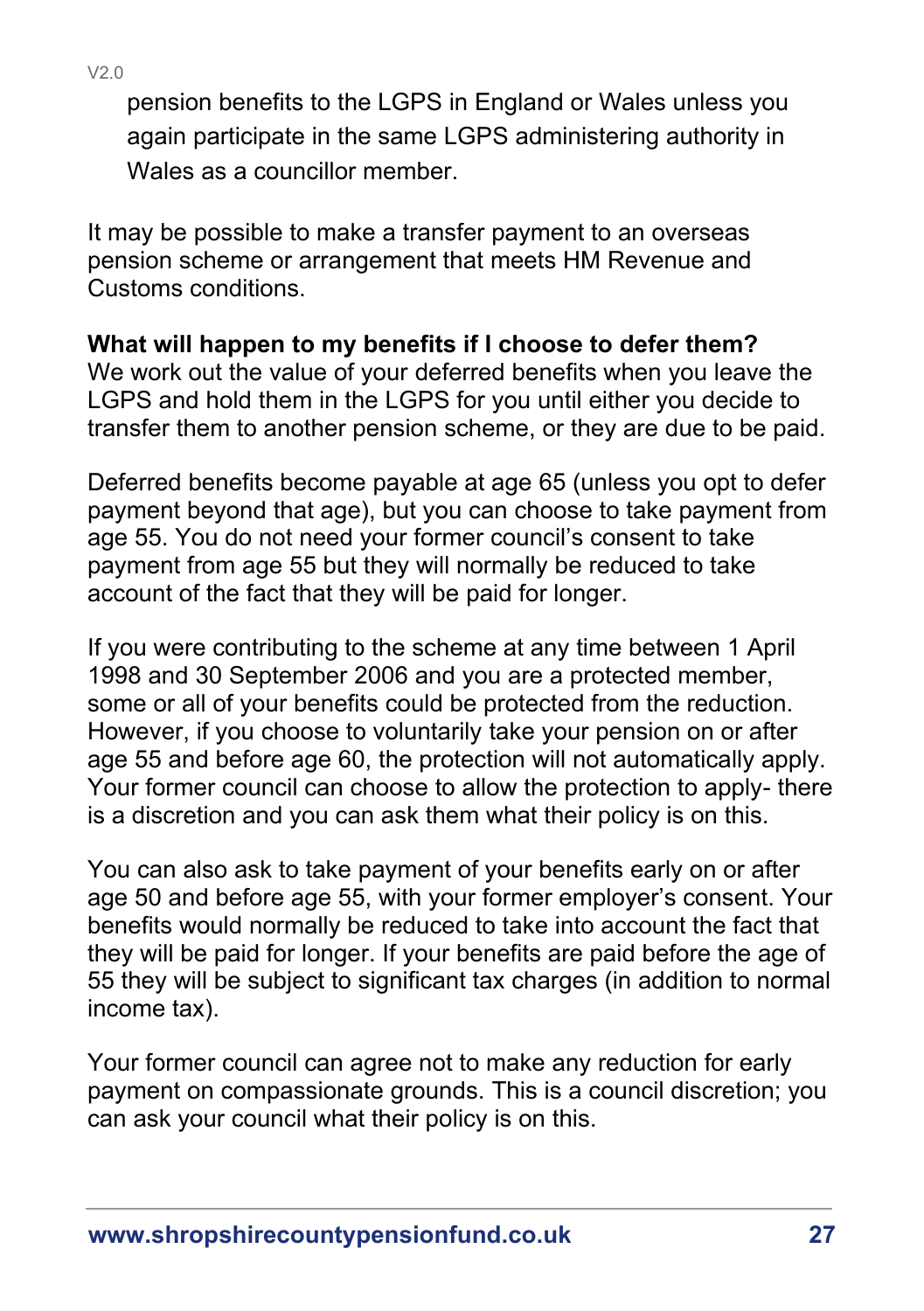In addition, your benefits can be paid from any age in the event of ill health, without reduction.

#### **What will happen if I die before my deferred benefits are paid?**

Should you die while your benefits are deferred your retirement lump sum will be paid as a death grant.

A spouse's (either from a same or opposite sex marriage) or civil partner's long-term pension will also become payable. Spouse's or civil partner's pension is payable at the rate of one-half of your deferred pension.

Long-term children's pensions will be payable for so long as eligible children remain eligible following your death, as detailed in the Protection for your family section. The pension is not calculated against a notional entitlement. It is calculated instead against the pension you would have received had your deferred benefits been put into payment on the date of your death. If your pension would have been calculated on a total membership of less than the shorter of ten years or the amount you could have accrued had you continued in office to age 65, that amount is used to increase your pension for the purpose of calculating the children's pension only.

## **Can I transfer my LGPS pension?**

If you are interested in transferring the value of your LGPS pension rights to another occupational pension scheme (outside of the LGPS in England and Wales), to a personal pension plan or to a stakeholder pension scheme, you can ask for a transfer value quotation to be provided. This is known as the 'cash equivalent' transfer value.

Under provisions introduced by the Pensions Act 1995, a quotation must be guaranteed for a period of three months from the date on which it was calculated (the 'Guarantee Date'). A written option to proceed with the guaranteed transfer value must be received within the three month guarantee period. If you opt to proceed, the normal time limit for the Scheme to pay the guaranteed transfer value will be six months from the 'Guarantee Date'. If the Scheme does not make payment within this period it will need to recalculate the value as at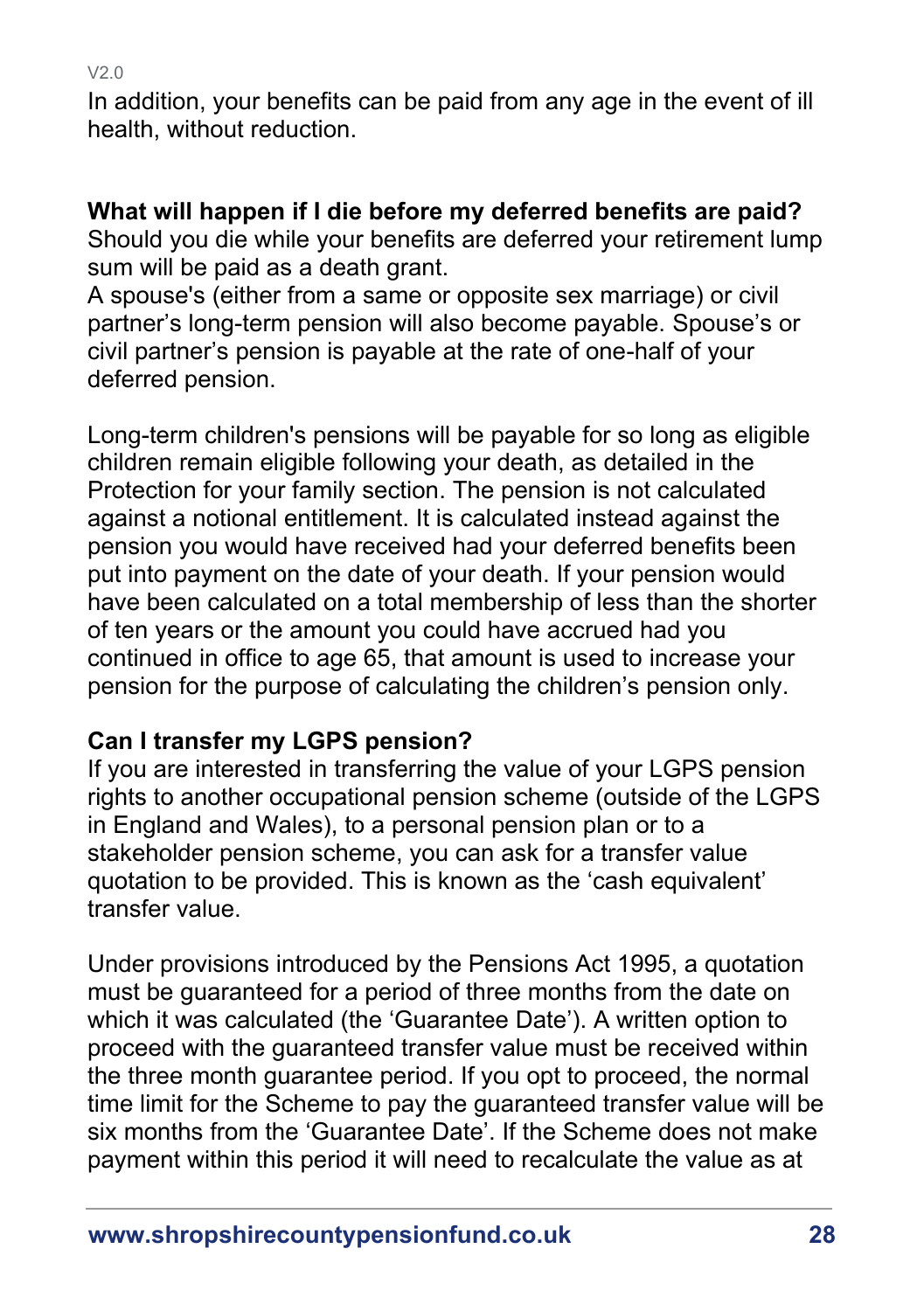the actual date of payment and pay the recalculated value or, if it is greater, the original value plus interest.

Transfer values are calculated in accordance with the terms and conditions of the Local Government Pension Scheme Regulations 1997 (as amended) which comply with requirements of the Pensions Schemes Act 1993.

If you are considering whether to transfer benefits, make sure you have full information about the two pension arrangements i.e. details of what your benefits are worth in the LGPS and details of what your benefits would be worth in the new pension scheme, if transferred. When you compare your options, don't forget that your LGPS benefits are guaranteed cost of living increases.

Transferring your pension rights is not always an easy decision to make and you may wish to seek the help of an independent financial advisor before you make a decision to transfer your deferred benefits into a personal pension plan, stakeholder pension scheme, or to an employer's money purchase scheme, as you will be bearing all of the investment risk which could significantly affect your future pension benefits.

#### **If you are transferring from the LGPS (to a defined contribution pension scheme you must take appropriate independent financial advice before transferring.**

This is a legal requirement if the cash equivalent transfer value of all your benefits in the LGPS (excluding any Additional Voluntary Contributions (AVCs)) is more than £30,000. If the cash equivalent transfer value of all your benefits in the LGPS (excluding any Additional Voluntary Contributions (AVCs)) is £30,000 or less you are not legally required to take advice. However, transferring your pension rights is not always an easy decision to make and seeking the help of an independent financial advisor before you make a decision to transfer your deferred benefits (to a personal pension plan, stakeholder pension scheme, or an employer's money purchase scheme) could help you in making an appropriate decision given that decision could significantly affect your income in retirement.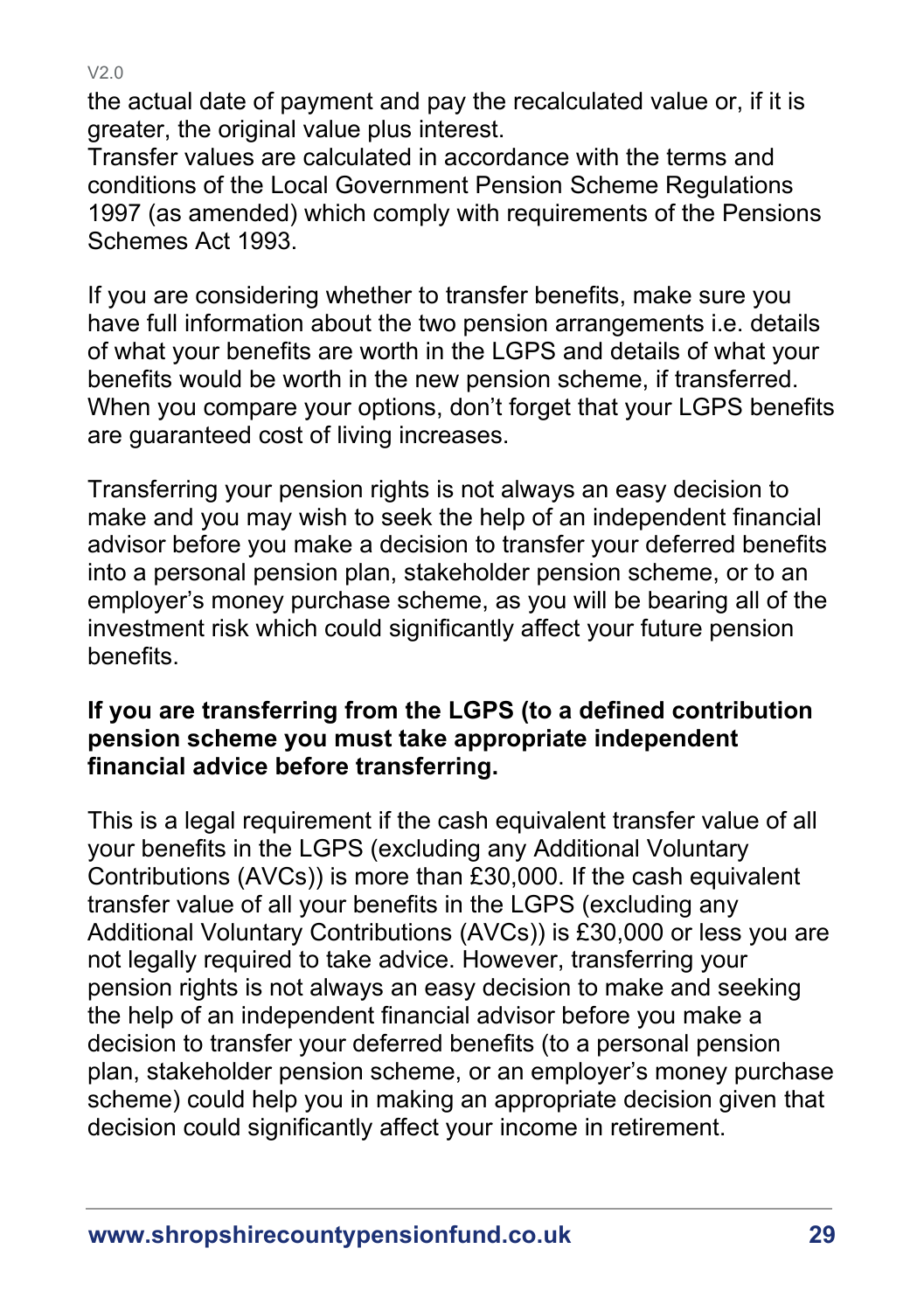If the cash equivalent transfer value of all your benefits in the LGPS (excluding any Additional Voluntary Contributions (AVCs)) is more than £30,000, Shropshire County Pension Fund will check that you have received appropriate independent financial advice before your transfer to a scheme offering flexible benefits can proceed and relevant documentation to evidence this will be required. Shropshire County Pension Fund will provide you with more details if you request a transfer quote.

If a full transfer payment is made, you will not be entitled to any further benefits from the LGPS for yourself, your spouse, civil partner or eligible children.

## **Points to note on leaving the Scheme before retirement**

•A refund of contributions cannot be paid if you already have a deferred benefit in the LGPS in England or Wales.

•Only Scheme members who leave more than one year before age 65 can transfer their pension rights. The latest an election to proceed with a transfer can be made is one year before age 65.

•You must take appropriate independent financial advice before transferring from the LGPS to a defined contribution pension scheme. This is a legal requirement if the cash equivalent transfer value of all your benefits in the LGPS (excluding any Additional Voluntary Contributions (AVCs)) is more than £30,000.

•When you take your benefits from the LGPS you will be given the option to exchange some of your pension for a bigger tax-free lump sum. See the Retirement benefits section for further details.

•There are HM Revenue and Customs controls on all the pension savings you can have before you become subject to a tax charge not including any state retirement pension, state pension credit or any spouse's, civil partner's or dependant's pension you may be entitled to. There are two main allowances for pension savings – an annual allowance and a lifetime allowance. Most scheme members' pension savings will be less than these allowances.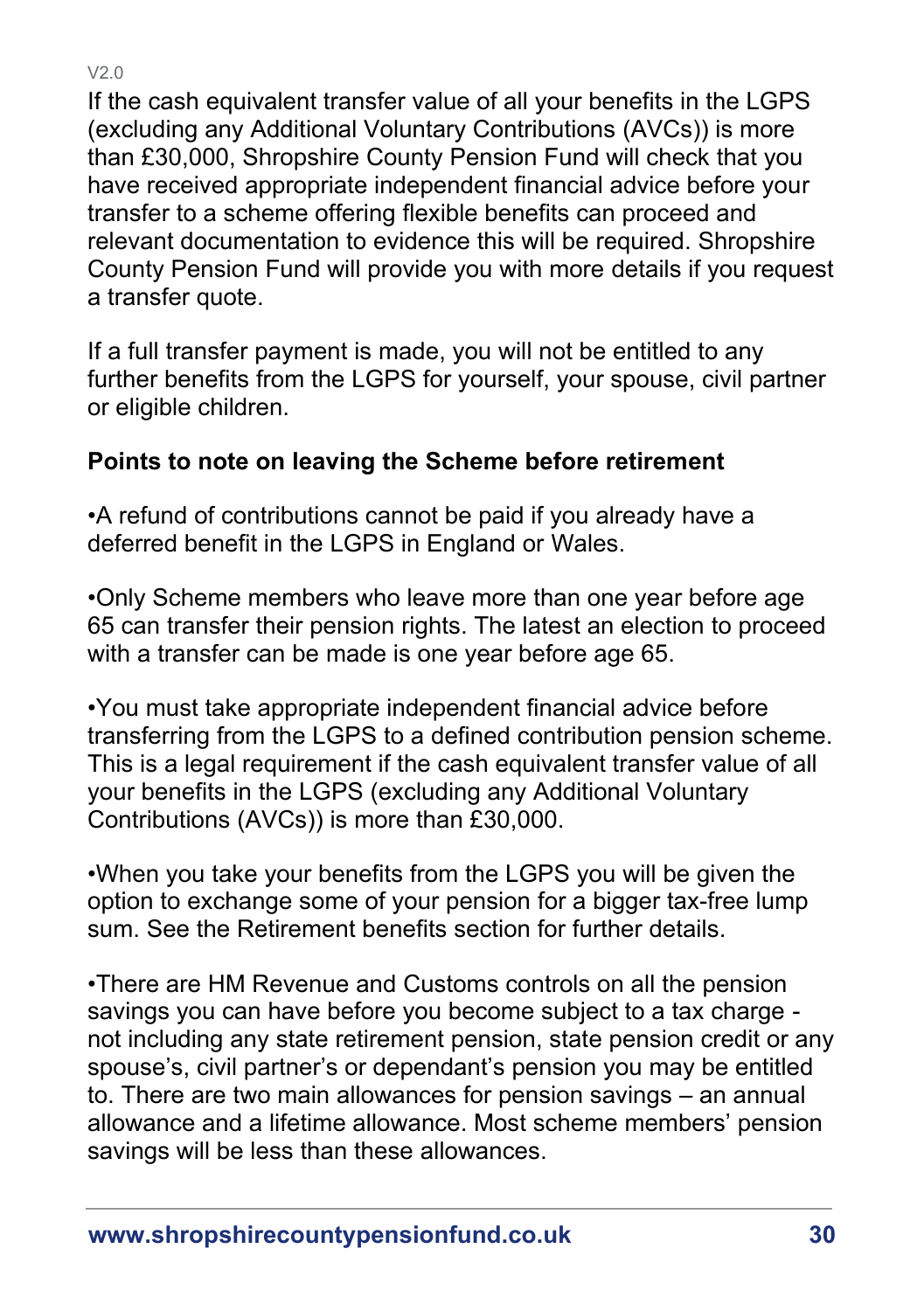•If your council gives their consent to the early payment of your benefits before age 55, this may result in a tax charge on your benefits. This would be in addition to the normal PAYE tax on your monthly pension. Payment of benefits on or after age 55 will not result in this additional tax charge.

•Deferred benefits (including the lump sum benefits) are increased each year in line with the appropriate cost of living index (currently the Consumer Prices Index (CPI)). However, should your deferred benefits be brought into payment before age 55 on the grounds of permanent ill health, pensions increase is only payable before your 55th birthday if you are certified as being incapable of engaging in any regular full- time work; if you are not so certified, or your deferred benefits are brought into payment with your former authority's consent before age 55, the benefits will be paid at a flat rate until age 55. Then, at age 55, the benefits will be increased by the accumulated effect of inflation since they were brought into payment.

•Spouses' and civil partners' pensions are payable for life even if your spouse or civil partner remarries, enters into a new civil partnership or cohabits. Spouses', civil partners' and children's pensions are increased each year in line with the appropriate cost of living index (Currently the Consumer Prices Index (CPI)) regardless of age.

•If your pension benefits are subject to a Pension Sharing Order issued by the Court following a divorce or dissolution of a civil partnership, or are subject to a qualifying agreement in Scotland, your benefits will be reduced in accordance with the Court Order or agreement. In consequence, if you have deferred benefits and you remarry or enter into a new civil partnership, any spouse's or civil partner's pension payable following your death will also be reduced but benefits payable to eligible children will not be reduced because of a pension share. See the Pensions and divorce section for further details.

Further information on the options available will be sent to you on leaving.

#### V2.0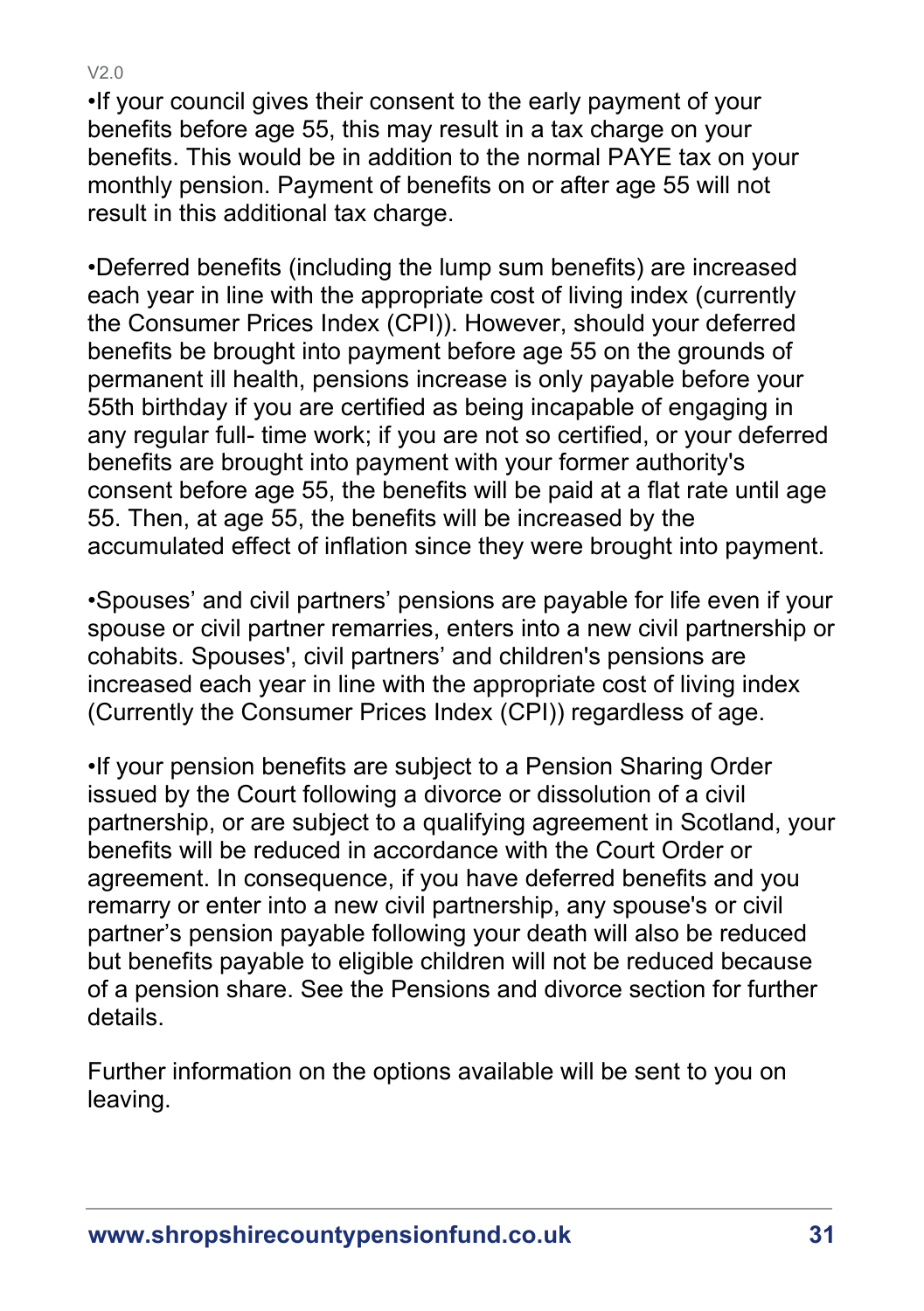#### <span id="page-31-0"></span> $V2.0$ **Opting out of the LGPS**

#### **Important: the position for councillors in England changed from 1 April 2014. Councillors in England should read the information in the note 'LGPS Councillors Pensions (England) Update'.**

#### **Can I opt out of the LGPS?**

You can leave the LGPS at any time by giving your council notice in writing. An election to opt out becomes effective from the end of the payment period during which you gave notification, unless your notification specifies a later date. You are recommended to obtain advice before opting out of the LGPS.

If you opt out, the same options are available to you as detailed in the section on Leaving the Scheme before retirement. The main difference is that deferred benefits cannot be paid until you have ceased to be an eligible councillor or, if earlier, age 75).

#### **Can I re-join the LGPS at a later date?**

If you opt out once, you can re-join the LGPS at any time whilst you remain an eligible councillor.

If you opt-out of the LGPS more than once, unless you elect to re-join the Scheme within three months of commencing as an eligible councillor with a new council (in Wales only), you will only be allowed to re-join at the discretion of your council. You can ask your council what their policy is on this.

#### **Points to note on opting out**

•You may wish to obtain independent financial advice before you make a decision to opt out of the LGPS.

#### <span id="page-31-1"></span>**Some other LGPS provisions**

The LGPS requires Shropshire County Pension Fund to:

• pay interest on lump sum benefits that are paid more than one month after they should have been paid.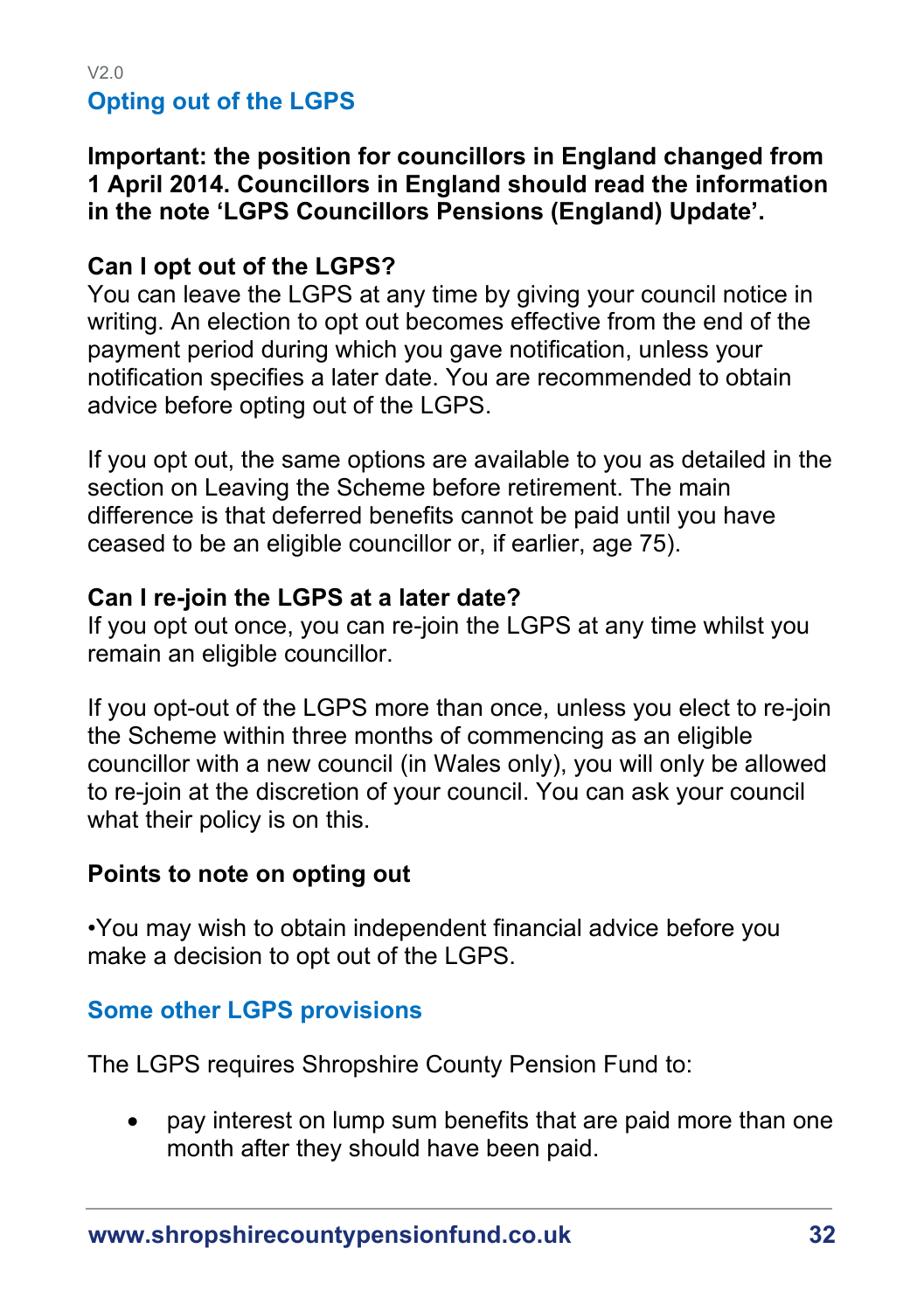- pay interest on pensions that are paid more than a year after they should have been paid
- pay interest on refunds of contributions that are paid more than a year after the date you left the LGPS
- issue annual benefit statements to Scheme members (other than to pensioners)
- have a statement setting out their policy on communicating with scheme members, members' representatives, prospective members and employers.

#### **The LGPS allows Shropshire County Pension Fund to:**

•commute small pensions into single lump sum payments. The circumstances where this may happen are restrictive, particularly if you have other pension benefits.

## **The LGPS allows Shropshire County Pension Fund to:**

•reduce pension benefits if a LGPS member leaves as a result of a criminal, negligent or fraudulent act or omission, as a result of which you have incurred some monetary obligation to the council.

•forfeit a LGPS member's pension rights if the Secretary of State for Communities and Local Government agrees and the member has been convicted of a serious offence connected with their office.

#### **The LGPS does not allow you to:**

•assign your benefits. Your LGPS benefits are strictly personal and cannot be assigned to anyone else or used as security for a loan.

#### <span id="page-32-0"></span>**Pensions and divorce or dissolution of a civil partnership**

Under the LGPS, if you get divorced or a civil partnership is dissolved, you may wish to note that:

- your ex-spouse or ex-civil partner will cease to be entitled to a spouse's or civil partner's pension should you die before them.
- any children's pension payable to an eligible child in the event of your death will not be affected by your divorce or dissolution.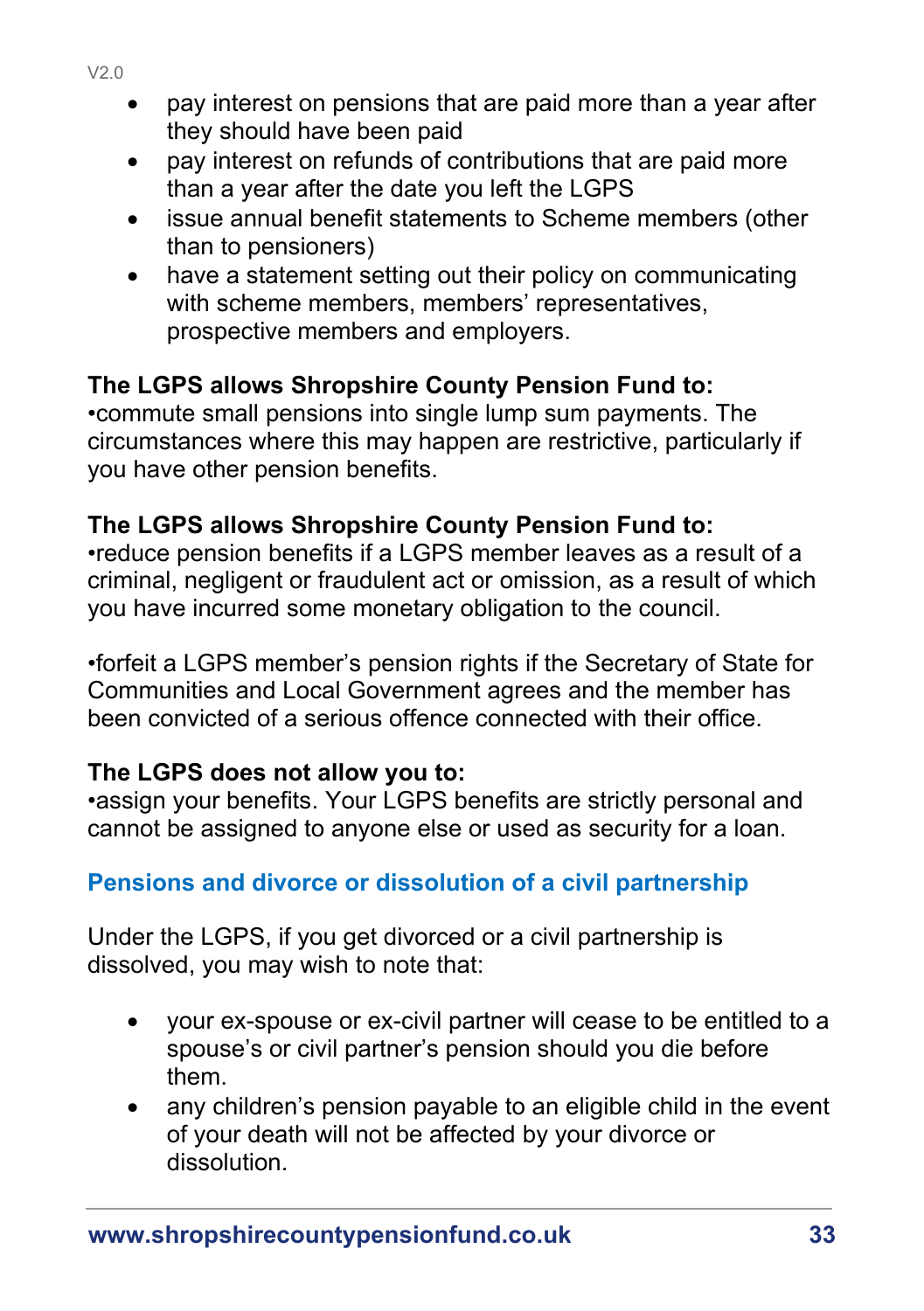If you have said that you would like your ex-spouse or ex-civil partner to receive any lump sum death grant payable on your death by completing and returning an expression of wish form, this will remain in place unless you change it. The Court may, however, issue an Earmarking Order stating that all or part of any lump sum death grant is payable to your ex-spouse or excivil partner.

You should also note that in proceedings for divorce, judicial separation or nullity of marriage, or for dissolution, separation or nullity of a civil partnership, you will be required to obtain the cash equivalent value of your pension rights from Shropshire County Pension Fund which the Court will take into account in the divorce or dissolution settlement. In Scottish divorces / dissolution, only the pension rights built up during the period of the marriage / civil partnership are taken into account.

The Court may offset the value of your pension rights against your other financial assets in the divorce / dissolution settlement or it may issue a Pension Sharing Order or an Earmarking Order against your pension.

If the Court issues an Earmarking Order, the Order may require that when your benefits come into payment your ex-spouse / ex-civil partner should receive one, or a combination, of the following benefits:

- All or part of your pension (this does not apply to divorces/ dissolutions in Scotland)
- all or part of your lump sum retirement grant
- all or part of any lump sum paid in the event of your death.

An Earmarking Order against pension payments, but not lump sums (unless the Order directs otherwise), will automatically lapse if your former spouse or civil partner remarries or enters into a civil partnership and the full pension would be restored to you. Pension payments to your former spouse or civil partner would cease on your death.

#### V2.0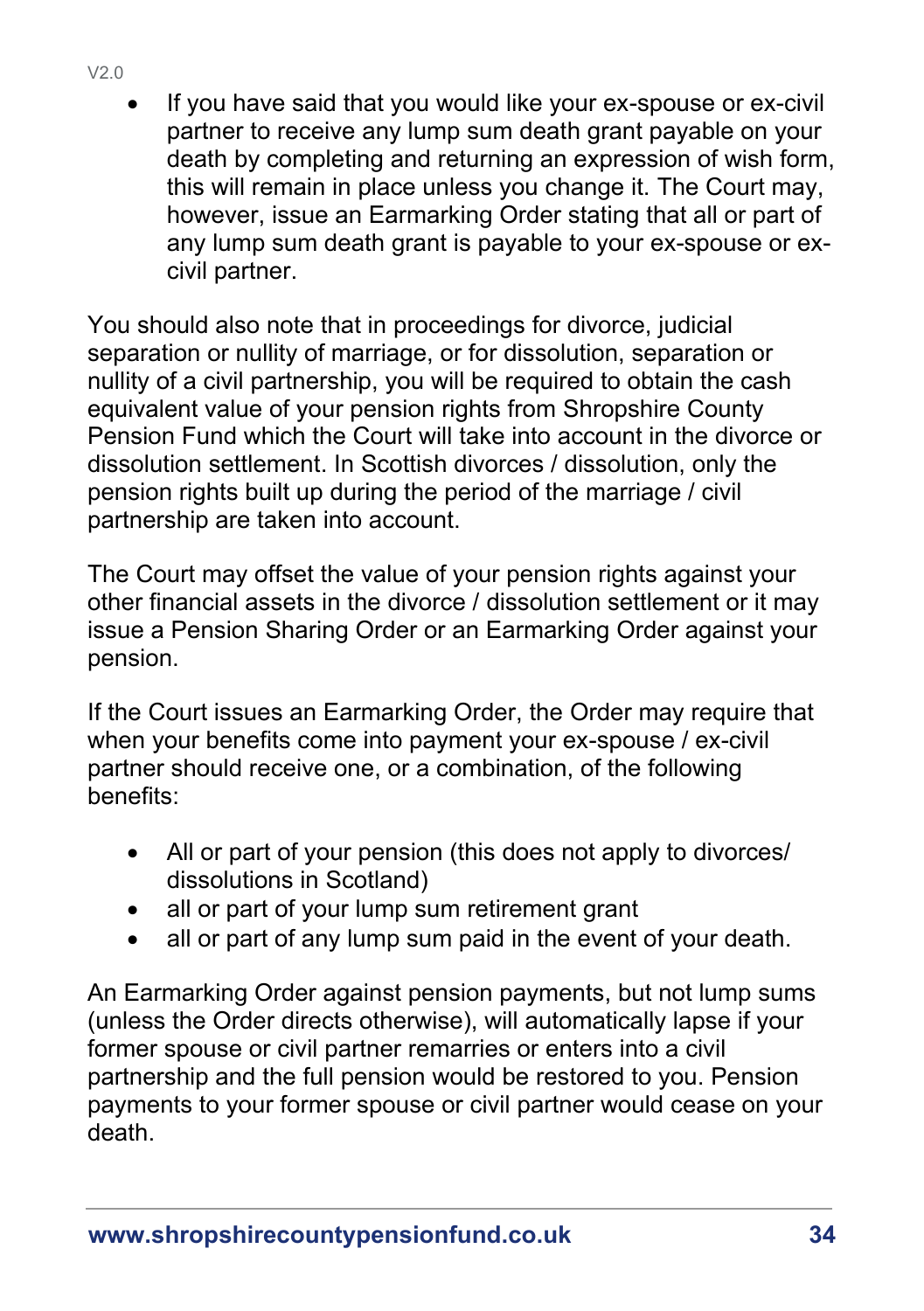$V20$ 

If the Court issues a Pension Sharing Order, or you are subject to a qualifying agreement in Scotland, part of your benefits are transferred into your ex-spouse's or ex-civil partner's possession.

Your pension, your lump sum and the contingent spouse's / civil partner's pension, but not the contingent children's pensions, will be reduced accordingly, and your ex-spouse / ex-civil partner will hold benefits in his / her own right which can be left in the Scheme to be payable from, normally, age 65, or can be taken on or after age 60 and before age 65 with a reduction for early payment, or transferred to another qualifying pension scheme.

The reduction to your benefits is known as a Pension Debit. The amount of the Pension Debit will be increased in line with the rise in the appropriate cost of living index(es) between the date the Debit was first calculated and the date your benefits are paid. When your benefits become payable, the revalued amount of the Pension Debit will be deducted from your retirement benefits in accordance with guidance from the Government Actuary.

In assessing the value of your benefits against your lifetime allowance, the reduced value after the Pension Debit will be used. You may be able to pay Additional Voluntary Contributions or contribute to a concurrent personal pension plan or stakeholder pension scheme in order to make up for the benefits 'lost' following a Pension Share.

All correspondence received by the Pensions Team in connection with divorce or dissolution proceedings will be acknowledged in writing. If no acknowledgement is received, you should contact the pensions Team to ensure that your correspondence has been received.

The cost of supplying information and complying with any court order imposing obligations on the LGPS will be recovered from you and/or your ex-spouse or ex-civil partner in accordance with a schedule of charges published by the Pensions Team.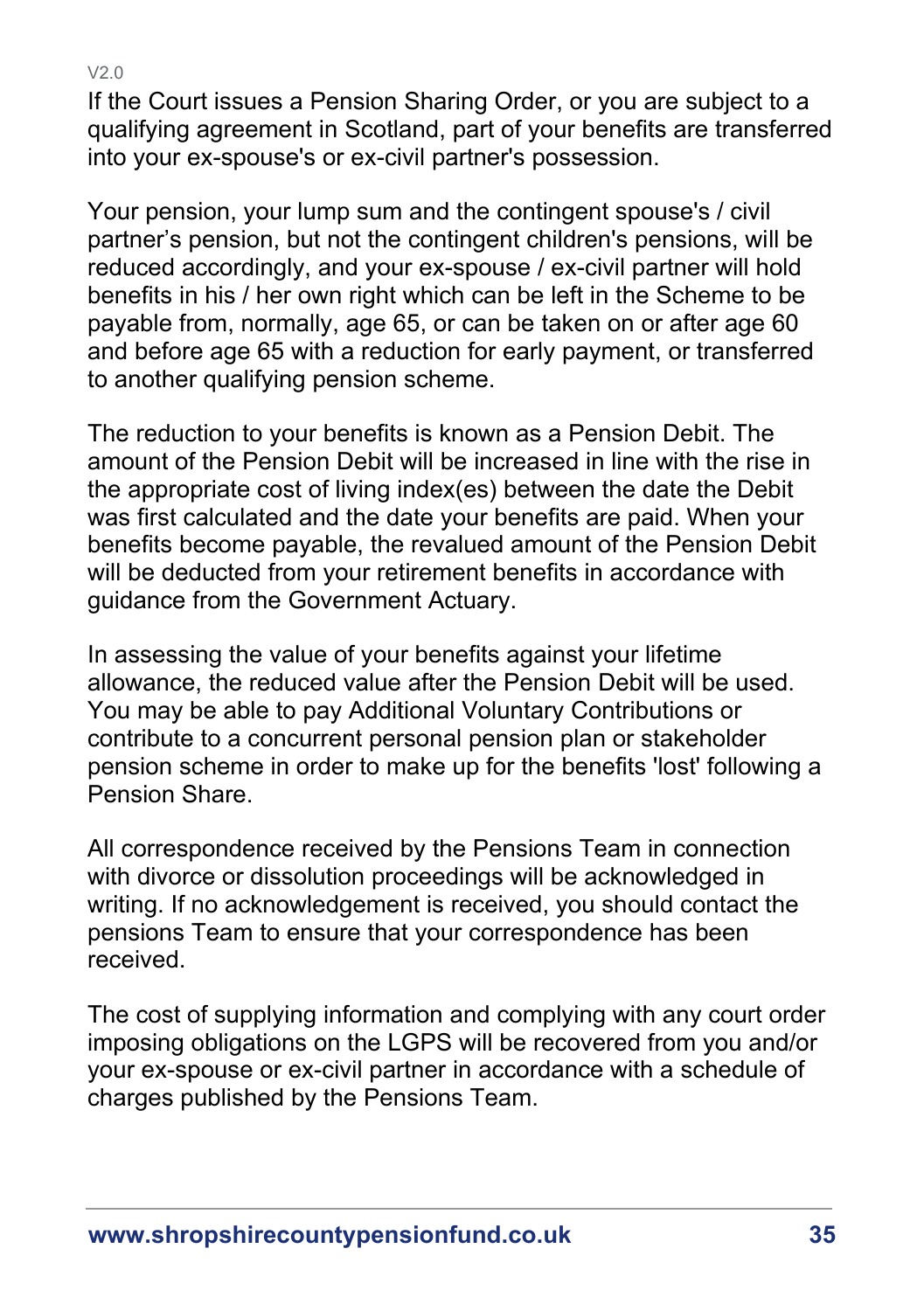#### $V20$ **Points to note about pension sharing**

If your pension benefits in the LGPS are reduced following a Pension Sharing Order then, for the purposes of calculating the value of your pension savings in the LGPS for the annual allowance, the reduction in your benefits is ignored in the year that the Pension Sharing Order takes effect.

#### <span id="page-35-0"></span>**Scheme Administration**

#### **Who runs the LGPS?**

The LGPS is run by administering authorities, for example County Councils, in accordance with regulations approved by Parliament. Each administers their own Fund, into which all contributions are paid. Every three years, independent actuaries carry out a valuation of each Fund and set the rate at which the participating employers must contribute to fully fund the payment of Scheme benefits for that Fund's membership.

#### **How is the Scheme amended?**

The Scheme regulations for councillors are made under the Superannuation Act 1972. Changes to the rules are discussed at national level by employee and employer representatives but can only be amended with the approval of Parliament. Shropshire County Pension Fund must keep you informed of any changes that are made.

#### **Are the Scheme benefits protected?**

As the Scheme is set up by statute, payment of the Scheme benefits is guaranteed by law.

#### **What other legislation applies to the Scheme?**

The Scheme is a registered public service scheme under Chapter 2 of Part 4 of the Finance Act 2004. It achieved automatic registration by virtue of Part 1 of Schedule 36 of that Act (because the Scheme was, immediately before 6th April 2006, both a retirement benefits scheme approved under Chapter 1 of Part XIV of the Income and Corporation Taxes Act 1988 and a relevant statutory scheme under section 611A of that Act). This means, for example, that you receive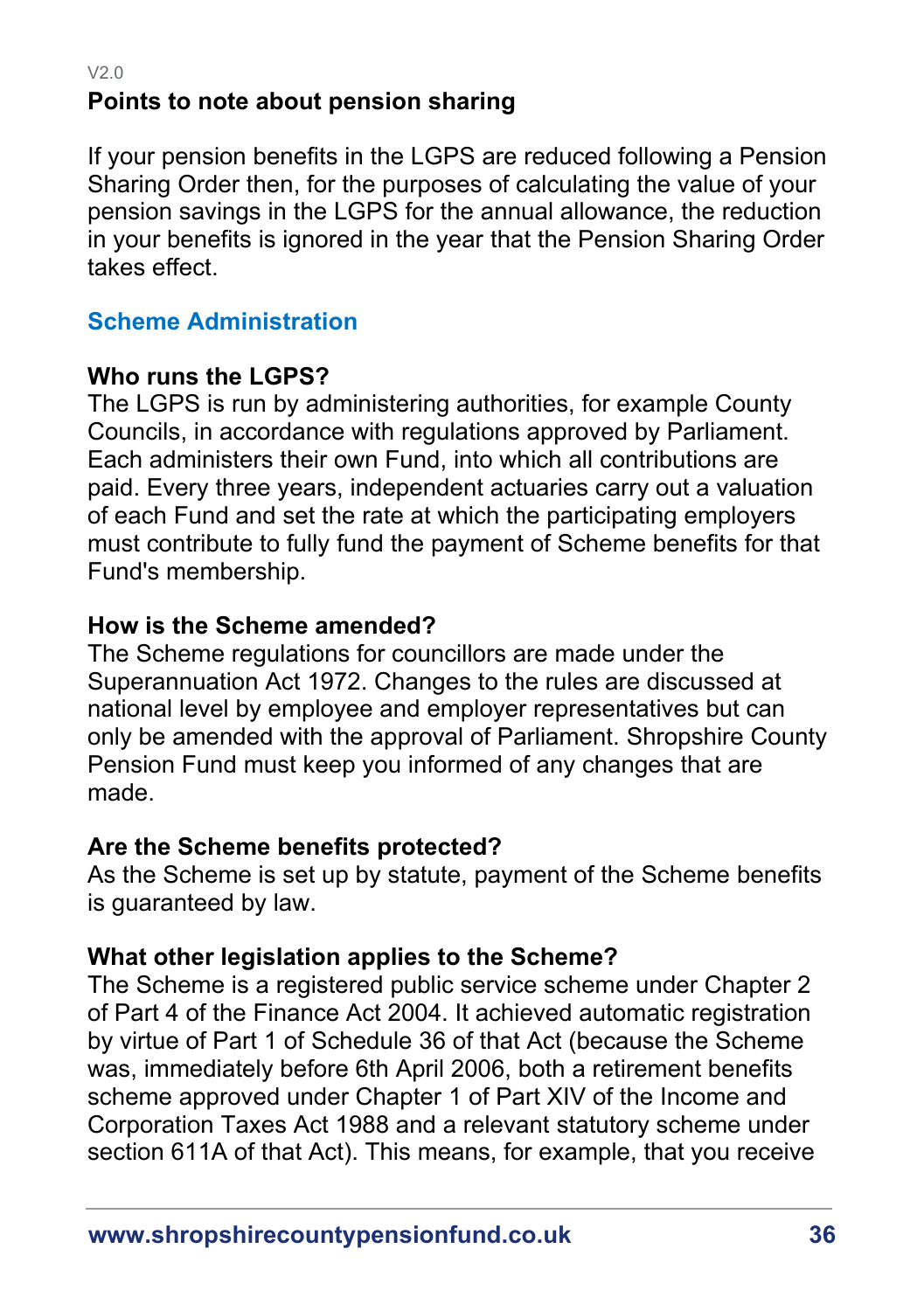$V20$ 

tax relief on your contributions. It complies with the relevant provisions of the Pension Schemes Act 1993, the Pensions Act 1995 and the Pensions Act 2004.

## **How can I check the accuracy of my pension records?**

To maintain the security of any information about you, Shropshire County Pension Fund is registered under the current Data Protection Acts. You can check that your computerised personal record is accurate, although a small fee may occasionally be charged for this.

## **What other information am I entitled to?**

You are entitled to obtain a copy of the Local Government Pension Scheme Regulations 1997 (Statutory Instrument Number 1997 No.1612) and subsequent amendments. The regulations are available from The Stationery Office.

A copy of the regulations may be inspected at the offices of your administering authority. In addition, you are entitled to view, and take copies of, your administering authority's Annual Report and Accounts.

# <span id="page-36-0"></span>**Help with pension problems**

# **Who can help me if I have a query or complaint?**

If you are in any doubt about your benefit entitlements or have a problem or question about your LGPS membership or benefits, please contact the Pensions Team. They will seek to clarify or put right any misunderstandings or inaccuracies as quickly and efficiently as possible.

If you are still dissatisfied with any decision made in relation to the Scheme you have the right to have your complaint reviewed under the Internal Disputes Resolution Procedure. There are also other regulatory bodies that may be able to assist you.

The various ways you can ask for help with a pension problem are:

## **Internal Disputes Resolution Procedure**

In the first instance, you should write to the person nominated by the council that made the decision about which you wish to appeal. You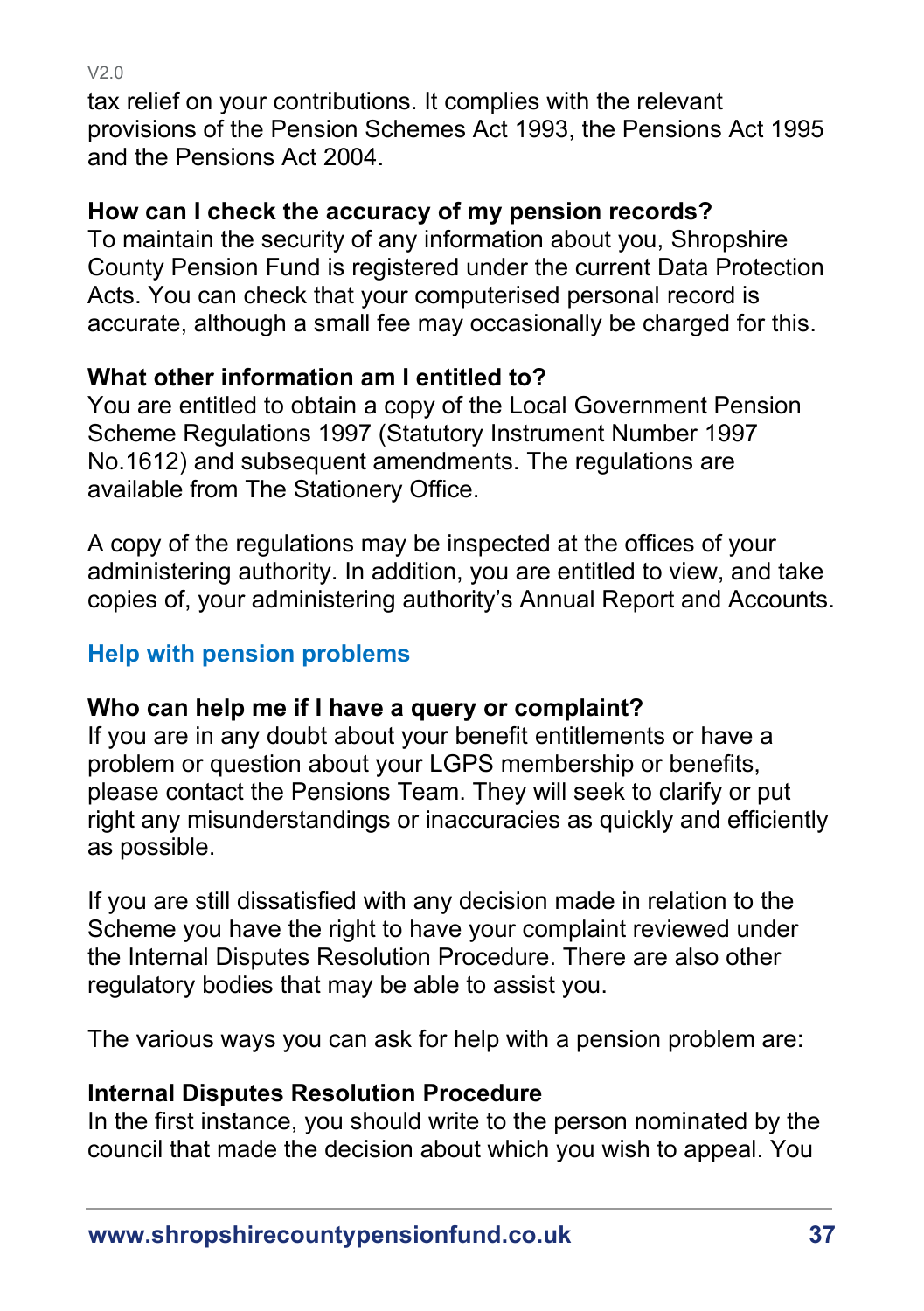$V20$ 

must do this within six months of the date of the notification of the decision or the act or omission about which you are complaining, or such longer period that the nominated person considers reasonable. The nominated person will consider your complaint and notify you of his/her decision. If you are still dissatisfied with that person's decision (or their failure to make a decision), you may, within six months of the date of the decision apply to Shropshire County Pension Fund to have the decision reconsidered.

A leaflet explaining the Internal Disputes Resolution Procedure and relevant time limits is available from your Pensions Team.

To avoid any unnecessary effort on your behalf we would welcome the opportunity to attempt to resolve with you the matter with which you are dissatisfied before you resort to a formal complaint.

#### **The Pensions Advisory Service (TPAS)**

TPAS provide independent advice about pensions, free of charge, to members of the public. TPAS is available to assist members and beneficiaries of the scheme with any pension query they may have or any general requests for information or guidance concerning their pension benefits. TPAS can be contacted.

**In writing:** 11 Belgrave Road, London, SW1V 1RB **By telephone**: 0800 011 3797

**Website**: [www.pensionsadvisoryservice.org.uk](http://www.pensionsadvisoryservice.org.uk/) (where you can submit an online enquiry form).

#### **The Pensions Ombudsman (TPO)**

The TPO deals only with pension complaints. It can help if you have a complaint or dispute about the administrator and/or management of a personal or occupational pension schemes. Some examples of the types of complaints it considers are (this list is not exhaustive):

- automatic enrolment
- benefits: including incorrect calculation, failure to pay or late payment
- death benefits
- failure to provide information or act on instructions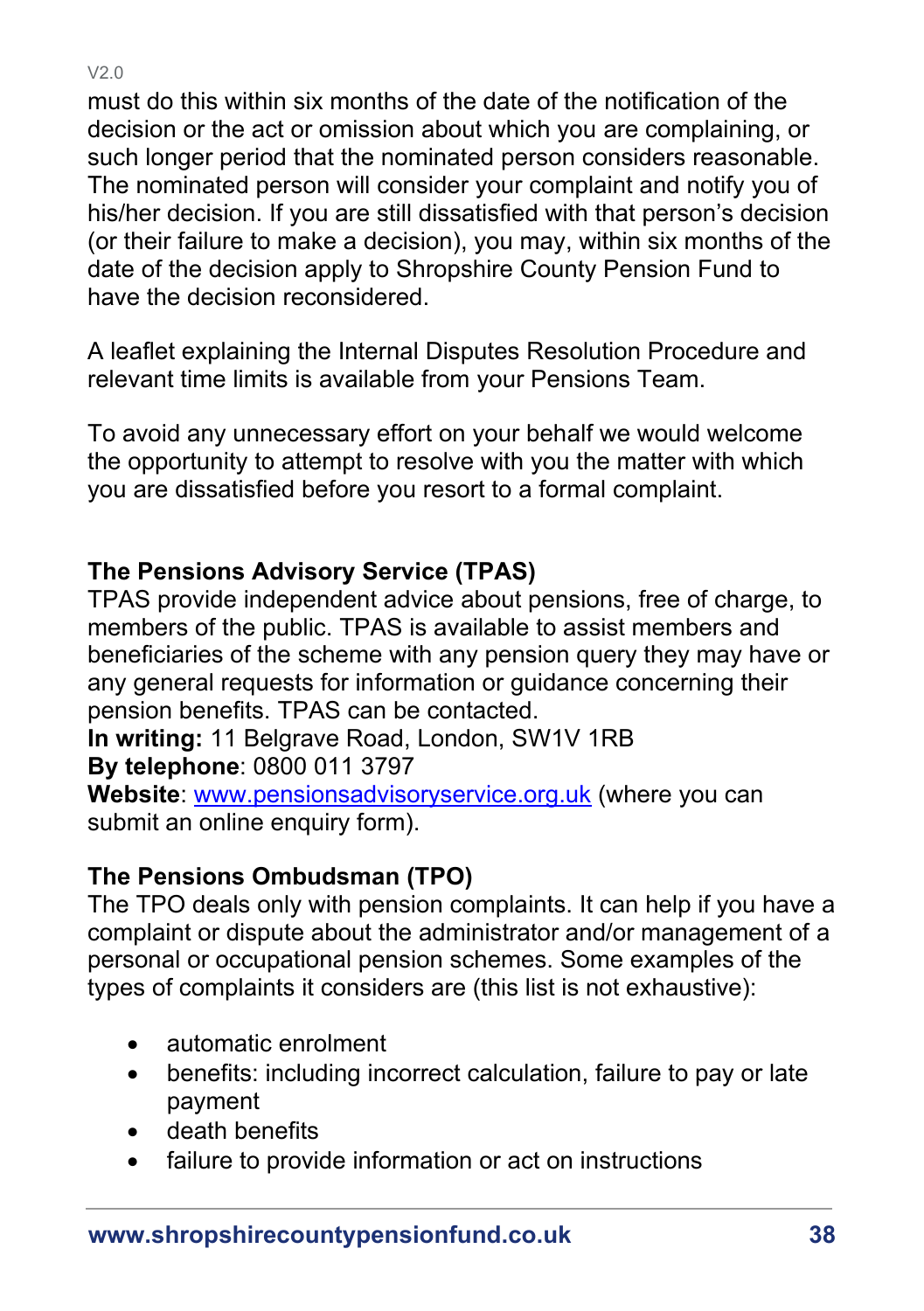- ill health
- interpretation of scheme rules
- misquote or misinformation
- transfers

You have the right to refer your complaint to TPO free of charge. There is no financial limit on the amount of money that TPO can make a party award you. Its determination are legally binding on all parties and are enforceable in court.

You must contact TPO about a complaint needs to be made within three years of the event(s) you are complaining about happened- or, if later within three years of when you first knew about it (or ought to have known about it). There is a discretion for those time limits to be extended. TPO can be contacted:

**In writing:** 10 South Colonnade, Canary Wharf, E14 4PU **By telephone:** 0800 917 4487

Website: [www.pensions-ombudsman.org.uk](http://www.pensions-ombudsman.org.uk/) (where you can submit an online complaint form)

# **The Pensions Regulator**

This is the regulator of work-based pension schemes. The Pensions Regulator has powers to protect members of work-based pension schemes and a wide range of powers to help put matters right, where needed. In extreme cases, the regulator is able to fine trustees or employers, and remove trustees from a scheme. You can contact the Pensions Regulator.

**By telephone:** 0345 600 7060 **Website:** [www.thepensionsregulator.gov.uk](http://www.thepensionsregulator.gov.uk/)

## **How can I trace my pension rights?**

The Pension Tracing Service holds details of pension schemes, including the L G P S, together with relevant contact addresses. It provides a tracing service for ex-members of schemes with pension entitlements (and their dependants) who have lost touch with previous schemes. All occupational and personal pension schemes must register if the pension scheme has current members contributing to the scheme or people expecting benefits from the scheme. If you need to use this service, please contact the Pension Tracing Service: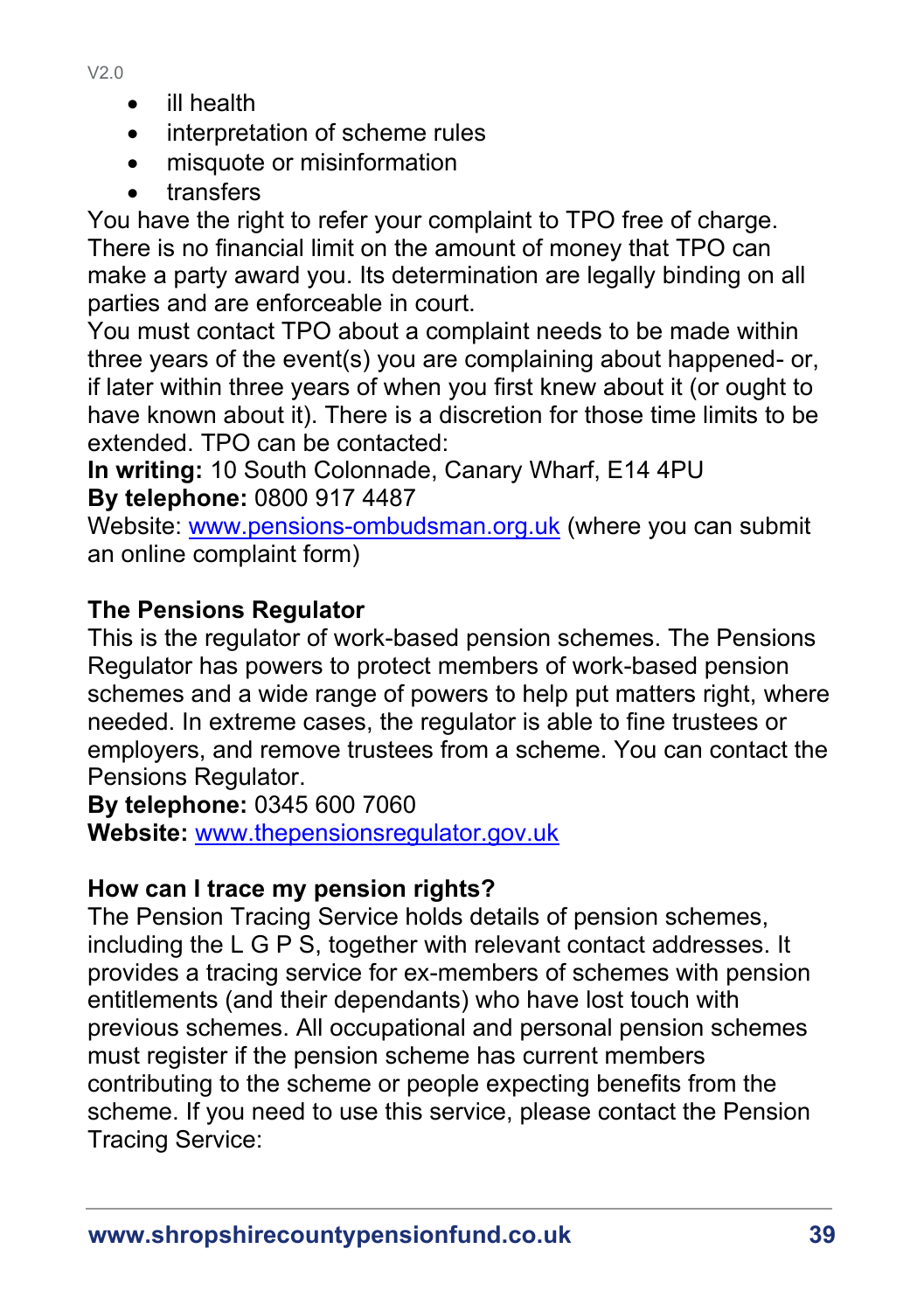**In writing:** The Pension Tracing Service, The Pension Service 9, Mail Handling Site A, Wolverhampton, WV98 1LU **By telephone:** 0800 731 0193<br>Website: www.gov.uk/find-lost-p **Website:** www.gov.uk/find-lost-pension

#### **Don't forget to keep your pension providers up to date with any change in your home address.**

## <span id="page-39-0"></span>**Pension Terms Defined**

V2.0

## **Administering authority**

Please see the section entitled Who runs the LGPS?

#### **Annual Allowance- Standard rules**

This is the amount by which the value of your pension benefits may increase in any one year without you having to pay a tax charge.

The increase in the value of your pension savings in the LGPS in a year is calculated by working out the value of your benefits immediately before the start of the 'pension input period', increasing the value by inflation and then comparing it with the value of your benefits at the end of the 'pension input period'.

The 'pension input period' (PIP) is the period over which your pension growth is measured. From 6 April 2016. PIPs for all pension schemes are aligned with the tax year 6 April to 5 April. Prior to the 2016/17 year the PIP for the LGPS was 1 April to 31 March except for the 2015/16 year when special transitional rules applied.

The table below shows how the annual allowance has changed in recent years.

## **Table 3: The Annual Allowance since 2011**

| <b>Pension Input Period</b>   | <b>Annual Allowance</b> |
|-------------------------------|-------------------------|
| 1 April 2011 to 31 March 2012 | £50,000                 |
| 1 April 2012 to 31 March 2013 | £50,000                 |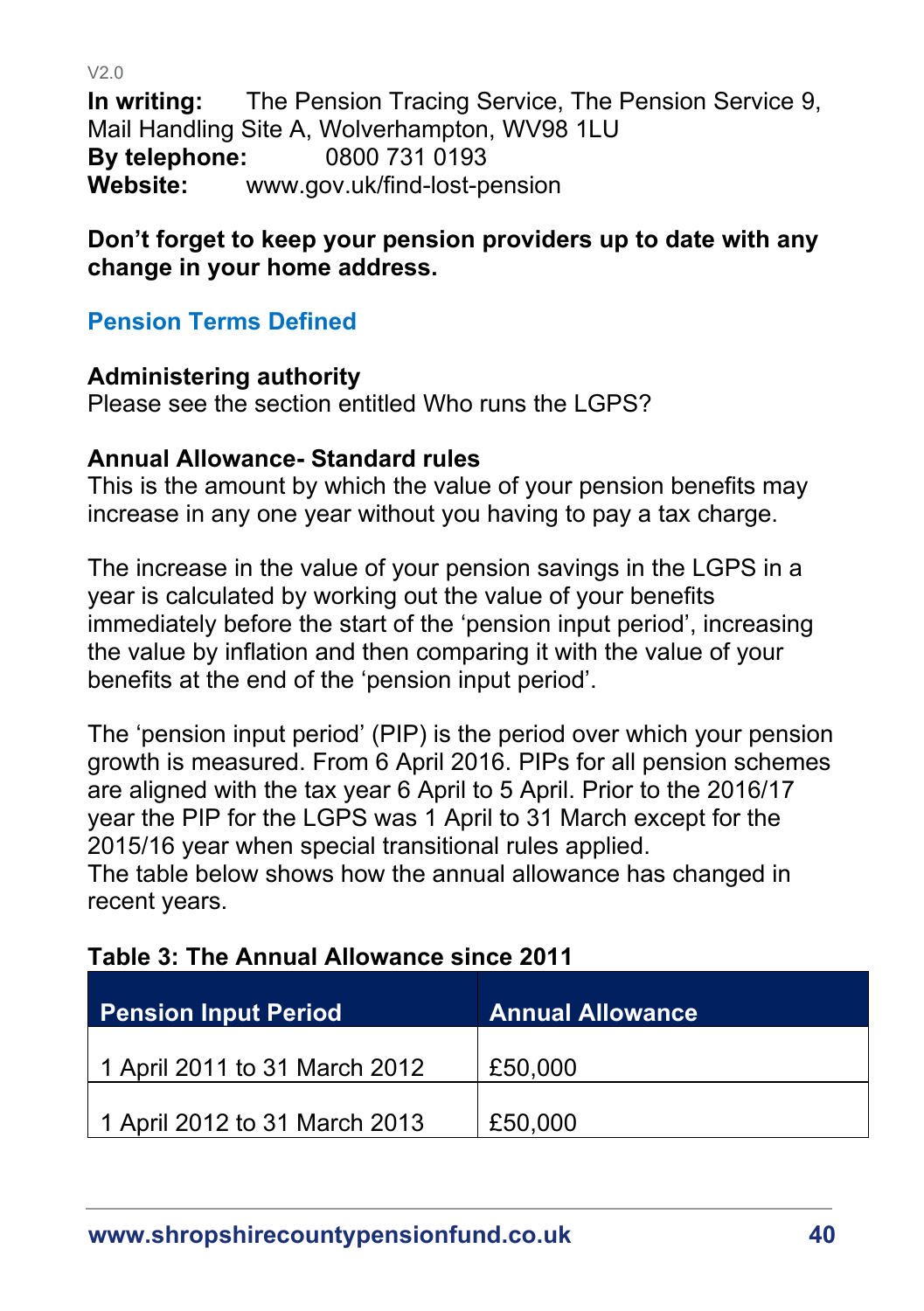| <b>Pension Input Period</b>             | <b>Annual Allowance</b>            |
|-----------------------------------------|------------------------------------|
| 1 April 2013 to 31 March 2014           | £50,000                            |
| 1 April 2014 to 31 March 2015           | £40,000                            |
| 1 April 2015 to 5 April 2016            | £80,000 (transitional rules apply) |
| 6 April 2016 to 5 April 2017<br>onwards | £40,000 (unless tapering applies)  |

From 6 April 2016, the PIP is aligned with the tax year. To facilitate this change special transitional arrangements applied for 2015/16 meaning that there were two PIPs in 2015/16 as below:

**Pre-alignment tax year:** 1 April 2015 to 8 July 2015- the revised annual allowance during this period was £80,000.

**Post-alignment tax year:** 9 July 2015 to 5 April 2016- the annual allowance for this period was the amount of the £80,000 not used up from the pre-alignment tax year (subject to a maximum of £40,000) together with any carry forward available from the three previous years.

Generally speaking, the assessment covers any pension benefits you have in all tax-registered pension arrangements where you have been an active member of the scheme during the year i.e. you have paid contributions during the tax year (or your employer has paid contributions on your behalf).

#### **Carry forward**

You may be subject to an annual allowance tax charge if the value of your pension savings for a year increases by more than the annual allowance for that year. However, a three year carry forward rule allows you to carry forward unused annual allowance from the previous three years. This means that even if the value of your pension savings increases by more than £40,000 in a year you may not be liable to an annual allowance tax charge. For example, if the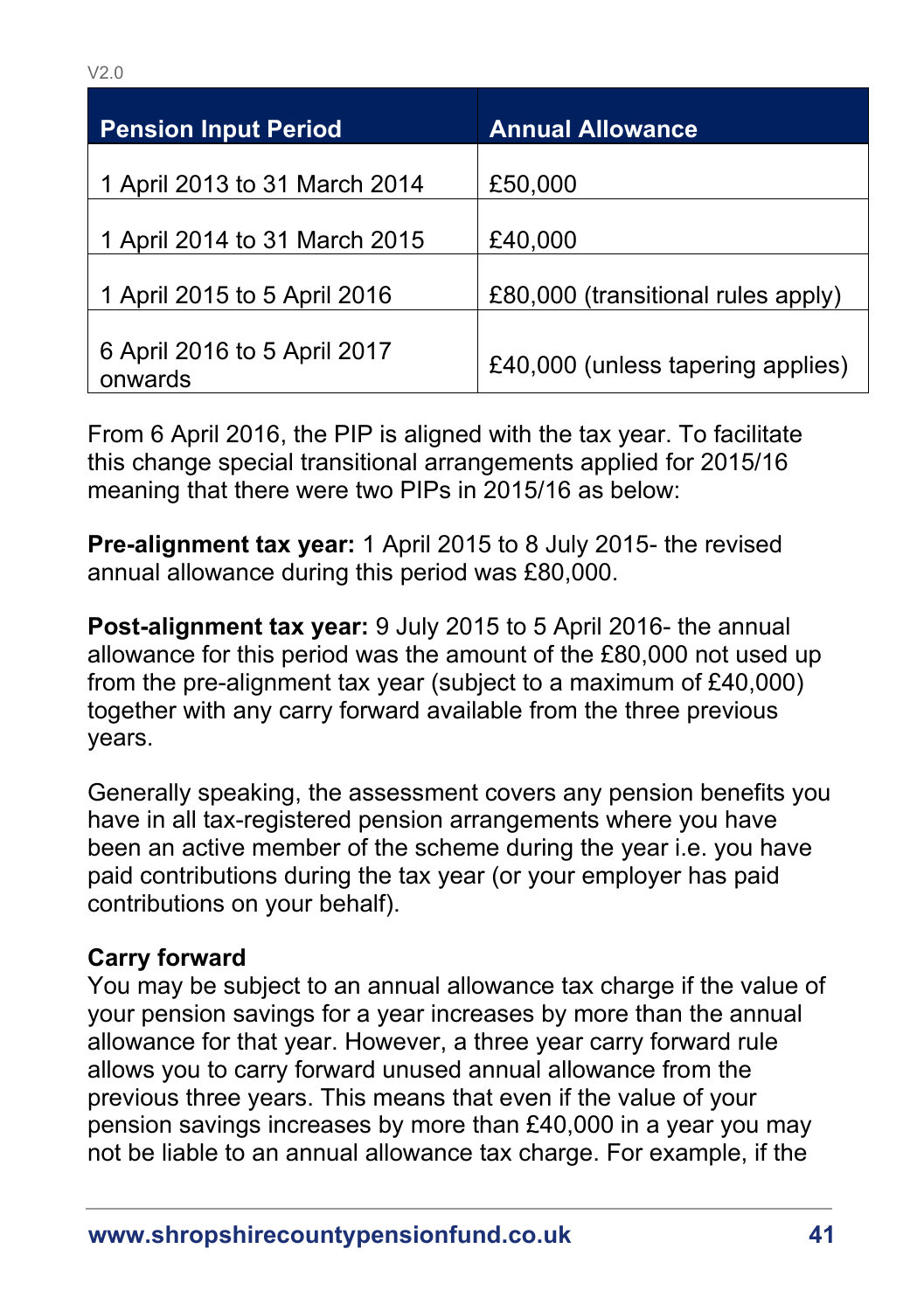value of your pension savings in 2020/21 increased by £50,000 (ie by £10,000 more than the annual allowance) but in the three previous years had increased by £25,000, £28,000 and £30,000, and you are not subject to the 'tapered' annual allowance, then the amount by which each of these previous years fell short of the annual allowance for those three years would more than offset the £10,000 excess pension saving in the current year. There would be no annual allowance tax charge to pay in this example.

To carry forward unused annual allowance from an earlier year you must have been a member of a tax registered pension scheme in that year.

Most people will not be affected by the annual allowance tax charge because the value of their pension savings will not increase in a year by more than the annual allowance or, if it does, they are likely to have unused allowance from previous years that can be carried forward.

If you are affected you will be liable to a tax charge (at your marginal rate) on the amount by which the value of your pension savings for the tax year, less any unused allowance from the previous three years, exceeds the annual allowance.

Working out whether you are affected by the annual allowance is quite complex, but this should help you work out your general position.

**In general terms,** subject to special rules outlined below regarding 'flexible access' benefits and the 'tapered' annual allowance for higher earners, the increase in the value of your pension savings in the LGPSL G P S in a year is calculated by working out the value of your benefits immediately before the start of the input period, increasing them by inflation, and comparing them with the value of your benefits at the end of the input period. In a defined benefit scheme like the LGPSL G P S the value of your benefits is calculated by multiplying the amount of your pension by 16 and adding any lump sum you are automatically entitled to from the pension scheme. If the difference between: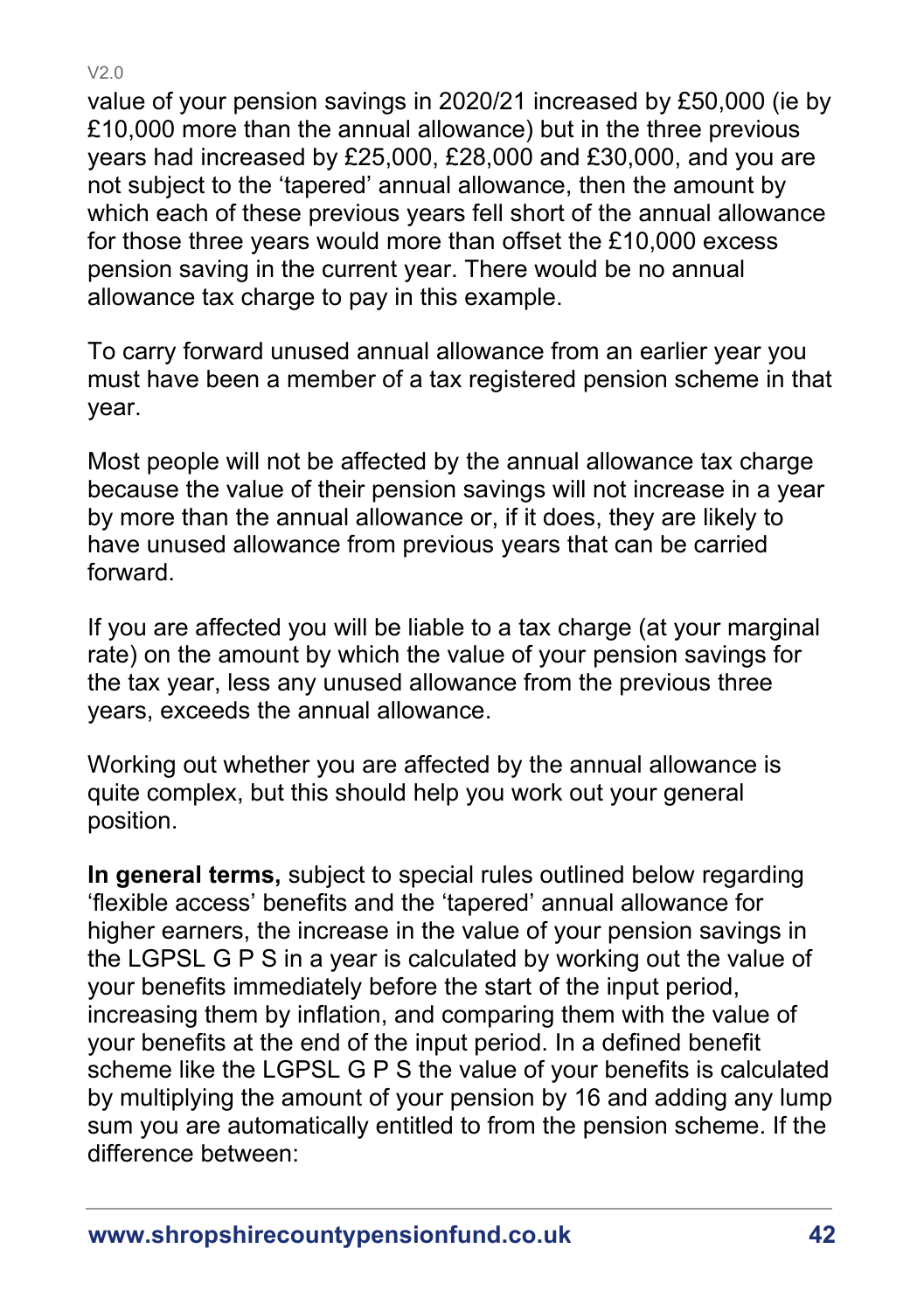- the value of your benefits immediately before the start of the input period (the opening value) and
- the value of your benefits at the end of the input period (the closing value) plus any contributions you have paid into the Scheme's Additional Voluntary Contribution (AVCA V C) arrangement in the year or that you and your employer have paid into the Scheme's Shared Cost AVCA V C arrangement in the year is more than £40,000,

you may be liable to a tax charge.

The method of valuing benefits in other schemes may be different from the method used in the LGPS

#### **Special rules if you have taken any 'flexible access' benefits from a money purchase arrangement**

- a) If you have any benefits in a money purchase (defined contribution) pension arrangement which you have flexibly accessed on or after 6 April 2015 then in the year in which you flexibly access your money purchase benefits:
- If your contributions to a money purchase (defined contribution) scheme do not exceed the money purchase annual allowance (MPAA), your pension savings will be tested against the normal £40,000 annual allowance figure (as described in the 'standard annual allowance calculation' referred to above), or
- If your contributions to a money purchase (defined contribution' scheme do not exceed MPAA, your money purchase contributions you paid before flexibly accessing your money purchase benefits will, together with the value of your defined benefits savings for the year, be measured against the alternative annual allowance figure (see table below) and your money purchase contributions paid after flexibly accessing your money purchase benefits will be measured against the MPAA figure.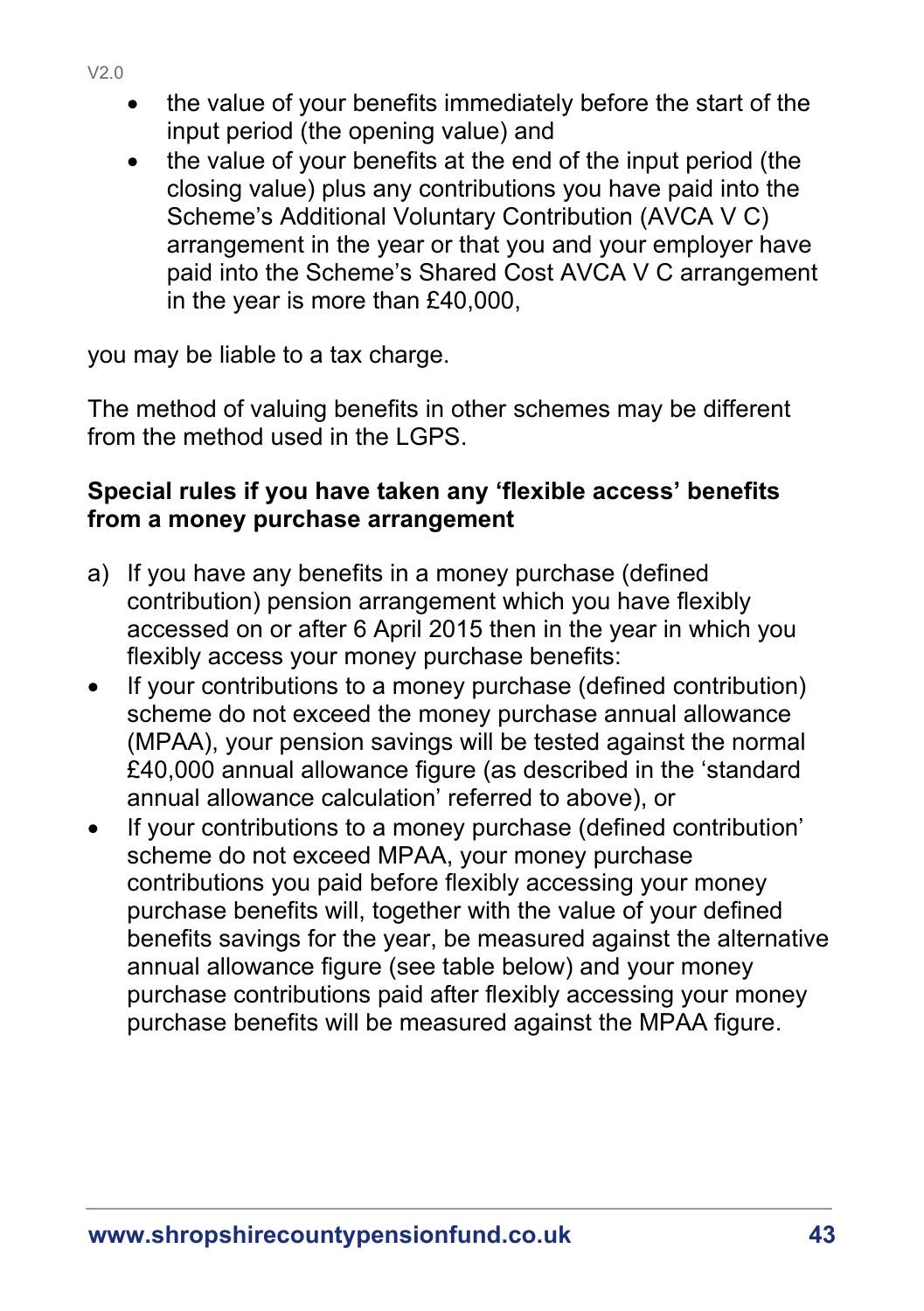$V20$ 

| Tax Year        | <b>MPAA</b>          | Alternative annual allowance<br>if MPAA exceeded |
|-----------------|----------------------|--------------------------------------------------|
|                 | Special rules apply* | See C) below                                     |
| 2015/16         |                      |                                                  |
|                 | £10,000              | £30,000                                          |
| 2016/17         |                      |                                                  |
|                 | £4,000               | £36,000                                          |
| 2017/18 onwards |                      |                                                  |

\*Special rules apply for 2015/16 see C) below.

• However, if the 'standard annual allowance calculation' referred to above would produce a higher annual allowance tax charge, then that figure would be used instead.

b) If you have any benefits in a money purchase (defined contribution) pension arrangement which you have flexibly accessed on or after 6 April 2015 then, in subsequent years:

- If your contributions to a money purchase (defined contribution) scheme do not exceed the MPAA your pension savings will be tested against the normal £40,000 annual allowance figure, or
- If your contributions to a money purchase (defined contribution) scheme do exceed the MPAA, your annual allowance charge will be based on any money purchase (defined contribution) savings for the year over the MPAA, plus the value of any defined benefit savings in excess of the alternative annual allowance figure shown above. It will not be possible to carry forward any unused money purchase (defined contribution) annual allowance to offset against the MPAA.
- C) Transitional rules applied for the year 2015/16

## **Pre-alignment tax year – 1 April 2015 to 8 July 2015:**

If flexible access has occurred in the pre-alignment tax year and your contributions to a money purchase (defined contribution) scheme did not exceed £20,000, your pension savings would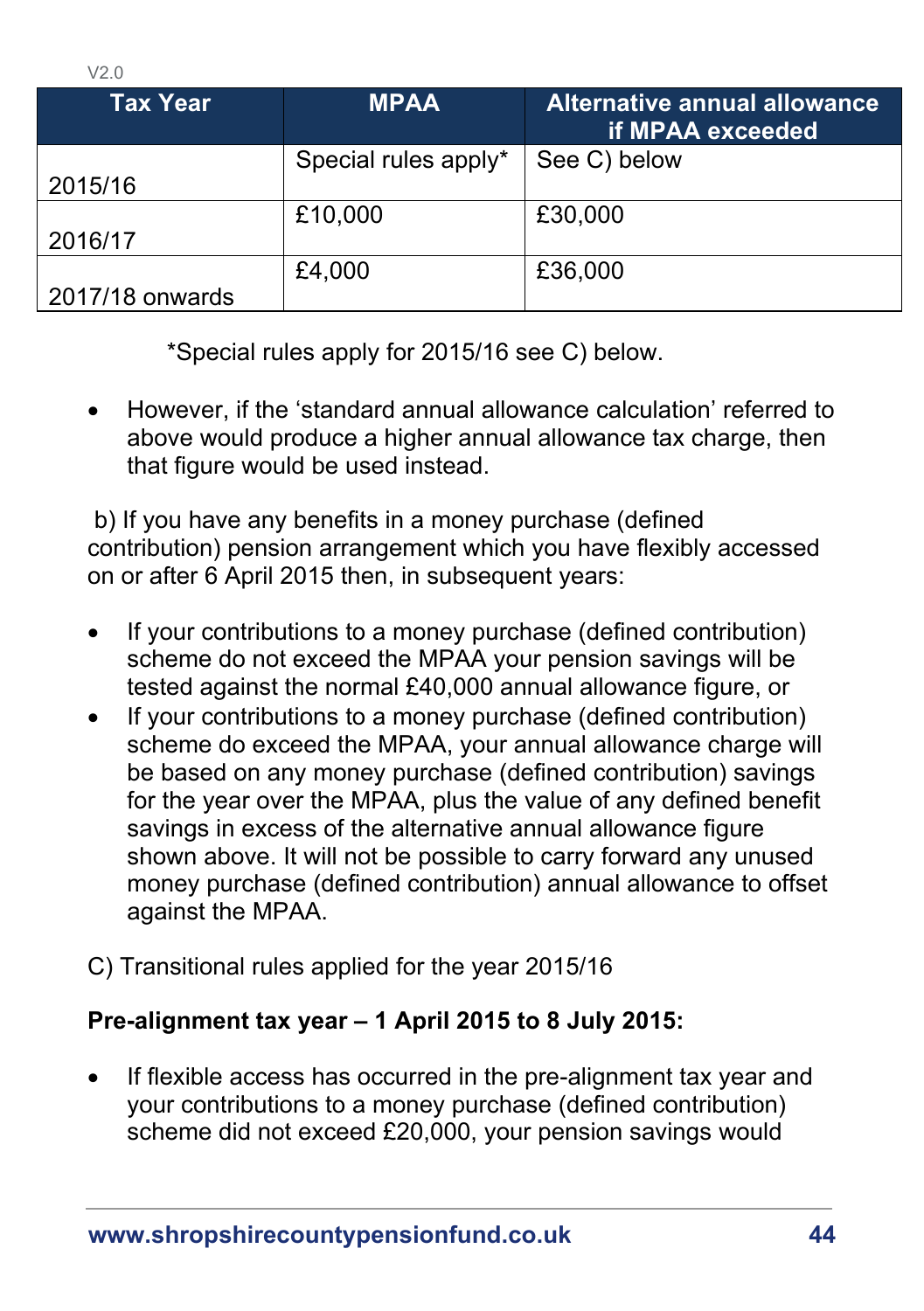have been tested against the standard £80,000 annual allowance figure for the pre-alignment tax year (as described above), or

If your contributions to a money purchase (defined contribution) scheme exceeded £20,000, the money purchase contributions you paid before flexibly accessing your money purchase benefits would, together with the value of your defined benefit savings for the pre-alignment year, have been measured against an alternative annual allowance figure of £60,000 and your money purchase contributions paid after flexibly accessing your money purchase benefits would have been measured against an annual allowance figure of £20,000.

## **Post- alignment tax year- 9 July 2015 to 5 April 2016:**

- If flexible access occurred in the pre-alignment tax year and your contributions to a money purchase (defined contribution) scheme did not exceed £20,000 the annual allowance for this period is the amount of the £80,000 not used up from the pre-alignment tax year (subject to a maximum of £40,000).
- If flexible access occurred in the pre-alignment tax year and you were subject to the alternative the annual allowance of £60,000, the annual allowance for the post-alignment tax year is:
	- o For your money purchase (defined contribution) contributionsthe amount of the £20,000 that has not been used from the pre-alignment tax year, subject to a maximum of £10,000
	- $\circ$  For your defined benefit savings the amount of the £60,000 that has not been used from the pre-alignment tax year, subject to a maximum of £30,000
- If the flexible access occurred in the post-alignment tax year your contributions to a money purchase (defined contribution) scheme were subject to an annual allowance of £10,000 and your defined benefit savings to an annual allowance of £30,000.

'Flexible access' means taking a cash amount over the tax-free sum from a flexi-access drawdown account; taking an uncrystallised funds pension lump sum (UFPLS); purchasing a flexible annuity; taking a scheme pension from a defined contribution scheme with fewer than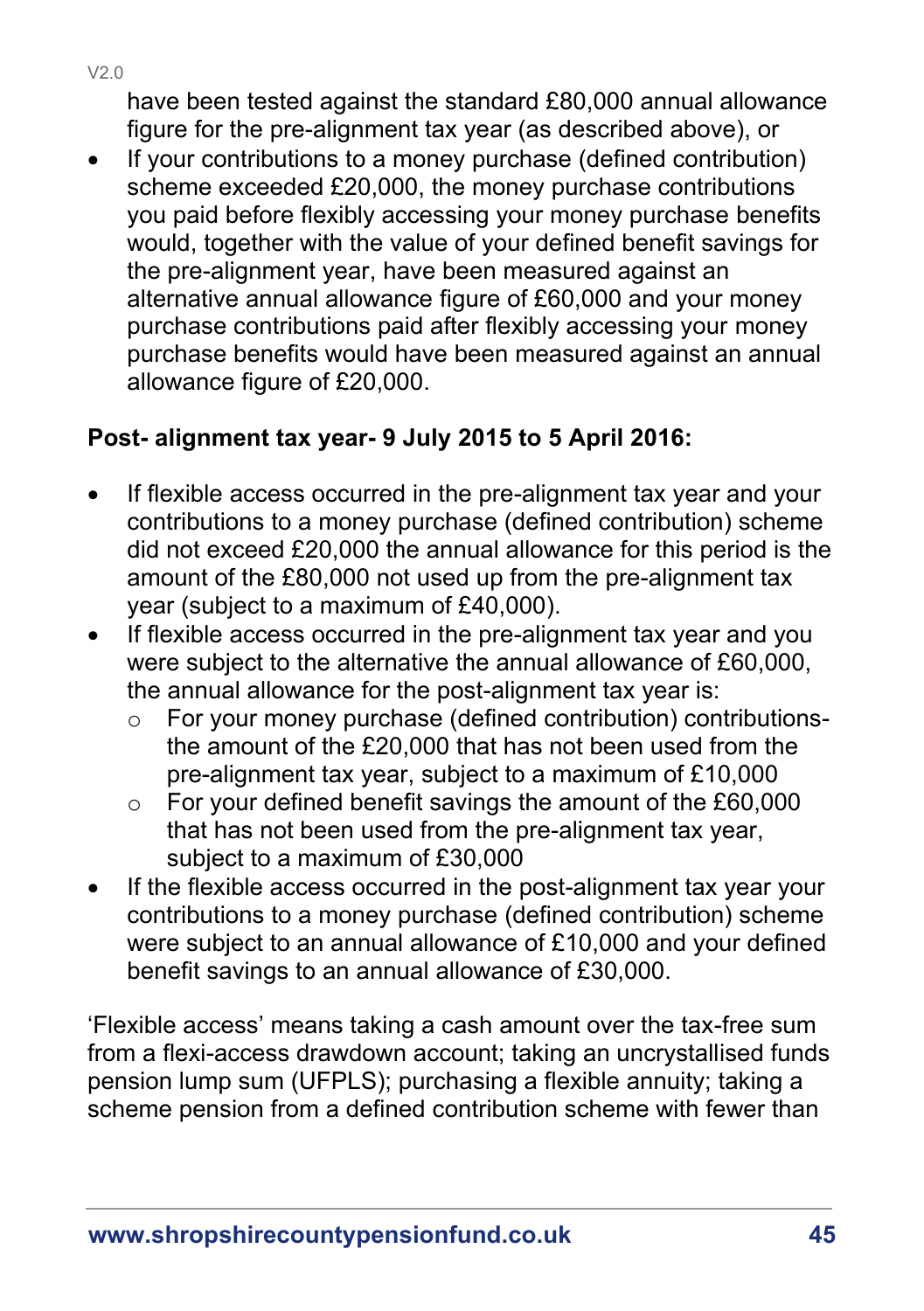12 pensioner members or taking a stand-alone lump sum<sup>2</sup> if you have primary but not enhanced protection.

If your pension benefits in the LGPS are reduced following a Pension Sharing Order or a qualifying agreement in Scotland (issued as a result of a divorce or dissolution of a civil partnership) then, for the purposes of calculating the value of your pension savings in the LGPS, the reduction in your benefits is ignored in the year that the Pension Sharing Order or qualifying agreement is applied to your benefits.

If you retire on grounds of permanent ill-health and an independent registered medical practitioner certifies that you are suffering from ill health which makes it unlikely that you will be able (otherwise than to an insignificant extent) to undertake gainful work (in any capacity) before reaching you State Pension Age there is no annual allowance tax charge on the ill health retirement benefits.

It is important to note that the assessment covers any pension benefits you may have where you have been an active member during the tax year, not just benefits in the LGPS.

Shropshire County Pension Fund will inform you if your LGPS pension savings in a pension input period are more than the standard annual allowance<sup>3</sup> or if it believes you may have exceeded the annual allowance under the special flexible rules. The Fund must inform you no later than 6 October following the end of the relevant tax year.

If you exceed the annual allowance in any year you are responsible for reporting this to HMRC on your self-assessment tax return. The Pensions Team will be able to tell you how much the value of your LGPS benefits have increased during an input period, plus the amount of any Additional Voluntary Contributions (AVCs) you may have paid during the input period.

2 A lump sum relating to pre 6 April 2006 where the whole amount can be taken as a lump sum without a connected pension.

<sup>3</sup> Please note, Shropshire County Pension Fund is note obliged to inform you if you exceed the Tapered Annual Allowance.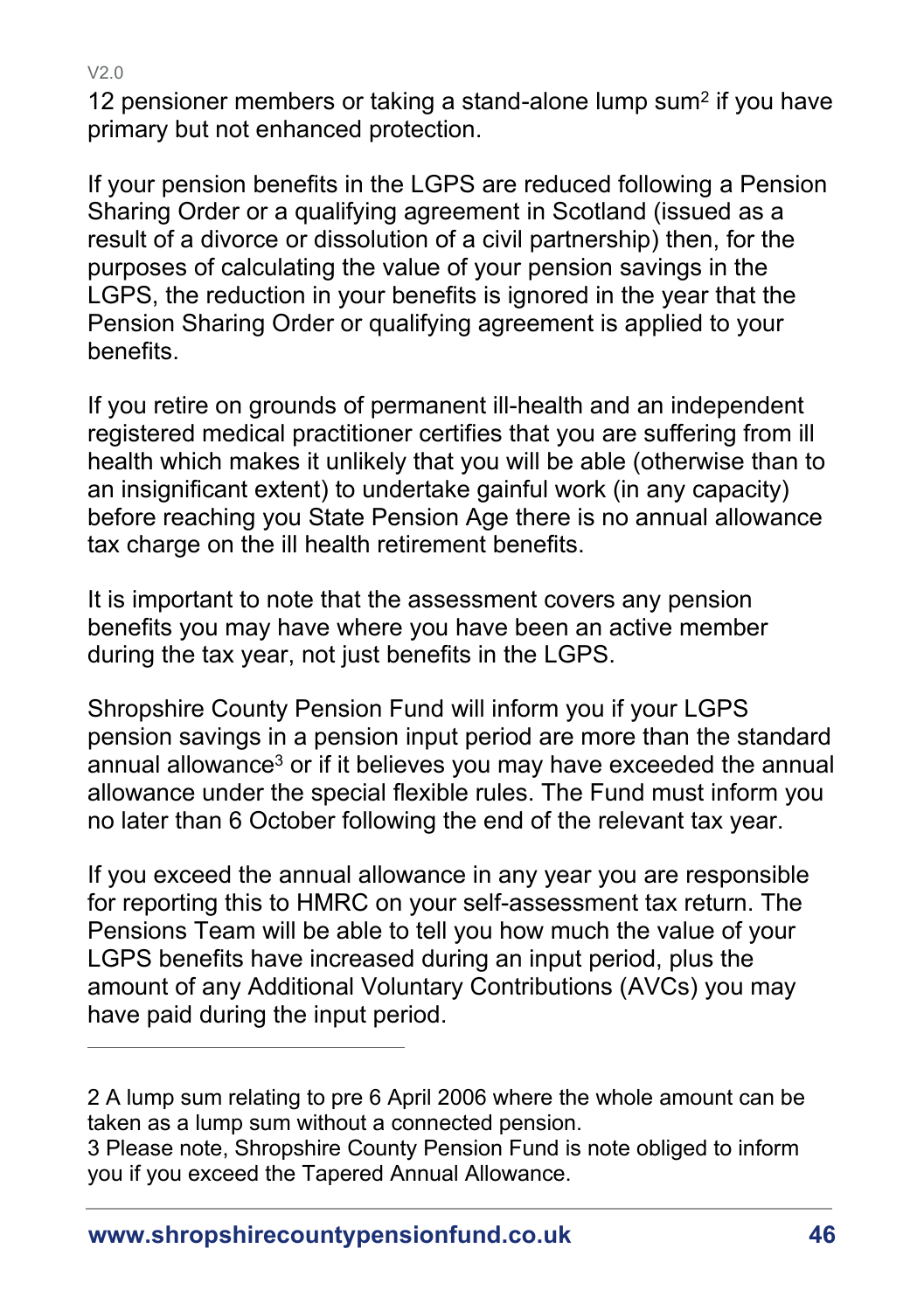If you have an annual allowance tax charge that is more than £2,000 and your pension savings in the LGPS alone have increased in the tax year by more than the annual allowance you may be able to opt for the LGPS to pay some or all of the tax charge on your behalf. The tax charge would then be recovered from your pension benefits. If you want the LGPS to pay some or all of an annual allowance charge on your behalf, you must give your notification no later than 31 July in the year following the end of the tax year to which the annual allowance charge relates. However, if you are retiring and become entitled to all of your benefits from the LGPS and you want the LGPS to pay some or all of the tax charge on your behalf from your benefits, you must tell your Pensions Team before you become entitled to those benefits. Your Pensions Team will be able to tell you more about this and the time limits that apply.

Your pension fund may also agree to pay some or all of an annual allowance charge on your behalf in other circumstances e.g. where your pension savings are not in excess of the standard Annual Allowance but are in excess of the tapered Annual Allowance. This is known as "Voluntary Scheme Pays". The Shropshire County Pension Fund has a policy on "Voluntary Scheme Pays". Please contact the Pensions Team for more information.

The general exemption from the annual allowance for the relatively small number of scheme members who applied to HMRC for, and received, an enhanced protection certificate ceased on 6 April 2011.

#### **Tapered annual allowance for higher earners**

From the tax year 2016/17 onwards, the annual allowance is tapered for high earning individuals. The annual allowance will be reduced if your 'Threshold Income' and 'Adjusted Income' exceed the limits in a year. For every £2 that your Adjusted Income exceeds the limit, your annual allowance is tapered down by £1. Your annual allowance cannot be reduced below the minimum that applies. The limits that apply changed for the 2020/21 year. The table below shows the limits that apply.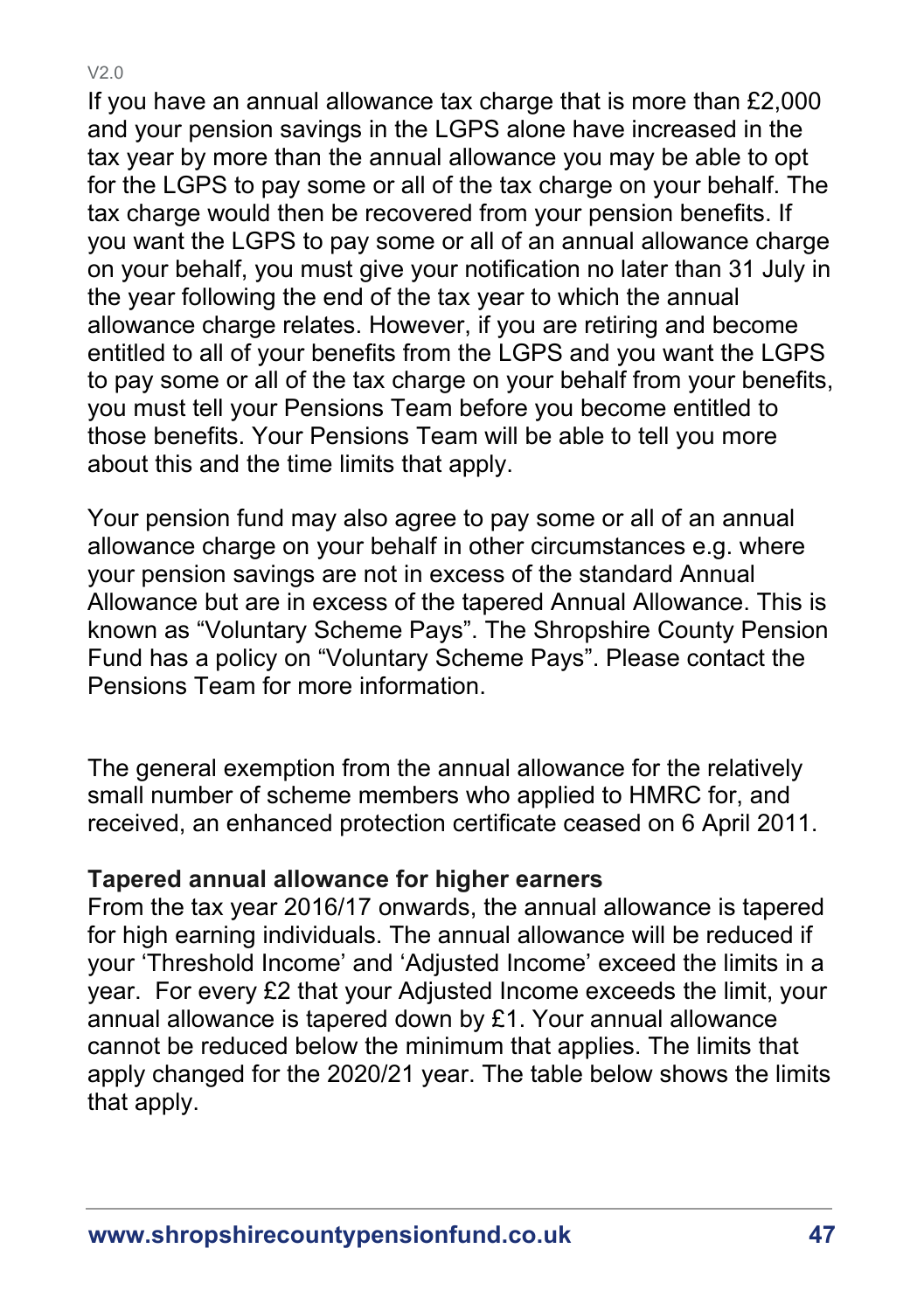## **Table 1: Tapered annual allowance limits**

|                                   | <b>Definition</b>                                                                                                                                   | <b>Limit 2016/17</b><br>to 2019/20 | <b>Limit in</b><br>2020/21 |
|-----------------------------------|-----------------------------------------------------------------------------------------------------------------------------------------------------|------------------------------------|----------------------------|
| <b>Threshold</b><br><b>Income</b> | Broadly your taxable income<br>after the deduction of your<br>pension contributions<br>(including AVC deducted<br>under the net pay<br>arrangement) | £110,000                           | £200,000                   |
| <b>Adjusted</b><br><b>Income</b>  | Broadly your threshold income<br>plus pensions savings built up<br>over the tax year                                                                | £150,000                           | £240,000                   |
| <b>Minimum</b><br><b>AA</b>       | If your annual allowance is<br>tapered, the minimum annual<br>allowance that can apply                                                              | £10,000                            | £4,000                     |

Threshold income includes all sources of income that are taxable e.g. property income, savings income, dividend income, pension income, social security income (where taxable), state pension income etc. You are not allowed to deduct from the taxable income any amount employment income given up for pension provision as a result of salary sacrifice made on or after 9 July 2015.

#### **How does the taper work?**

In the 2020/21 year, the taper reduces the annual allowance by £1 for £2 of adjusted income received over £240,000, until a minimum annual allowance of £4,000 is reached. This means that from 6 April 2020 the annual allowance for high earners is as follows:

| <b>Adjusted Income</b> | <b>Annual Allowance</b> |
|------------------------|-------------------------|
| £240,000 or below      | £40,000                 |
| £250,000               | £35,000                 |
| £260,000               | £30,000                 |
| £270,000               | £25,000                 |

#### **Table 2: The tapered annual allowance in 2020/21**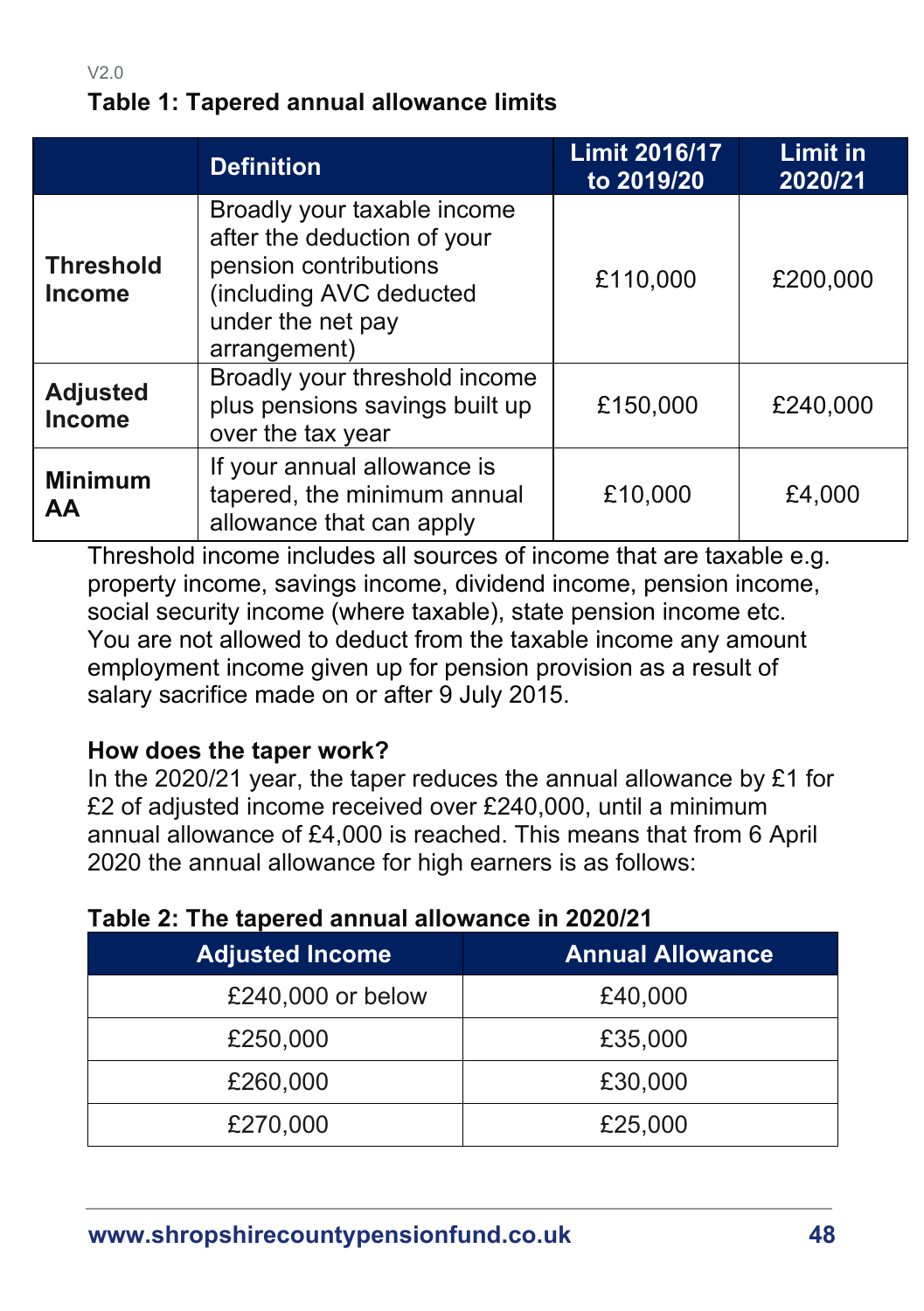| <b>Adjusted Income</b> | <b>Annual Allowance</b> |
|------------------------|-------------------------|
| £280,000               | £20,000                 |
| £290,000               | £15,000                 |
| £300,000               | £10,000                 |
| £312,000 or above      | £4,000                  |

Table 7 shows the effect of the tapered annual allowance in the years up to 2019/20.

| <b>Adjusted Income</b>                                                                                                                                                                                                                                                                                                                                                                                                                                              | <b>Annual Allowance</b> |
|---------------------------------------------------------------------------------------------------------------------------------------------------------------------------------------------------------------------------------------------------------------------------------------------------------------------------------------------------------------------------------------------------------------------------------------------------------------------|-------------------------|
| £150,000 or below                                                                                                                                                                                                                                                                                                                                                                                                                                                   | £40,000                 |
| £160,000                                                                                                                                                                                                                                                                                                                                                                                                                                                            | £35,000                 |
| £170,000                                                                                                                                                                                                                                                                                                                                                                                                                                                            | £30,000                 |
| £180,000                                                                                                                                                                                                                                                                                                                                                                                                                                                            | £25,000                 |
| £190,000                                                                                                                                                                                                                                                                                                                                                                                                                                                            | £20,000                 |
| £200,000                                                                                                                                                                                                                                                                                                                                                                                                                                                            | £15,000                 |
| £210,000 or above                                                                                                                                                                                                                                                                                                                                                                                                                                                   | £10,000                 |
| <b>Example 2 – Sanjay</b><br>Gross salary 2019/20<br>£130,000<br>Less employee pension contributions (11.4%)<br>£14,820<br>Plus taxable income from property<br>£30,000<br>Threshold income 2019/20<br>£145,180<br>Plus pension savings in the year<br>£42,449<br>Adjusted income 2019/20<br>£187,629<br>Sanjay's Threshold income is more than £110,000 and his Adjusted<br>Income is more than £150,000. His annual allowance is tapered for<br>the 2019/20 year. |                         |

Tapered annual allowance **E21,186**\*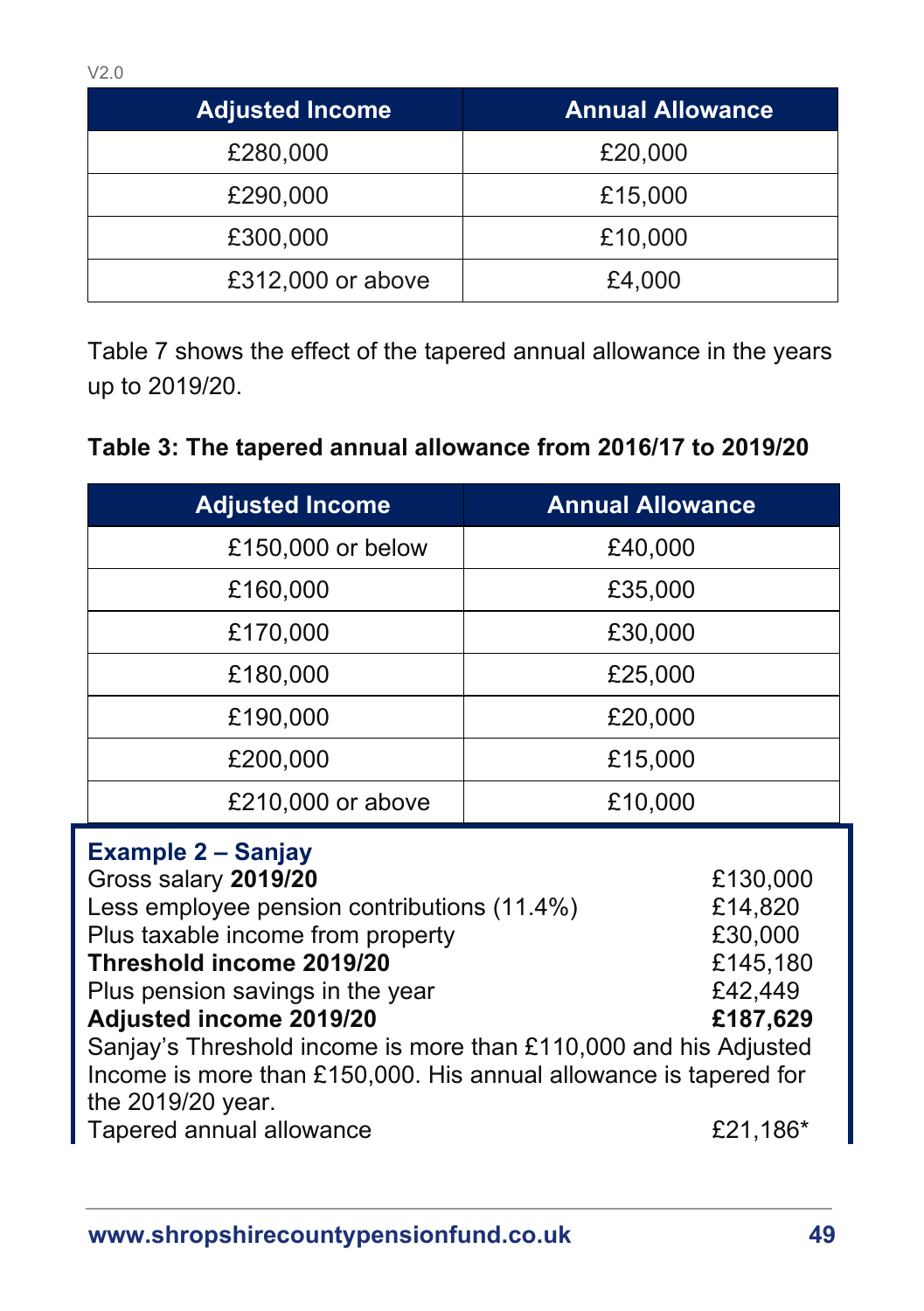| V2.0<br>In excess of annual allowance<br>Annual allowance tax charge at marginal rate                                                                                                                                                                                                                                                                                                                                                                                                                | £21,263<br>$(E42, 449 -$<br>£21,186)<br>£8,505.20<br>(marginal<br>rate of<br>40%<br>assumed)                           |
|------------------------------------------------------------------------------------------------------------------------------------------------------------------------------------------------------------------------------------------------------------------------------------------------------------------------------------------------------------------------------------------------------------------------------------------------------------------------------------------------------|------------------------------------------------------------------------------------------------------------------------|
| * Taper = £187,629 - £150,000 = £37,629 ÷ 2 = £18,814 (rounded<br>down)<br>Standard annual allowance £40,000 - £18,814 = tapered AA<br>£21,186                                                                                                                                                                                                                                                                                                                                                       |                                                                                                                        |
| <b>Example 3 - Cerys</b><br>Gross salary 2020/21<br>Less employee pension contributions (12.5%)<br>Threshold income 2020/21<br>Pension savings in the year<br>Cerys's Threshold income is less than £200,000.<br>Her annual allowance will not be tapered in 2020/21.<br>Cerys's pension savings will be measured against<br>the standard annual allowance of £40,000.<br>Standard annual allowance<br>Pension savings in excess of annual allowance<br>Annual Allowance tax charge at marginal rate | £220,000<br>£27,500<br>£192,500<br>£71,837<br>£40,000<br>£31,837<br>£14,327<br>(marginal<br>rate of<br>45%<br>assumed) |
| <b>Example 4 - Huang</b><br>Gross salary 2020/21<br>Less employee pension contributions (12.5%)<br>Plus taxable income from property                                                                                                                                                                                                                                                                                                                                                                 | £210,000<br>£26,250<br>£30,000                                                                                         |

**Threshold income 2020/21 E213,750**<br>Plus pension saving in the year **E68,571** 

Plus pension saving in the year <br> **Adjusted income 2020/21** 12882,321 Adjusted income 2020/21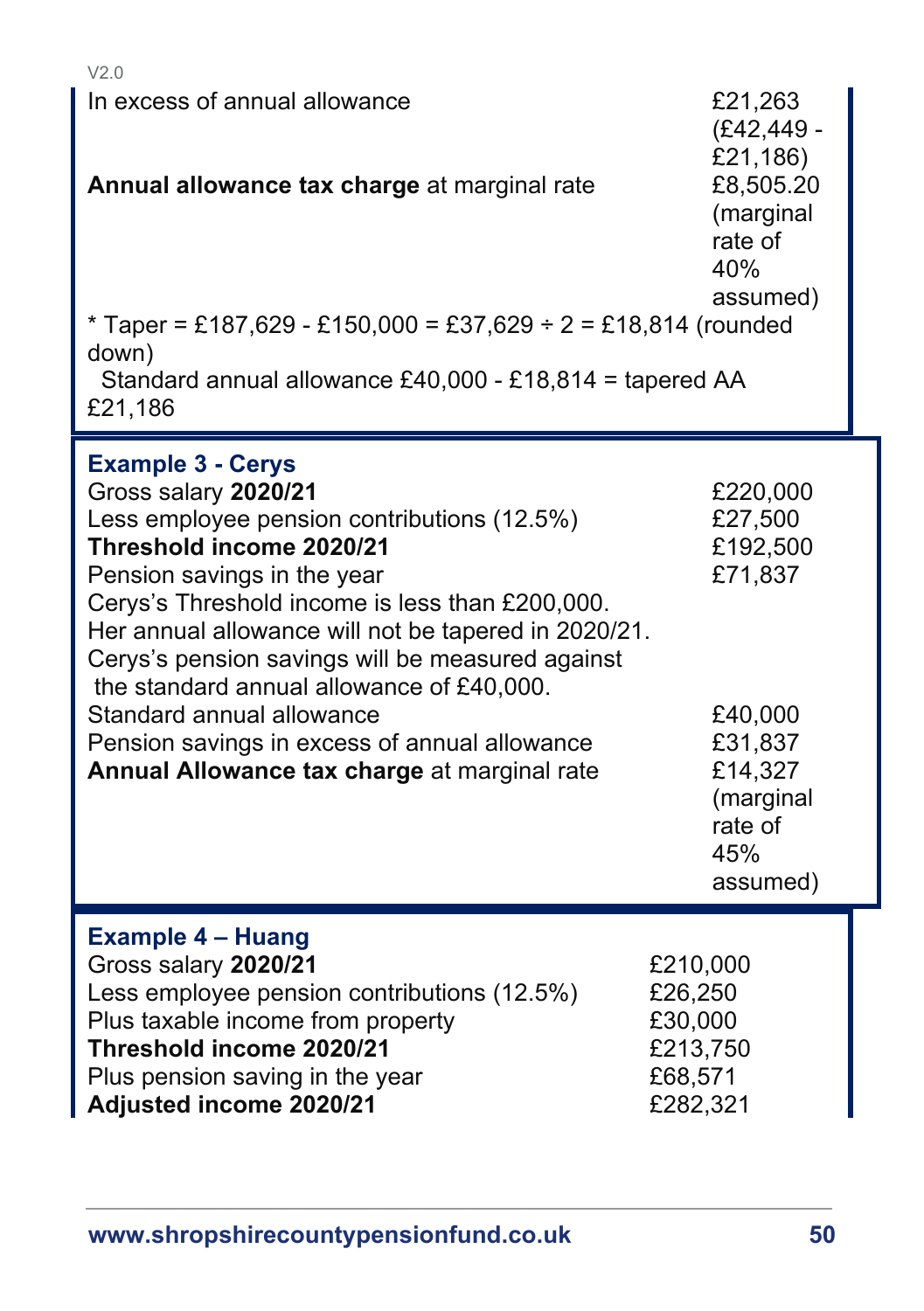Huang's Threshold income is more than £200,000 and her Adjusted income is more than £240,000. Her annual allowance will be tapered for the 2020/21 year.

Tapered annual allowance **E18,840\*** In excess of annual allowance £49,731 **Annual allowance tax charge** at marginal rate £22,379 (marginal rate of 45% assumed)  $*$  Taper = £282,321 - £240,000 = £42,321 ÷ 2 = £21,160 (rounded down) Standard annual allowance £40,000 - £21,160 = £18,840

**Important**: The examples above make no allowance for any carry forward or inflationary adjustment. The pension savings in the year assume that neither Sanjay nor Cerys are paying any additional contributions.

#### **Career average pay**

Career average pay is the pay for each year or part year ending 31 March adjusted (other than the final year's pay) by the change in the cost of living, as measured by the appropriate index(es) (currently the Retail Prices Index (RPI)), between the end of the relevant year and the last day of the month in which the councillor member's active membership of the Scheme ends. The aggregate of each year's revalued pay is then divided by the total number of years and part years to arrive at the career average pay. This is the figure used to calculate your pension benefits.

## **Example 5: Career average pay**

Assume that a councillor was in the Scheme for three years from 1 May 2013 to 30 April 2016.

| <b>Period</b>                  | Pay for | Inflation to apply for           | Pay plus  |
|--------------------------------|---------|----------------------------------|-----------|
|                                | period  | period                           | inflation |
| 1 May 2013 to<br>31 March 2014 | £8,250  | 1 April 2014 to 30 April<br>2016 | £8,463.70 |

#### **Table 4: Career average pay**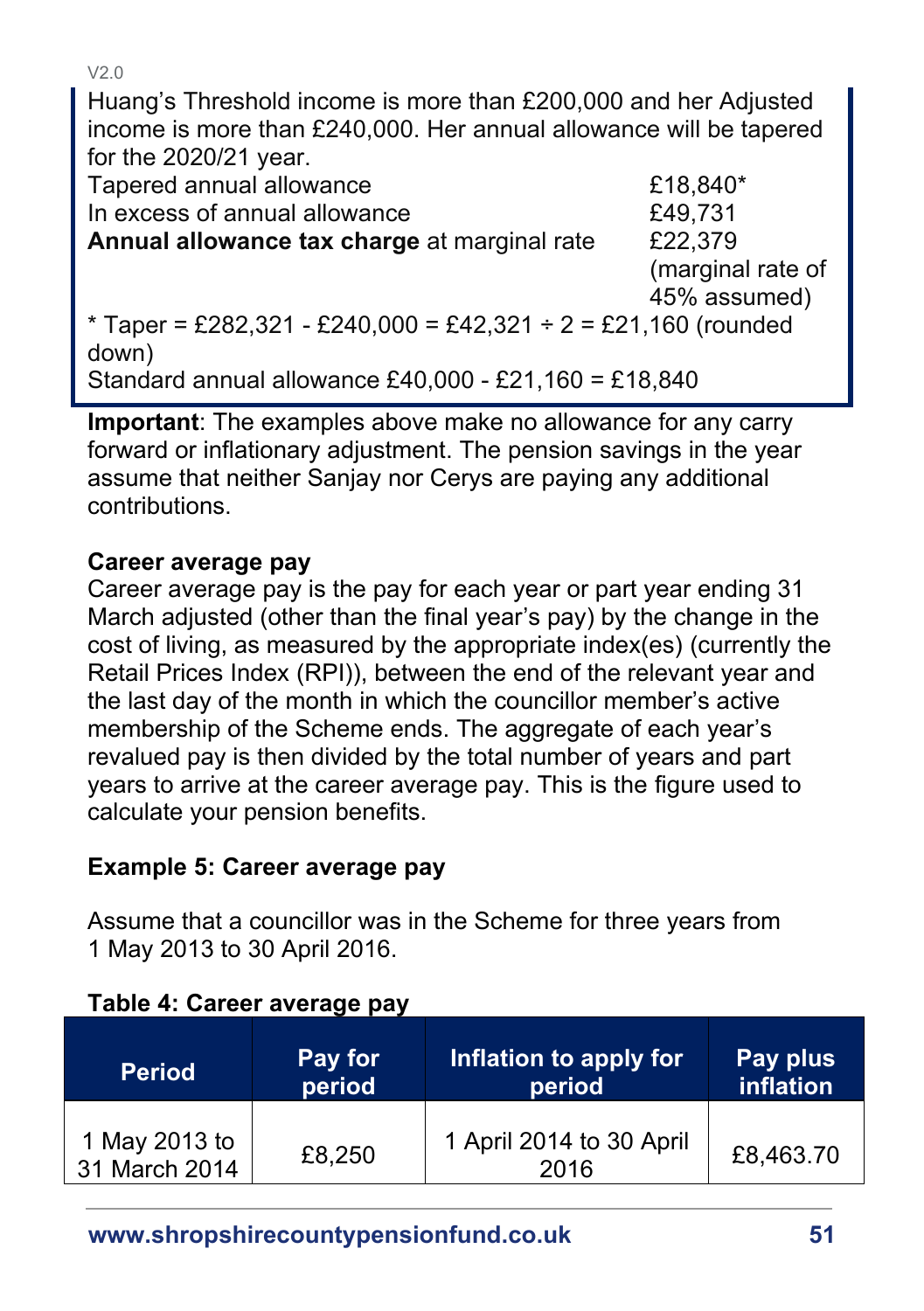| £9,300 | 1 April 2015 to 30 April<br>2016 | £9,455.54 |
|--------|----------------------------------|-----------|
| £9,500 | 1 April 2016 to 30 April<br>2016 | £9,510.92 |
| £800   | None                             | £800      |
|        |                                  |           |

**Total career pay** £28,230.16 (A) **Career average pay** £9,410.05 (A ÷ 3)

Should you reach age 65 and continue to contribute to the LGPS, please refer to the Late retirement section.

#### **Civil Partnership**

A civil partnership is a relationship between two people of the same sex or the opposite sex ("civil partners") which is formed when they register as civil partners of each other.

#### **Contracted-out**

The LGPS was formerly contracted-out of the State Earning Related Pension Scheme (SERPS) and the State Second Pension (S2P). This meant that, up until 5 April 2016, before State Pension Age, you paid reduced National Insurance contributions between certain thresholds, (unless you had opted to pay the married woman's/widow's reduced rate of National Insurance).

The LGPS guarantees to pay you Guaranteed Minimum Pension (GMP) for being contracted out of the State Earnings Related Pension Scheme (SERPS).

From 6 April 2016 the 'contracted out' status ceased to exist for all pension schemes due to the introduction of the new single tier State Pension. Therefore, from 6 April 2016 members of the LGPS pay the standard rate of National Insurance.

#### **Discretion**

This is the power given by the LGPS to enable your council or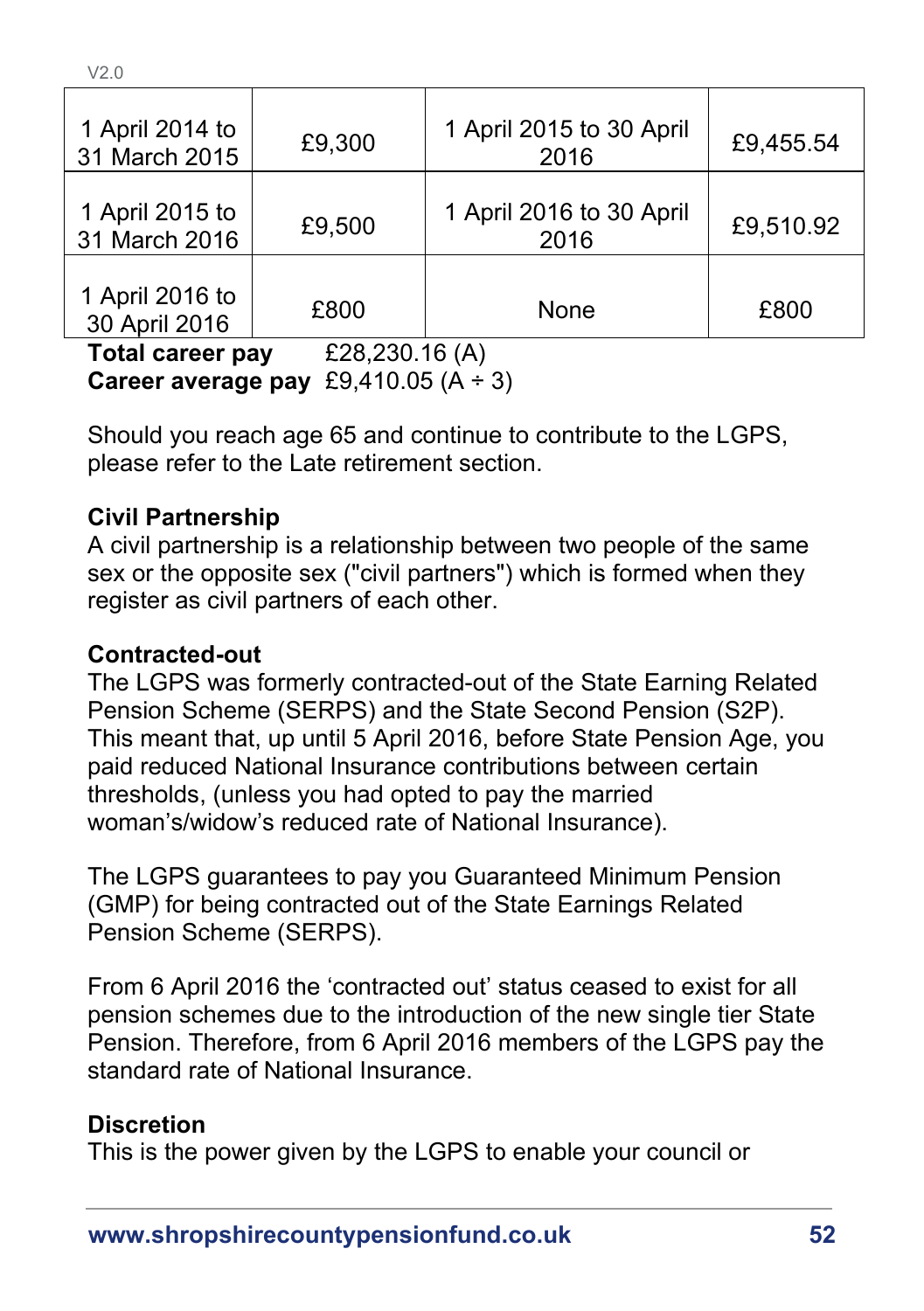Shropshire County Pension Fund to choose how they will apply the Scheme in respect of certain provisions. Under the LGPS your council or Shropshire County Pension Fund is obliged to consider how to exercise their discretion and, in respect of some (but not all) of these discretionary provisions, to have a written policy statement on how they will apply their discretion. They have a responsibility to act with 'prudence and propriety' in formulating their policies and must keep them under review. You may ask your council or Shropshire County Pension Fund what their policy is in relation to a discretion

## **Eligible councillor (from 1 April 2014)**

This is a councillor who is eligible for membership of the LGPS in accordance with the scheme of allowances published by a Welsh county council or county borough council. If you were a councillor or elected mayor in England who was a member of the LGPS on the 31 March 2014 you could only have continued to pay pension contributions and build up pension benefits in the LGPS until the end of the term of office you were in on 31 March 2014 (or age 75 if earlier).

#### **Enhanced protection**

You could register for enhanced protection (as well as primary protection) if the value of your pension benefits at 5 April 2006 was more than the 2006/2007 lifetime allowance of £1.5million. You could also register for enhanced protection if you believed the value of those benefits might in the future be more than the standard lifetime allowance or if you believed your pension benefits in any one year would increase by more than the annual allowance. Under enhanced protection you will not pay tax on benefits in excess of the lifetime allowance provided your benefits at retirement do not exceed the value of your benefits at 5 April 2006 as increased after then, in general terms, by the greater of 5% per annum, the increase in the cost of living or increases in your pensionable pay. If the limit is exceeded you will pay tax on the excess. You will lose enhanced protection if you pay contributions into a money purchase pension arrangement (e.g. pay into the LGPS arranged AVC facility) or if you start a new pension arrangement, or if you transfer your LGPS benefits to another defined benefit pension scheme. You can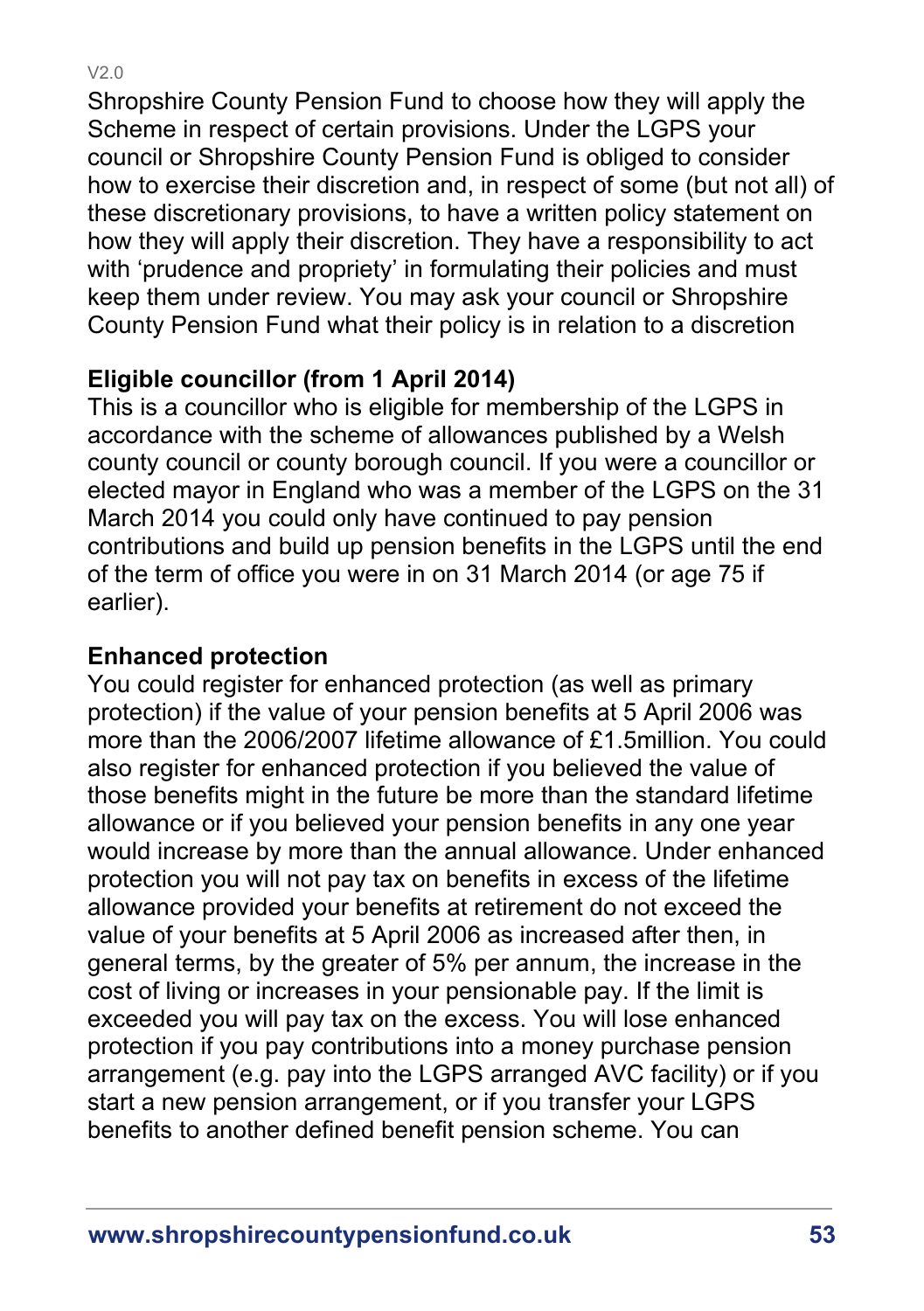voluntarily give up enhanced protection by giving notice that you no longer wish to keep it.

If you lose enhanced protection you must notify HMRC within 90 days. Failure to do so could result in a fine of up to £3,000.

To have enhanced protection you must have registered for it with HM Revenue and Customs by 5 April 2009.

# **Fixed Protection**

Because the lifetime allowance reduced to £1.5 million April 2012 a new fixed protection was introduced. You can't have fixed protection if you have either primary or enhanced protection. With fixed protection your lifetime allowance is fixed at £1.8 million.

The maximum tax free lump sum you can take on retirement is the lesser of:

- 25% of the capital value of your LGPS benefits, or
- 25% of the lifetime allowance which, for those with fixed protection, is £450,000 (i.e. 25% of your lifetime allowance of £1.8 million), or if you have previously taken payment of (crystallised) pension benefits, 25% of your remaining lifetime allowance.

You will lose fixed protection if you start a new pension arrangement, other than to accept a transfer of existing pension rights, or if your benefits increase by more than the cost of living increases, or if you pay contributions into a money purchase pension arrangement other than to a life assurance policy providing death benefits that started before 6 April 2006. You will also be subject to restrictions on where and how you can transfer benefits.

If you were an active member of the LGPS on or after 6 April 2016 then **fixed protection** would have been lost.

If you lose fixed protection you must notify HMRC within 90 days of the day on which you could first reasonably be expected to have known that an event had occurred which caused you to lose this protection. Failure to do so could result in a fine of £300 and a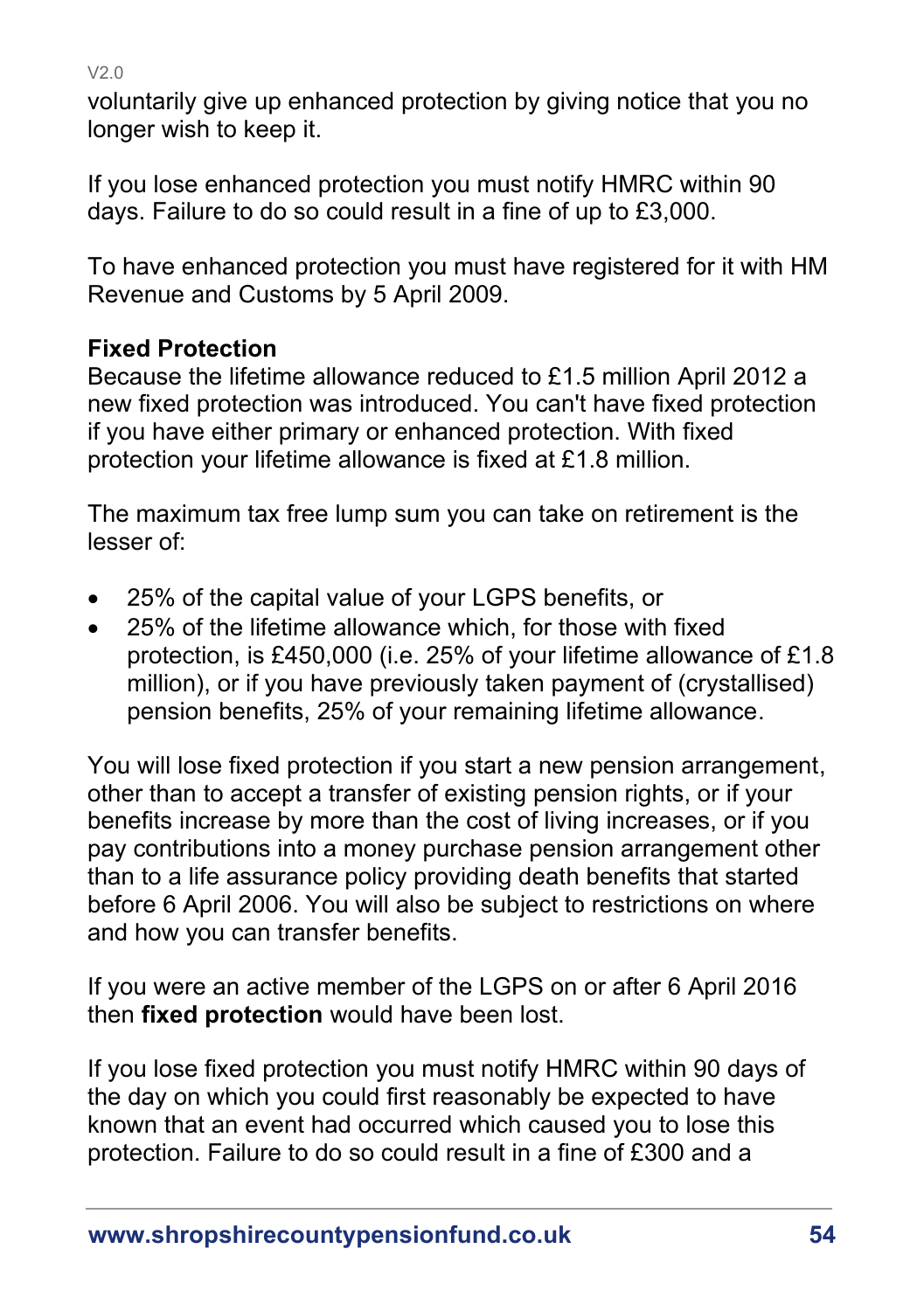penalty of up to £60 per day after the initial fine had been issued until you supply them with the required notification.

To have fixed protection you must have applied to HM Revenue & Customs (HMRC) in their prescribed form on or before 5 April 2012.

# **Fixed Protection 2014**

The lifetime allowance reduced to £1.25 million in April 2014 and a new protection called fixed protection 2014 was introduced. You were able to apply for fixed protection 2014 if you expected your pension savings to be worth more than £1.25 million (including taking into account past benefits already in payment) when you take them on or after 6 April 2014Fixed protection 2014 could help reduce or mitigate the lifetime allowance charge. You can't have fixed protection 2014 if you already have primary, enhanced or fixed protection. With fixed protection 2014, your lifetime allowance is fixed at £1.5 million rather than the standard lifetime allowance.

The maximum tax free lump sum you can take on retirement is the lesser of:

- 25% of the capital value of your LGPS benefits, or
- 25% of the lifetime allowance which, for those with fixed protection, is £375,000 (i.e. 25% of your lifetime allowance of £1.5 million), or if you have previously taken payment of (crystallised) pension benefits, 25% of you remaining lifetime allowance.

You will lose fixed protection 2014 if you start a new pension arrangement, other than to accept a transfer of existing pension rights, or if your benefits increase by more than the cost of living increases, or if you pay contributions into a money purchase pension arrangement other than to a life assurance policy providing death benefits that started before 6 April 2006. You will also be subject to restrictions on where and how you can transfer benefits.

If you were an active member of the LGPS on or after 6 April 2016 then **fixed protection 2014** would have been lost.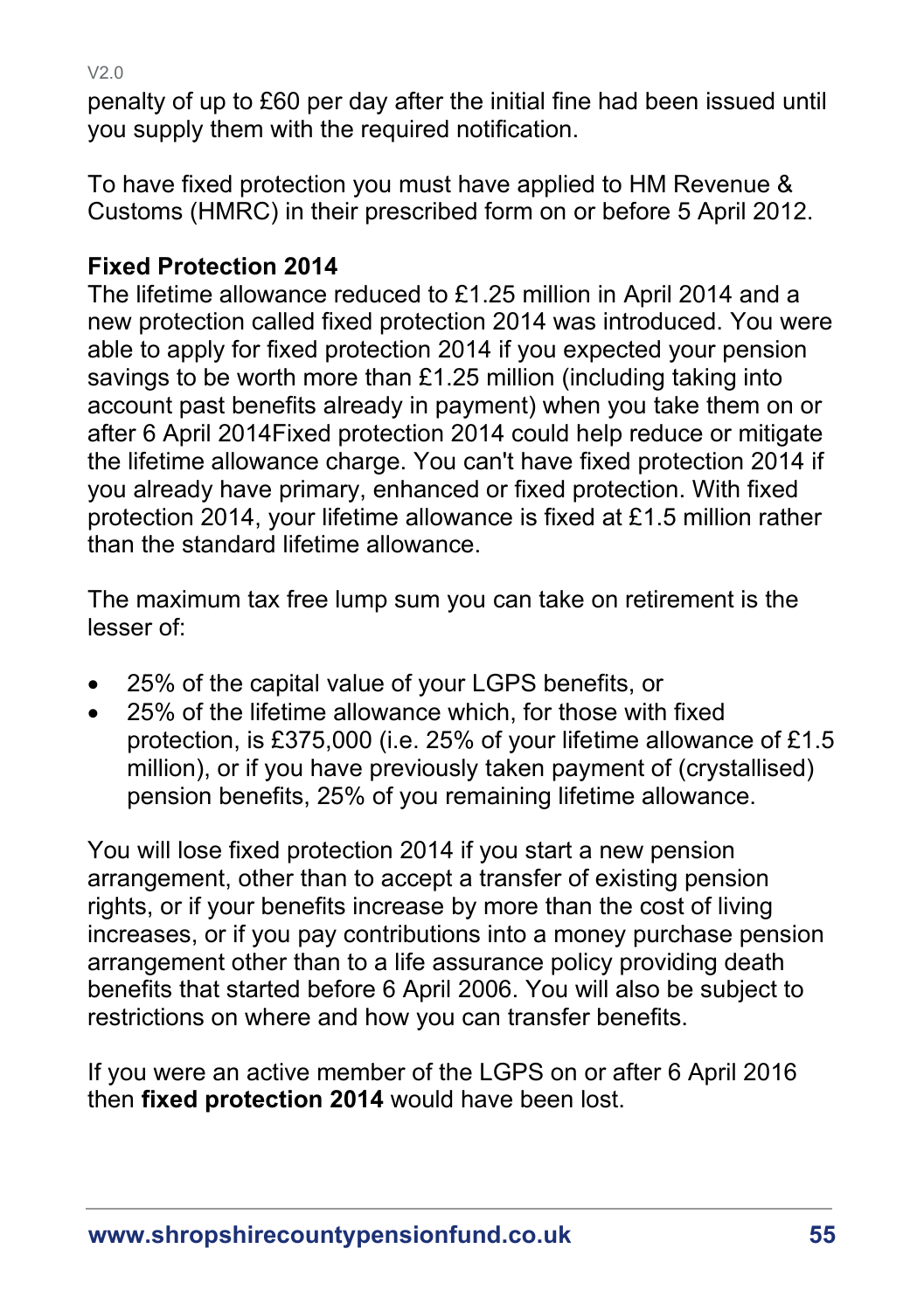If you lose fixed protection 2014 you must notify HMRC within 90 days of the date on which you could first reasonably be expected to have known that an event had occurred which caused you to lose this protection. Failure to do so could result in a fine of £300 and a penalty of up to £60 per day after the initial fine has been issued until you supply them with the required notification.

To have fixed protection 2014 you must have applied to HM Revenue & Customs (HMRC) in their prescribed form on or before 5 April 2014.

## **Individual protection 2014**

As well as fixed protection 2014, a further protection called individual protection 2014 was introduced when the lifetime allowance reduced to £1.25 million from 6 April 2014. Individuals could apply for individual protection 2014 if their pension savings were valued at over £1.25 million on 5 April 2014.

Individual protection 2014 gives a protected lifetime allowance equal to the value of your pension rights on 5 April 2014 - up to a maximum of £1.5 million. You will not lose individual protection 2014 by making further savings in to your pension scheme but any pension savings in excess of your protected lifetime allowance will be subject to a lifetime allowance charge.

You can hold both fixed protection 2014 and individual protection 2014 however you were not able to apply for them at the same time. You can also hold individual protection while holding either enhanced protection or fixed protection but you couldn't apply for individual protection if you already held primary protection.

Your application for individual protection 2014 must have been received by HMRC no later than 5 April 2017.

#### **Fixed Protection 2016**

The lifetime allowance reduced to £1 million in April 2016 and a new protection called fixed protection 2016 was been introduced. You can apply for fixed protection 2016 from 6 April 2016 if you expect your pension savings to be more than £1 million (including taking into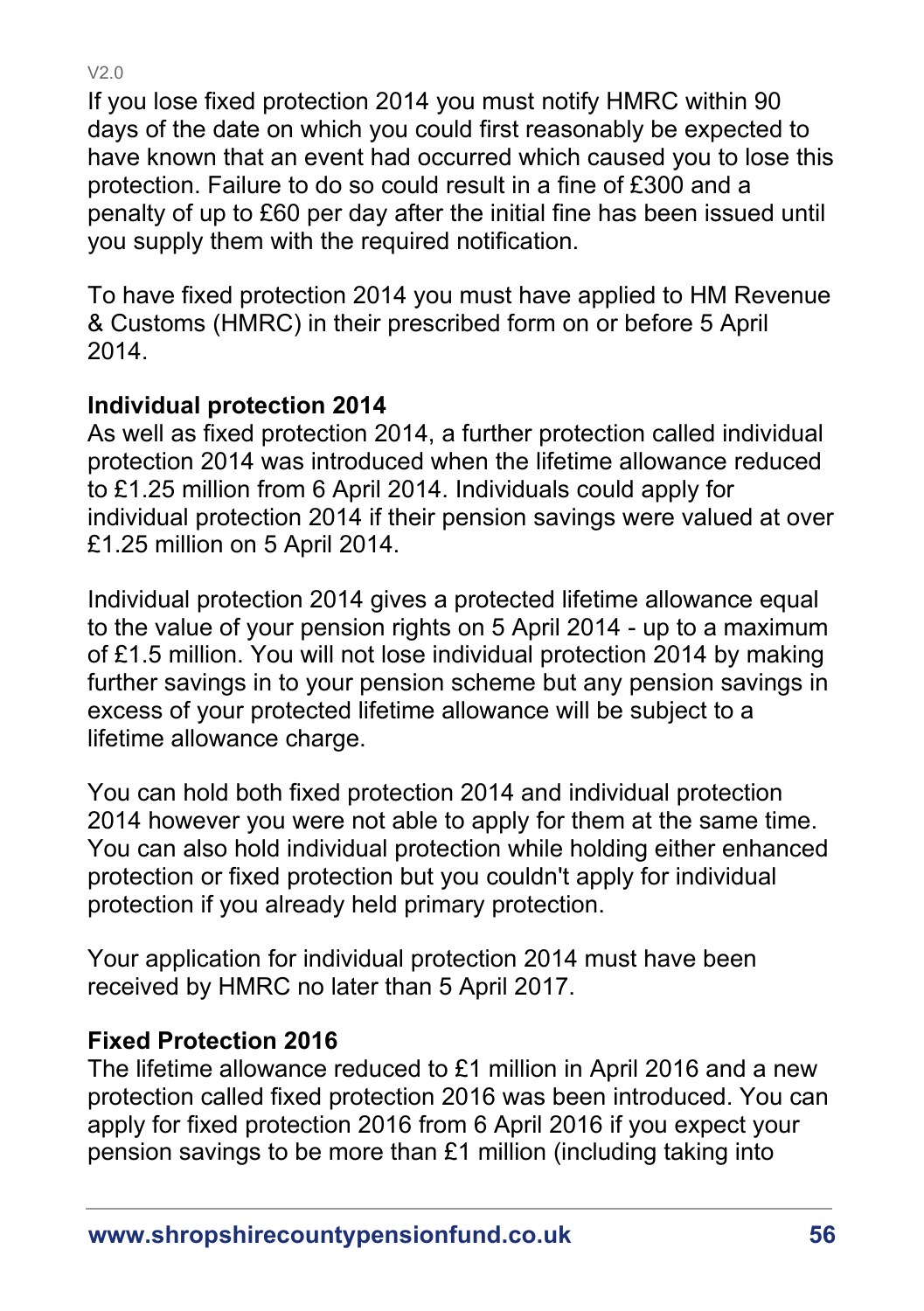account past benefits already in payment) when you come to take them on or after 6 April 2016. Fixed protection 2016 can be used to help reduce or mitigate the lifetime allowance charge.

You can't have fixed protection 2016 if you already have primary, enhanced, fixed protection 2012 or fixed protection 2014.

With fixed protection 2016 your lifetime allowance is fixed at £1.25 million rather than the standard lifetime. The maximum tax-free lump sum you can take on retirement is the lesser of:

- 25% of the capital value of your LGPS benefits, or
- 25% of the lifetime allowance which, for those with fixed protection 2016, is £312,500 (i.e. 25% of your lifetime allowance of £1.25 million) less the value of any other pension rights you have in payment.

Please note, you will lose **fixed protection 2016** if you are an active member of the LGPS on or after 6 April 2016. Fixed protection 2016 is lost if your benefits increase by more than the cost of living increase. As the cost of living increase for the year 2016/17 was zero, any pension build up, however small, will lead to your pension increasing by more than zero. Therefore, if you have applied for and wished to keep, fixed protection 2016 you would have needed to have opted out of the LGPS with effect from 6 April 2016.

Fixed protection 2016 will also be lost if you start a new pension arrangement, other than to accept a transfer of existing pension rights, or if you pay contributions into a money purchase pension arrangement, other than to a life assurance policy providing death benefits that started before 6 April 2006. You will also be subject to restrictions on where and how you can transfer benefits.

If you lose fixed protection 2016 you must electronically notify HMRC within 90 days of the date on which you could first reasonably be expected to have known that an event had occurred which caused you to lose this protection. Failure to do so could result in a fine of £300 and a penalty of up to £60 per day after the initial fine has been issued until you sup[ply them with the required notification.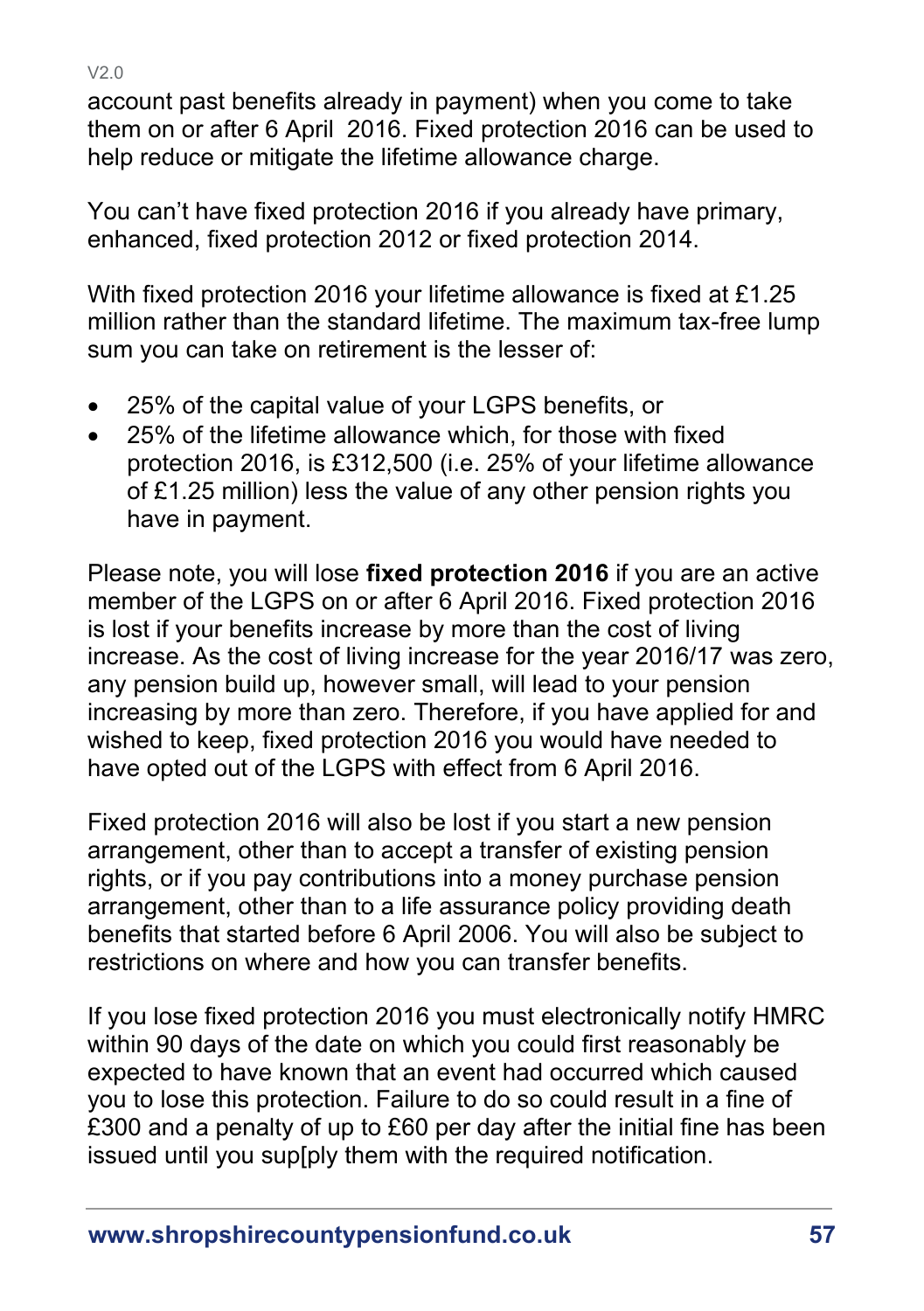## **Individual Protection 2016**

As well as fixed protection 2016, the government also introduced individual protection 2016 when the lifetime allowance reduced to £1 million in April 2016. You can apply for individual protection 2016 from 6 April 2016 if you have pension savings valued at over £1 million (including taking into account past benefits already in payment) on 5 April 2016. However, if you have primary protection or individual protection 2014 you can't apply for individual protection 2016.

Individual protection 2016 gives a protected lifetime allowance equal to the value of your pension rights on 5 April 2016- up to a maximum of £1.25 million. You will not lose individual protection 2016 by making further savings in to your pension scheme but any pension savings in excess will be subject to a lifetime allowance charge.

## **Applying for Fixed and Individual protection 2016**

HMRC have introduced an online self-service for pension scheme members to apply for individual protection 2016 or fixed protection.

You will no longer receive a lifetime allowance protection certificate, instead once you have successfully applied for protection the online service will provide you with a reference numbers which you will need to keep.

## **Guaranteed Minimum Pension (GMP)**

The LGPS guarantees to pay you a pension that is at least as high as you would have earned had you not been contracted out of the State Earning Related Pension Scheme (SERPS) at any time between 6 April 1978 and 5 April 1997. This is called the Guaranteed Minimum Pension (GMP).

## **Lifetime Allowance**

The lifetime allowance is the total value of all pension benefits you can have without triggering an excess benefits tax charge. If the value of your pension benefits when you take them (not including any state retirement pension, state pension credit or any spouse's, civil partner's, eligible cohabiting partner's, or dependant's pension you may be entitled to) is more than the lifetime allowance, or more than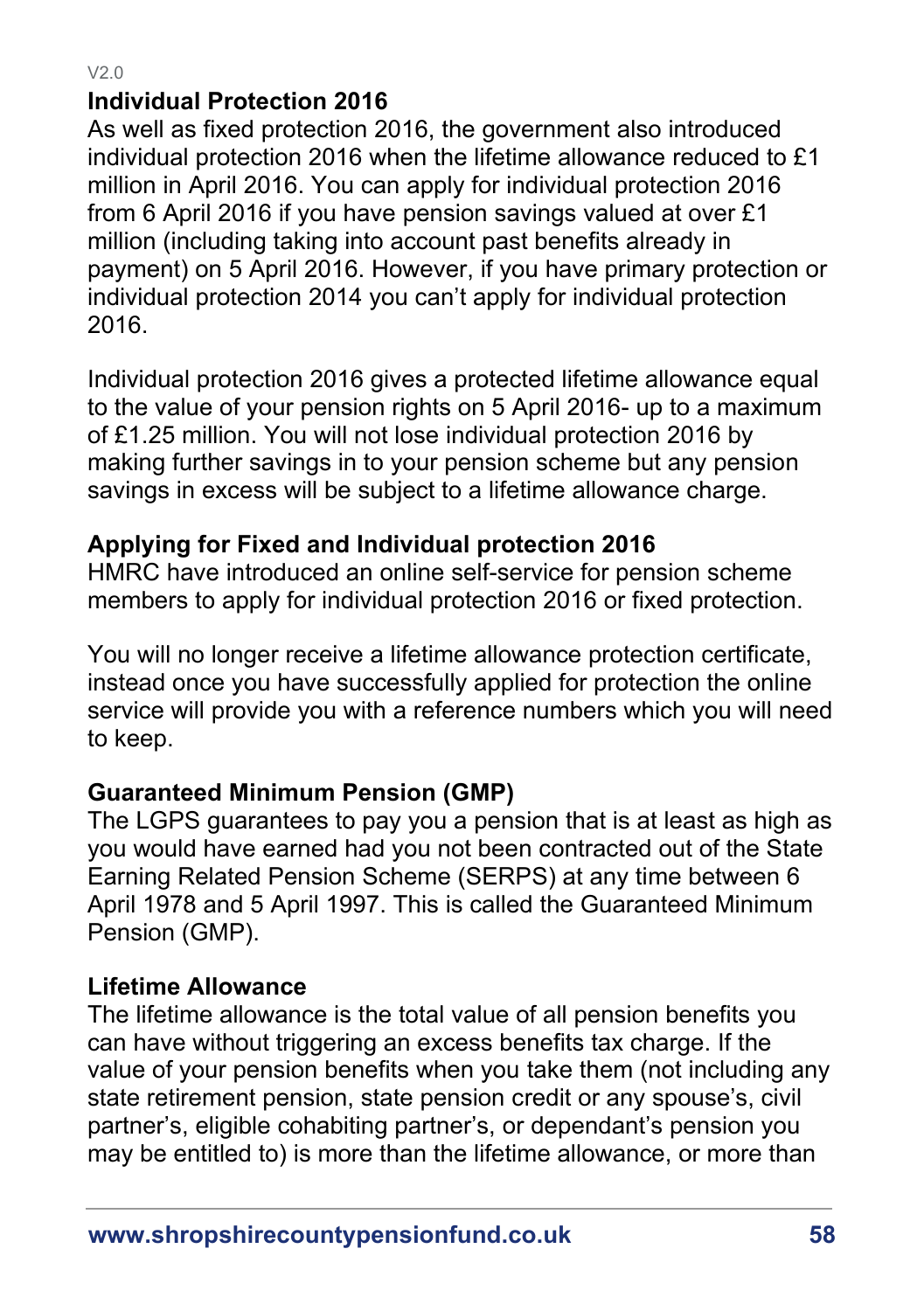any protections you may have, (see below), you will have to pay tax on the excess benefits. The lifetime allowance covers any pension benefits you may have in all tax-registered pension arrangementsnot just the LGPS.

The lifetime allowance was introduced in 2006 and was reduced in 2012 and again in 2014and 2016. Each time the lifetime allowance limit reduces. If you had already planned your pension savings on the basis of the higher lifetime allowance limit you could protect your pension savings by applying to HMRC for a lifetime allowance protection.

The lifetime allowance steadily reduced from 2012/13 to 2017/18. From 2018/19 onwards the lifetime allowance increases each year in line with inflation.

| <b>Tax year</b> | <b>Lifetime allowance</b> |
|-----------------|---------------------------|
| 2011/12         | £1.8 million              |
| 2012/13         | £1.5 million              |
| 2013/14         | £1.5 million              |
| 2014/15         | £1.25 million             |
| 2015/16         | £1.25 million             |
| 2016/17         | £1.00 million             |
| 2017/18         | £1.00 million             |
| 2018/19         | £1.03 million             |
| 2019/20         | £1,055,000                |
| 2020/21         | £1,073,100                |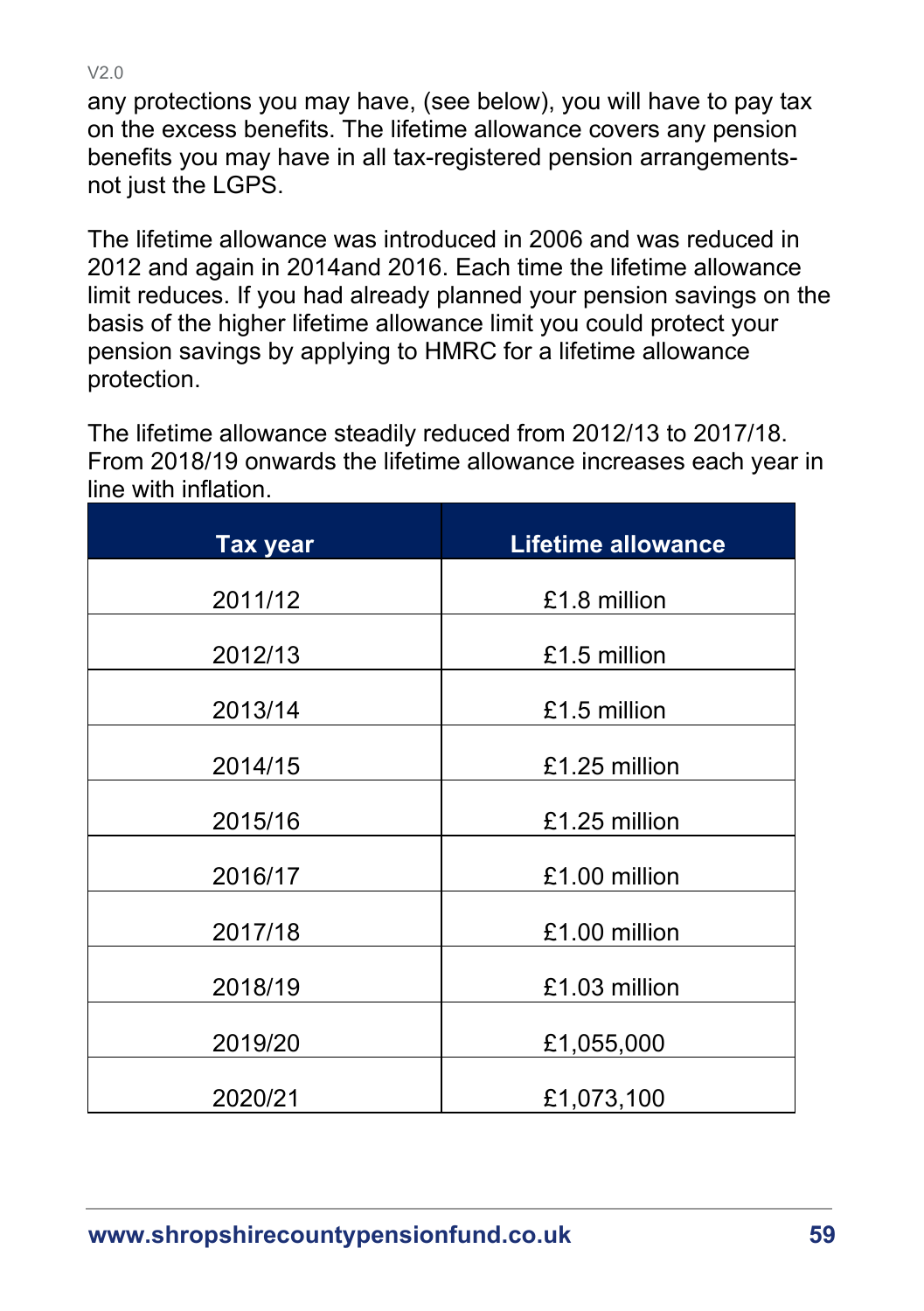For pensions that start to be taken on or after 6 April 2006, the capital value of those pension benefits is calculated by multiplying your annual pension by 20 and adding any lump sum you take from the pension scheme. Each time you take payment of a pension benefit the capital value of the benefits you are taking is expressed as a percentage of the lifetime allowance limit applicable on that date and is deducted from your available lifetime allowance. So even if your pensions are small and individually will not be more than the lifetime allowance you should keep a record of any pensions you receive.

If you have a pension that came into payment before 6 April 2006, this will also be treated as having used up part of your lifetime allowance. For these pensions, the capital value is calculated by multiplying the current annual rate, including any pensions increase, by 25. Any lump sum already paid is ignored in the valuation.

When you take your LGPS benefits, if the capital value of those benefits is more than your available lifetime allowance you will have to pay tax on the excess. If your excess benefits are paid as a pension the tax charge will be 25% of the capital value of the excess; the ongoing pension payments will also be subject to income tax. If the excess benefits are taken as a lump sum they will also be taxed once only at 55%.

You can choose to pay the tax charge immediately by a reduction to your lump sum, pay the tax directly to HMRC yourself, or you can ask the scheme to pay the charge for you in return for a permanent reduction to your pension- this is called a lifetime allowance debit.

There are protections in place called primary lifetime allowance protection, enhanced protection, fixed protection, fixed protection 2014, individual protection 2014, fixed protection 2016 and individual protection 2016.

## **Pay**

In England, this is your basic allowance or special responsibility allowance, or both, which is specified as being pensionable in your council's scheme of allowances. In Wales it is your basic and special responsibility allowance. It does not include any dependants' carers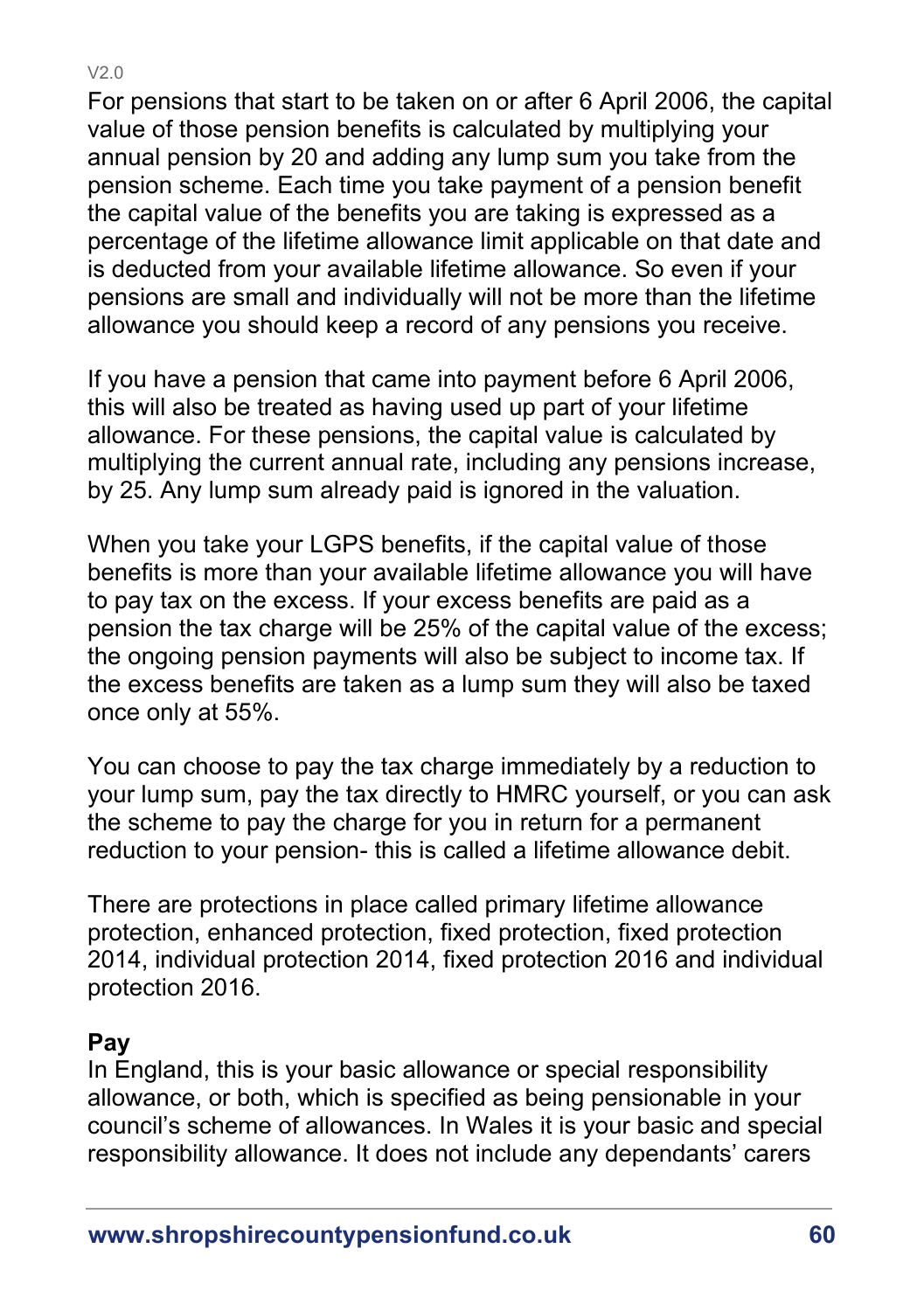allowance, travelling and subsistence allowance, or co-optees allowance.

# **Policy Statement**

This is a statement that your council and Shropshire County Pension Fund must publish, setting out how they have chosen to exercise certain discretions under the LGPS. Other discretions may also be included. You may ask your council and Shropshire County Pension Fund for the latest copy of their Policy Statements.

# **Primary lifetime allowance protection**

Primary protection is aimed at protecting benefits earned up to 5 April 2006 for those high earners affected by the introduction of the lifetime allowance from 6 April 2006 i.e. those whose benefits at 5 April 2006 already had a capital value in excess of the 2006/2007 lifetime allowance of £1.5 million.

If the value of your pension benefits at 5 April 2006 was more than the 2006/2007 lifetime allowance of £1.5million and you have registered for primary protection, you have an individual lifetime allowance based on how much your benefits at 5 April 2006 exceeded the value of the 2006/2007 standard lifetime allowance. Your individual lifetime allowance increases at the same rate as the standard lifetime allowance. So, if your benefits at 5 April 2006 exceeded the 2006/2007 standard lifetime allowance by 10%, your individual lifetime allowance will always be 10% higher than whatever the standard lifetime allowance is in future years.

If your pension rights are shared on divorce or dissolution of a civil partnership this will result in the individual lifetime allowance being reduced (or lost if it reduces to below the standard lifetime allowance).

To have primary protection you must have registered for it with HM Revenue and Customs by 5 April 2009.

## **Protected member**

If you were contributing to the Scheme at any time between 1 April 1998 and 30 September 2006 you may have protected rights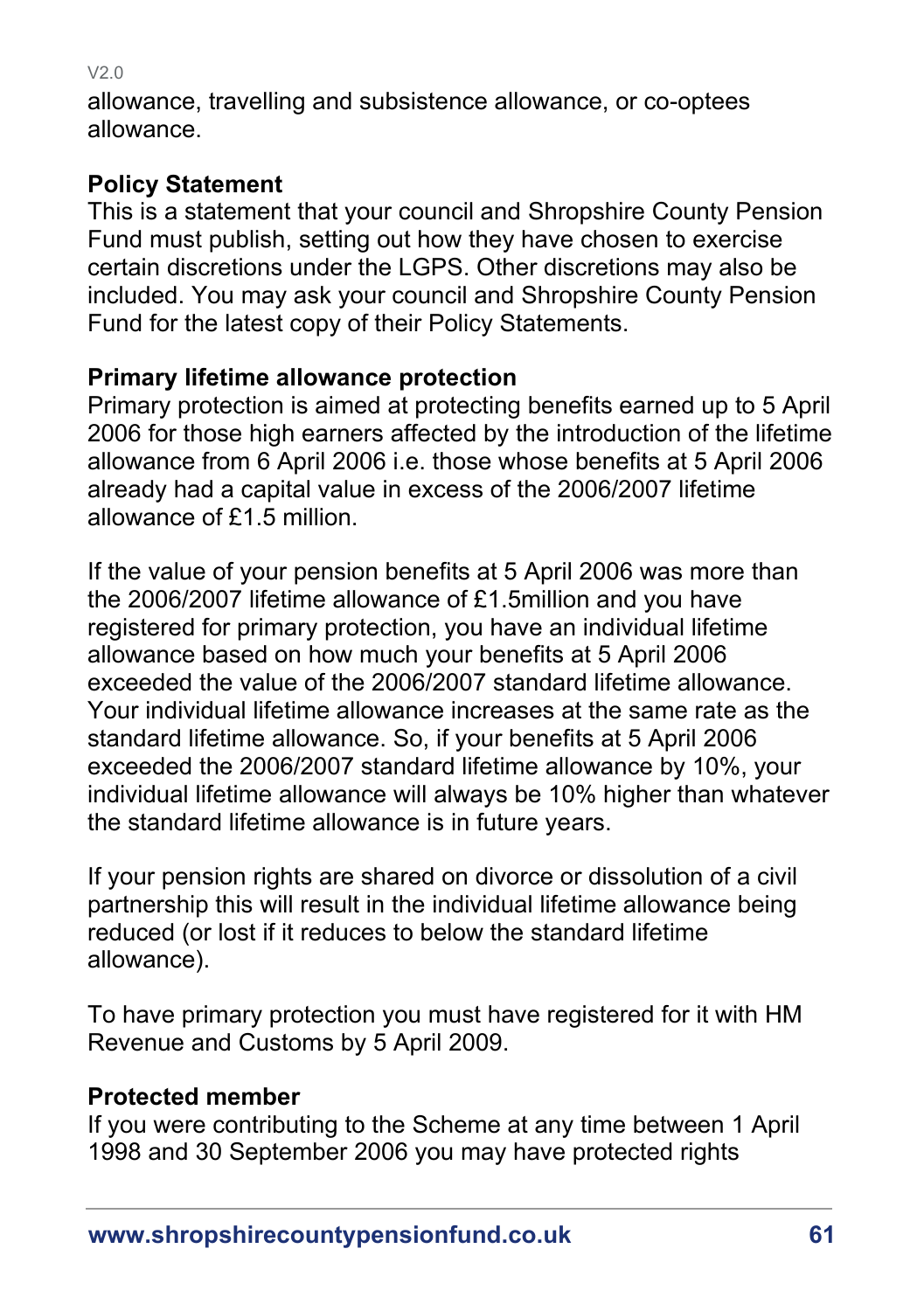regarding early payment of your benefits. This protection is called the 85 year rule. Working out how you are affected by the 85 year rule can be quite complex, but the information below should help you work

out your general position.

**If you choose to voluntarily take your pension on or after age 55 and before age 60** and you have rule of 85 protections, these will not automatically apply. Your council can choose to allow the rule of 85 to apply. This is a discretion and you can ask your council what their policy is on this.

If you voluntarily choose to draw your pension on or after 55 and before age 60 and your council does not choose to allow the rule of 85 to apply, your benefits are reduced.

**If you turned 60 before 31 March 2016** and you choose to retire on or after age 60 and before age 65 (from age 55 and before age 60 and your council chooses to allow the rule of 85 to apply). if retiring before age 60) you may have some protection from the reductions applied to benefits voluntarily taken before age 65, as explained below: -

- $\circ$  If you satisfy the 85 year rule when you start to receive your pension, the benefits you have accrued up to 31 March 2016 will not be reduced. However, the benefits built up after 31 March 2016 will be reduced by the factor shown in the [early retirement](file:///C:/Users/CC160405/AppData/Local/Packages/Microsoft.MicrosoftEdge_8wekyb3d8bbwe/TempState/Downloads/CLLRFv1.9t%20(1).docx%23dcReduced)  [reduction table](file:///C:/Users/CC160405/AppData/Local/Packages/Microsoft.MicrosoftEdge_8wekyb3d8bbwe/TempState/Downloads/CLLRFv1.9t%20(1).docx%23dcReduced) which relates to the number of years the benefits are being paid earlier than age 65.
- $\circ$  If you do not satisfy the 85 year rule when you start to receive your pension, but would have satisfied the rule if you had remained in the Scheme until age 65, the calculation of your benefits is split into two parts. Firstly, all the benefits you have built up in the Scheme up to 31 March 2016 will be reduced by the factor shown in the [early retirement reduction table](file:///C:/Users/CC160405/AppData/Local/Packages/Microsoft.MicrosoftEdge_8wekyb3d8bbwe/TempState/Downloads/CLLRFv1.9t%20(1).docx%23dcReduced) which relates to the number of years the benefits are being paid earlier than the date you would have met the 85 year rule. Secondly, any benefits you have built up in the Scheme after 31 March 2016 will be reduced by the appropriate factor shown in the [early](file:///C:/Users/CC160405/AppData/Local/Packages/Microsoft.MicrosoftEdge_8wekyb3d8bbwe/TempState/Downloads/CLLRFv1.9t%20(1).docx%23dcReduced)  [retirement reduction table](file:///C:/Users/CC160405/AppData/Local/Packages/Microsoft.MicrosoftEdge_8wekyb3d8bbwe/TempState/Downloads/CLLRFv1.9t%20(1).docx%23dcReduced) which relates to the number of years the benefits are being paid earlier than age 65.

V2.0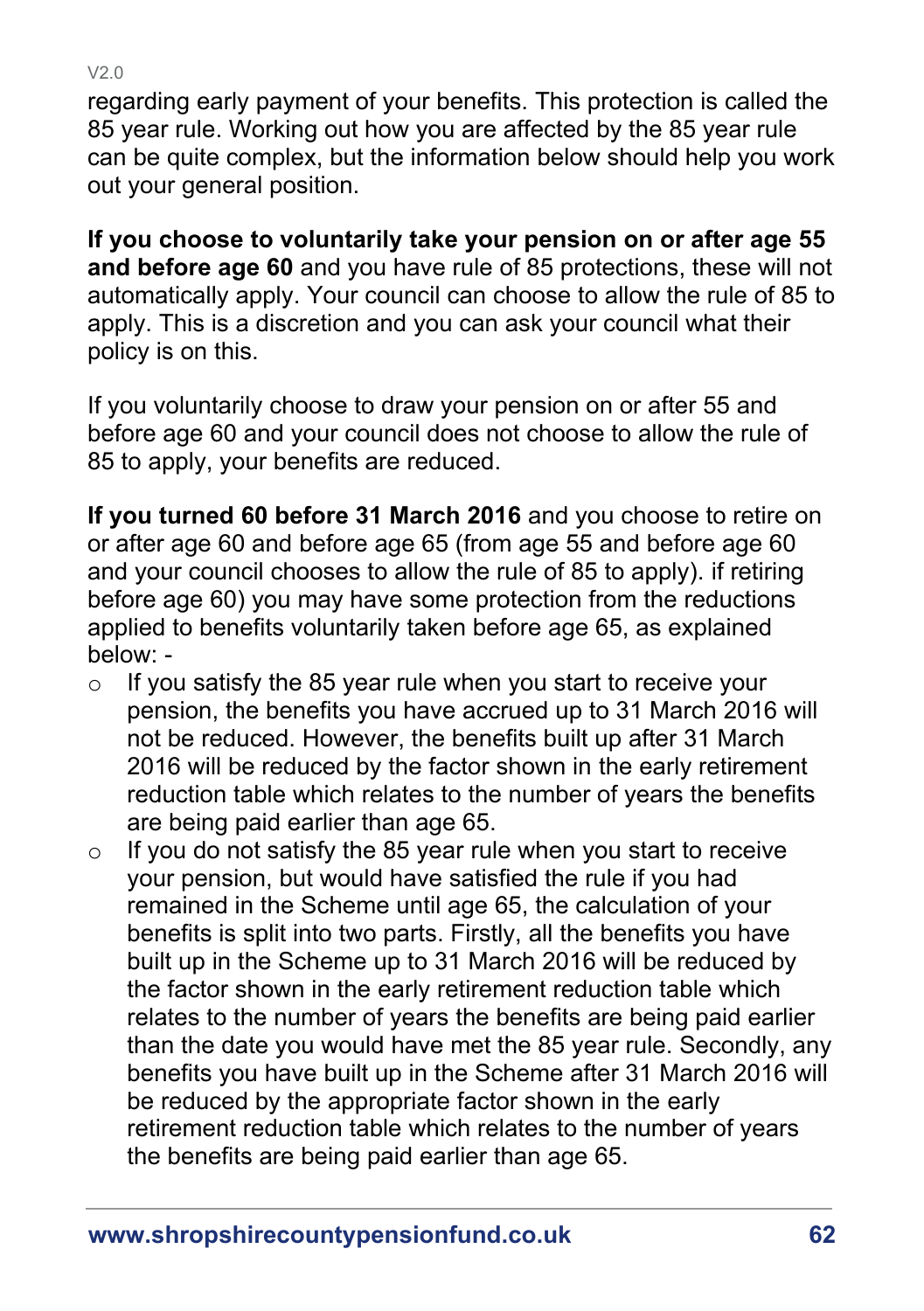- V2.0
- $\circ$  If you do not satisfy the 85 year rule when you start to receive your pension, and would not have satisfied the rule if you had remained in the Scheme until age 65, all the benefits you have built up in the Scheme will be reduced by the appropriate factor shown in the [early retirement reduction table](file:///C:/Users/CC160405/AppData/Local/Packages/Microsoft.MicrosoftEdge_8wekyb3d8bbwe/TempState/Downloads/CLLRFv1.9t%20(1).docx%23dcReduced) which relates to the number of years the benefits are being paid earlier than age 65.•**If you will turn 60 after 31 March 2016** and will not be 60 by 31 March 2020 and choose to retire on or after age 60 and before age 65 (or between age 55 and before age 60 and your council chooses to allow the rule of 85 to apply) you may have some protection from the reductions applied to benefits voluntarily taken before age 65, as explained below:
	- $\circ$  If you satisfy the 85 year rule when you start to receive your pension, the benefits you have accrued up to 31 March 2008 will not be reduced. However, the benefits built up after 31 March 2008 will be reduced by the factor shown in the early retirement reduction table which relates to the number of years the benefits are being paid earlier than age 65.
	- $\circ$  If you do not satisfy the 85 year rule when you start to receive your pension, but would have satisfied the rule if you had remained in the Scheme until age 65, the calculation of your benefits is split into two parts. Firstly, all the benefits you have built up in the Scheme up to 31 March 2008 will be reduced by the factor shown in the early retirement reduction table which relates to the number of years the benefits are being paid earlier than the date you would have met the 85 year rule. Secondly, any benefits you have built up in the Scheme after 31 March 2008 will be reduced by the appropriate factor shown in the early retirement reduction table which relates to the number of years the benefits are being paid earlier than age 65.
	- $\circ$  If you do not satisfy the 85 year rule when you start to receive your pension, and would not have satisfied the rule if you had remained in the scheme until age 65, all the benefits you have built up in the Scheme will be reduced by the appropriate factor shown in the early retirement reduction table which relates to the number of years the benefits are being paid earlier than age 65.

## **If you will reach age 60 between 1 April 2016 and 31 March 2020**

and choose to retire on or after age 60 and before age 65 (or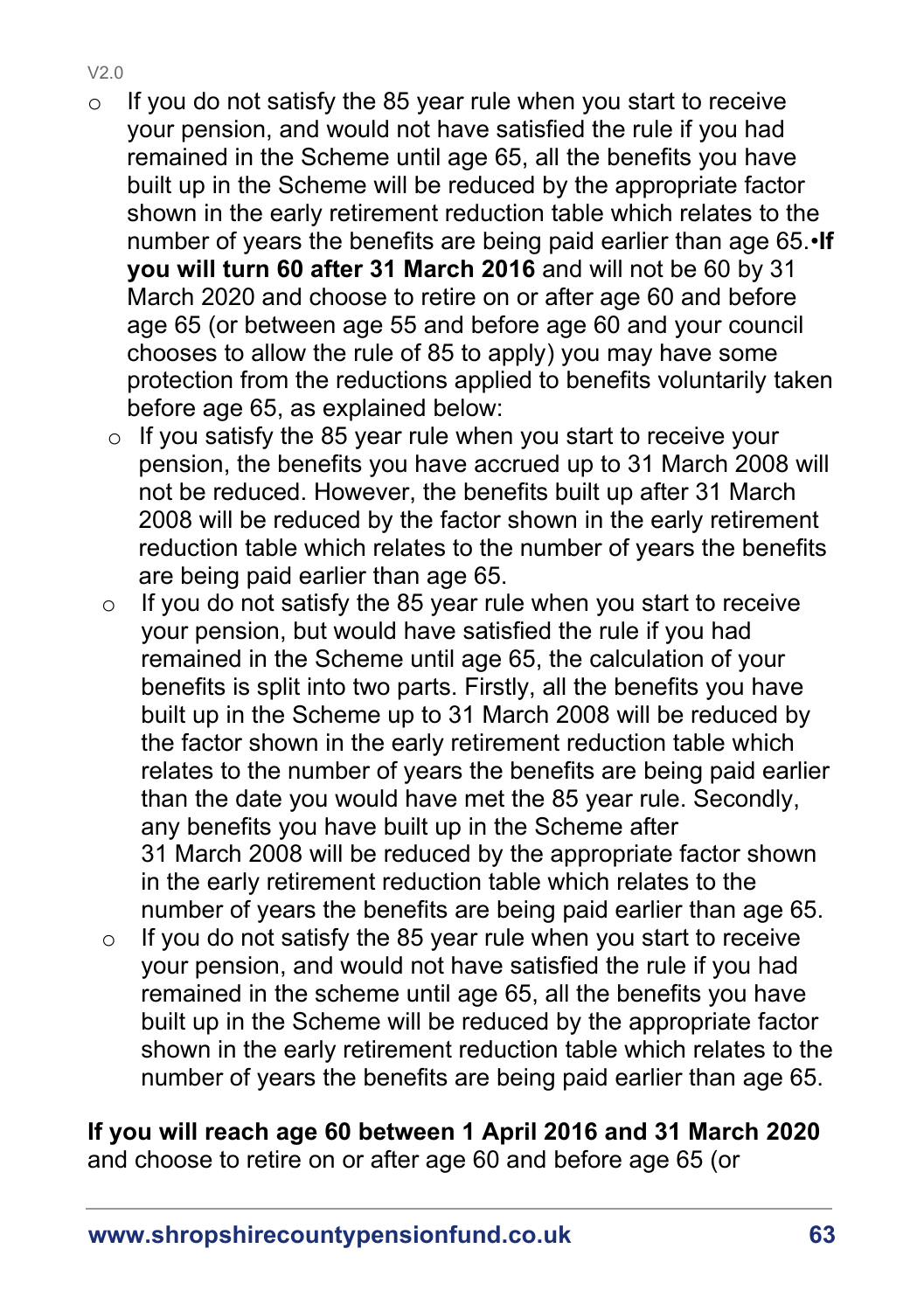between 55 and before age 60 and your council chooses to allow the rule of 85 to apply) you may have some protection from the reductions applied to benefits voluntarily taken before age 65, as explained below:

- $\circ$  If you do not meet the 85 year rule by 31 March 2020, be reduced by the factor shown in the early retirement reduction table which relates to the number of years the benefits are being paid earlier than age 65. If you do meet the 85 year rule by 31 March 2020 a smaller reduction factor than that shown in the early retirement reduction table will be applied to the benefits built up between 1 April 2008 and 31 March 2020.
- $\circ$  If you do not satisfy the 85 year rule when you start to receive your pension, but would have satisfied the rule if you had remained in the Scheme until age 65, the calculation of your benefits is split into two parts. Firstly, all the benefits you have built up in the Scheme up to 31 March 2008 will be reduced by the factor shown in the early retirement reduction table which relates to the number of years the benefits are being paid earlier than the date you would have met the 85 year rule. Secondly, any benefits you have built up in the Scheme after 31 March 2008 will, if you would not meet the 85 year rule by 31 March 2020, be reduced by the appropriate factor shown in the early retirement reduction table which relates to the number of years the benefits are being paid earlier than age 65. If you met the 85 year rule by 31 March 2020 a smaller reduction factor than that shown in the early retirement reduction table will be applied to the benefits built up between 1 April 2008 and 31 March 2020.
- $\circ$  If you do not satisfy the 85 year rule when you start to receive your pension, and would not have satisfied the rule if you had remained in the Scheme until age 65, all the benefits you have built up in the Scheme will be reduced by the appropriate factor shown in the early retirement reduction table which relates to the number of years the benefits are being paid earlier than age 65.

#### **How do I know if I will satisfy the 85 year rule?**

The rule is satisfied if your membership (as defined below) and age (each in whole years) adds up to 85.

#### **Membership that counts in working out the 85-year rule:**

V2.0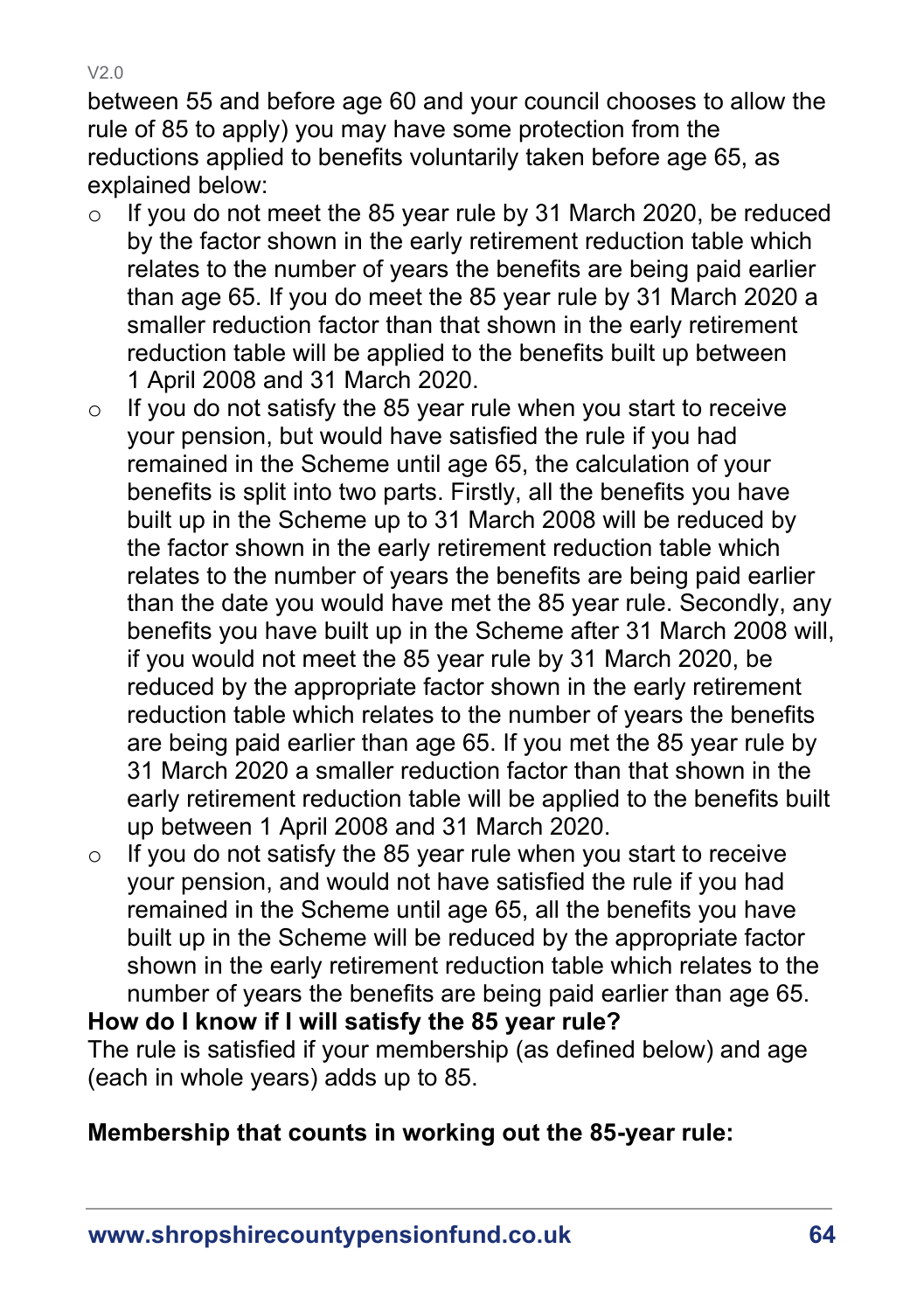$V20$ 

**•**the number of years that you have been a L G P S member as a councillor or elected mayor

•plus, for deferred benefits, the period between the date of leaving and the date benefits are bought into payment

Membership that does not count in working out the 85-year rule •any membership in respect of which you are already in receipt of a Local Government pension

•membership in respect of which you hold a Local Government deferred pension which relates to an earlier period of membership of the Scheme as a councillor or elected mayor

•membership in respect of any other earlier period of membership of the Scheme as a councillor or elected mayor which has not been aggregated with your current period of membership.

## **SERPS (State Earnings Related Pension Scheme)**

This is the extra earnings related part of the state pension that employed people could earn up to 5 April 2002. LGPS members' were automatically contracted out of SERPS, and most paid lower national insurance contributions as a result. SERPS was replaced by the Second State Pension (S2P) from 6 April 2002 which, in turn was replaced by the single tier State Pension from 6 April 2016.

## **State Pension Age**

This is the earliest age you can receive the state basic pension. State Pension Age is currently age 65 for men. Since 200, State Pension Age for women has gradually increased to be equalised with that for men and reached 65 in November 2018.

| Table 5: State Pension equalization timetable for women |   |
|---------------------------------------------------------|---|
|                                                         | . |

| Date of birth                | <b>New State Pension Age</b> |
|------------------------------|------------------------------|
| Before 6 April 1950          | 60                           |
| 6 April 1950 - 5 April 1951  | In the range $60 - 61$       |
| 6 April 1951 - 5 April 1952  | In the range $61 - 62$       |
| 6 April 1952 - 5 April 1953  | In the range $62 - 63$       |
| 6 April 1953 - 5 August 1953 | In the range 63 - 64         |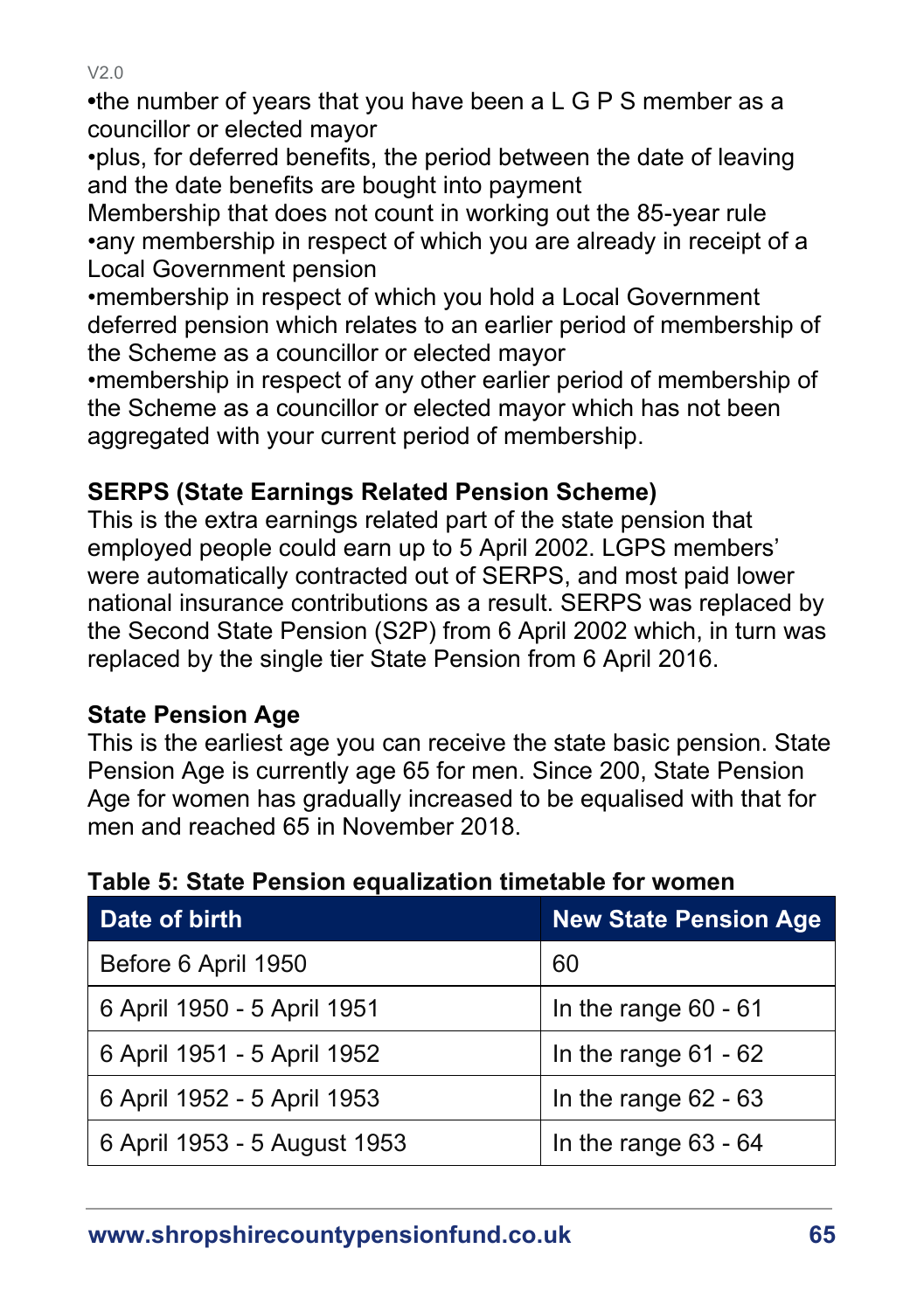| 6 August 1953 - 5 December 1953 | In the range $64 - 65$ |
|---------------------------------|------------------------|

The State Pension Age will increase to 66 for both men and women between December 2018 and October 2020.

#### **Table 6: State Pension increases up to October 2020**

| Date of birth                    | <b>New State Pension Age</b> |
|----------------------------------|------------------------------|
| 6 December 1953 - 5 October 1954 | In the range $65 - 66$       |
| After 5 October 1954             | -66                          |

Under current legislation, the State Pension Age is due to rise to 67 between 2026 and 2028 and to 68 between 2044 and 2046. However the government has [announced plans](https://www.gov.uk/government/uploads/system/uploads/attachment_data/file/630065/state-pension-age-review-final-report.pdf) to bring forward the rise to 68 to between 2037 and 2039.

To find out your State Pension Age please visit [https://www.gov.uk/calculate-state-pension.](https://www.gov.uk/calculate-state-pension)

#### **Second State Pension (S2P)**

The Second State Pension (formerly SERPS) was the additional state pension payable to individuals from State Pension Age if they attained State Pension Age before 6 April 2016. Initially, S2P was an earnings-related pension but from April 2009 it began building up as a flat rate pension until 6 April 2016 when it was replaced with the new single tier State Pension.

The Government introduced a new single tier State Pension from 6 April 2016. For information about the new State Pension see [www.gov.uk/new-state-pension](http://www.gov.uk/new-state-pension)

#### **Term of Office**

 $V20$ 

A term of office ends on the fourth day after the ordinary day of election of councillors. New terms of office commence on the same day as the old terms end.

#### <span id="page-65-0"></span>**Total membership**

This is the amount of membership that counts, as detailed below, for: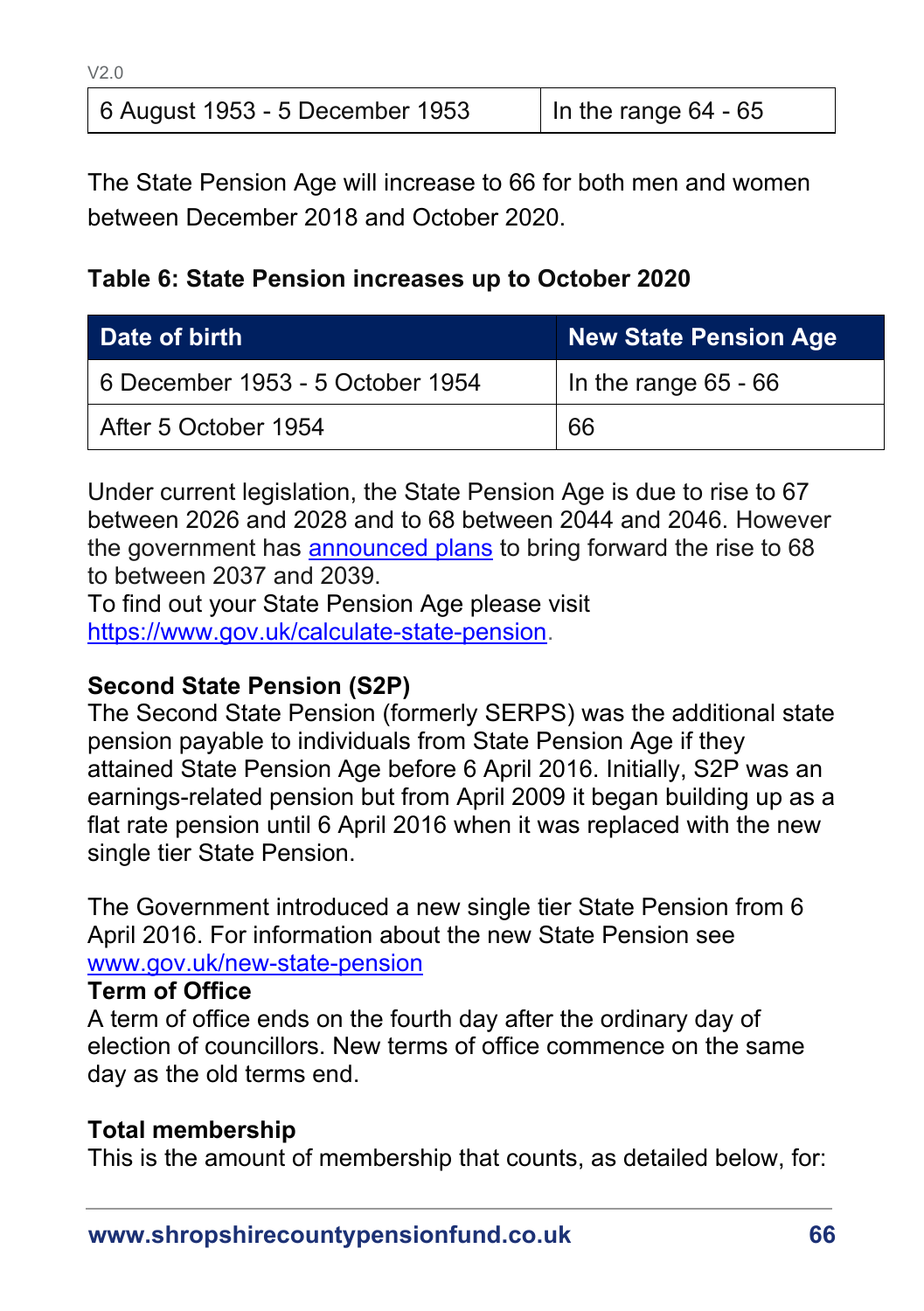Working out whether you are entitled to a benefit

• the number of years and days that you have been a L G P S member as a councillor or elected mayor.

Working out the amount of your personal benefits

- the number of years and days that you have been a L G P S member as a councillor or elected mayor but excluding any membership in respect of which you are already in receipt of a Local Government pension, or in respect of which you hold a Local Government deferred pension which relates to an earlier period of membership of the Scheme as a councillor or elected mayor, or in respect of any other earlier period of membership of the Scheme as a councillor or elected mayor which has not been aggregated with your current period of membership.
- any membership granted by way of ill health enhancement (see the [Ill health retirement](#page-11-0) section).